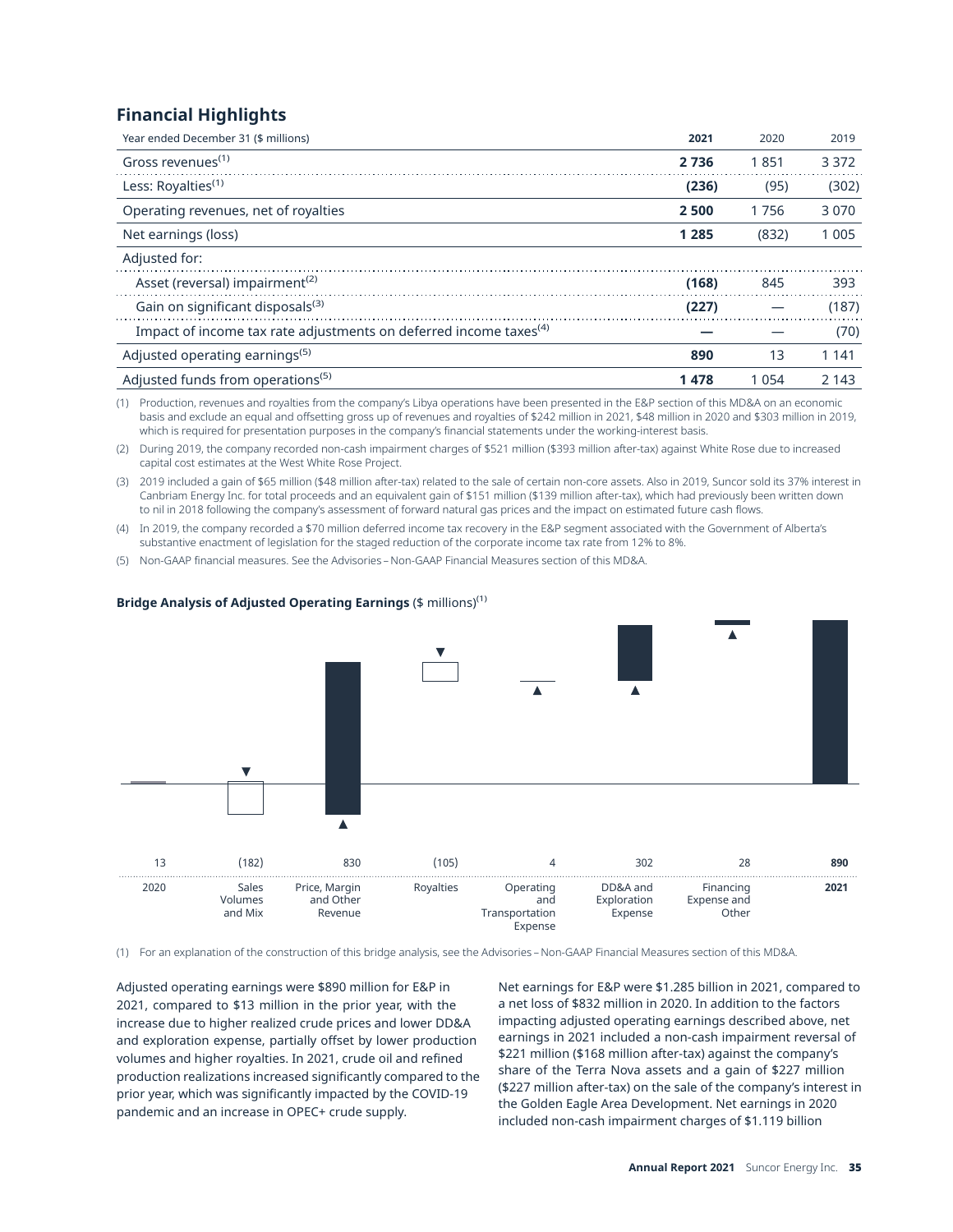(\$845 million after-tax) against the company's share of the White Rose and Terra Nova assets.

Adjusted funds from operations were \$1.478 billion in 2021, compared to \$1.054 billion in 2020. The increase was largely due to the same factors that impacted adjusted operating earnings described above, excluding the impacts of DD&A and exploration expense.

## (1) **Volumes**

| Year ended December 31                   | 2021 | 2020  | 2019  |
|------------------------------------------|------|-------|-------|
| E&P Canada (mbbls/d)                     | 54.4 | 59.7  | 59.9  |
| <b>E&amp;P</b> International<br>(mboe/d) | 33.1 | 42.0  | 46.9  |
| Total production<br>(mboe/d)             | 87.5 | 101.7 | 106.8 |
| Total sales volumes<br>(mboe/d)          | 82.8 | 102.6 | 106.0 |

(1) Beginning in 2020, the company revised the presentation of its production volumes to aggregate production from each asset into the categories of "E&P Canada" and "E&P International" to simplify the presentation. Comparative periods have been updated to reflect this change.

E&P Canada production volumes averaged 54,400 bbls/d in 2021, compared to 59,700 bbls/d the prior year, primarily due to natural declines. Both periods were impacted by the absence of production from Terra Nova as the asset has remained offline since the fourth quarter of 2019.

E&P International production volumes averaged 33,100 boe/d in 2021, compared to 42,000 boe/d in 2020, with the decrease primarily related to natural declines at Buzzard and Oda, partially offset by increased liftings in Libya in 2021 compared to 2020.

E&P sales volumes averaged 82,800 mboe/d in 2021, compared to 102,600 mboe/d in the prior year, consistent with the decrease in production and including a build of inventory in the U.K. and in Canada associated with the timing of cargo sales at year-end.

### (1) **Price Realizations**

| Year ended December 31<br>Net of transportation costs, but<br>before royalties | 2021  | 2020  | 2019  |
|--------------------------------------------------------------------------------|-------|-------|-------|
| E&P Canada – Crude oil and<br>natural gas liquids (\$/bbl)                     | 84.70 | 49.69 | 84 86 |
| E&P International <sup>(2)</sup> (\$/boe)                                      | 82.16 | 50.28 | 81 22 |

(1) Contains non-GAAP financial measures. See the Advisories – Non-GAAP Financial Measures section of this MD&A.

(2) E&P International price realizations include the company's U.K. and Norway assets and exclude Libya for all periods presented.

Price realizations at E&P Canada and E&P International increased in 2021 from the prior year, in line with the improved commodity price environment. The prior year was impacted by the significant decline in transportation fuel demand due to the impacts of the COVID-19 pandemic. Price realizations improved in 2021, in line with increased commodity demand, optimism relating to vaccine rollouts and OPEC+ supply management actions.

### **Royalties**

E&P royalties in 2021 were higher than the prior year primarily due to the increase in price realizations.

### **Expenses and Other Factors**

Operating expenses for 2021 were comparable to the prior year.

DD&A and exploration expenses in 2021 decreased from the prior year as a result of the absence of DD&A on the company's White Rose assets in 2021, as a result of impairment charges in the fourth quarter of 2020, lower DD&A on the Golden Eagle Area Development asset as a result of the asset sale that occurred during the year, lower sales volumes and a decline in exploration activities.

## **Non-Cash Asset Impairment Reversal**

During the third quarter of 2021, the company recorded a non-cash impairment reversal of \$221 million (\$168 million after-tax) on its share of the Terra Nova assets as a result of the ALE Project moving forward and the benefit of royalty and financial support from the Government of Newfoundland and Labrador.

## **Planned Maintenance of Operated Assets**

There are no other planned maintenance activities at Terra Nova once the asset returns to operations, which is expected to occur before the end of 2022.

# **Refining and Marketing**

# **2021 Highlights**

- Suncor leveraged its refinery product mix, midstream logistics flexibility, strong domestic sales network including integration with its retail network, export capabilities and storage capacity to deliver refinery crude throughput of 415,500 bbls/d in 2021, and industry-leading utilization rates of 89%, compared to 407,000 bbls/d and 88% in the prior year.
- The company's Canadian refineries outperformed the Canadian refining industry average by over 12%(1) during the year, despite turnarounds being completed across all of the company's refineries.

(1) Source: Canada Energy Regulator – [https://www.cer-rec.gc.ca/en/data-analysis/energy-commodities/crude-oil-petroleum-products/statistics/](https://www.cer-rec.gc.ca/en/data-analysis/energy-commodities/crude-oil-petroleum-products/statistics) weekly-crude-run-summary-data/index.html.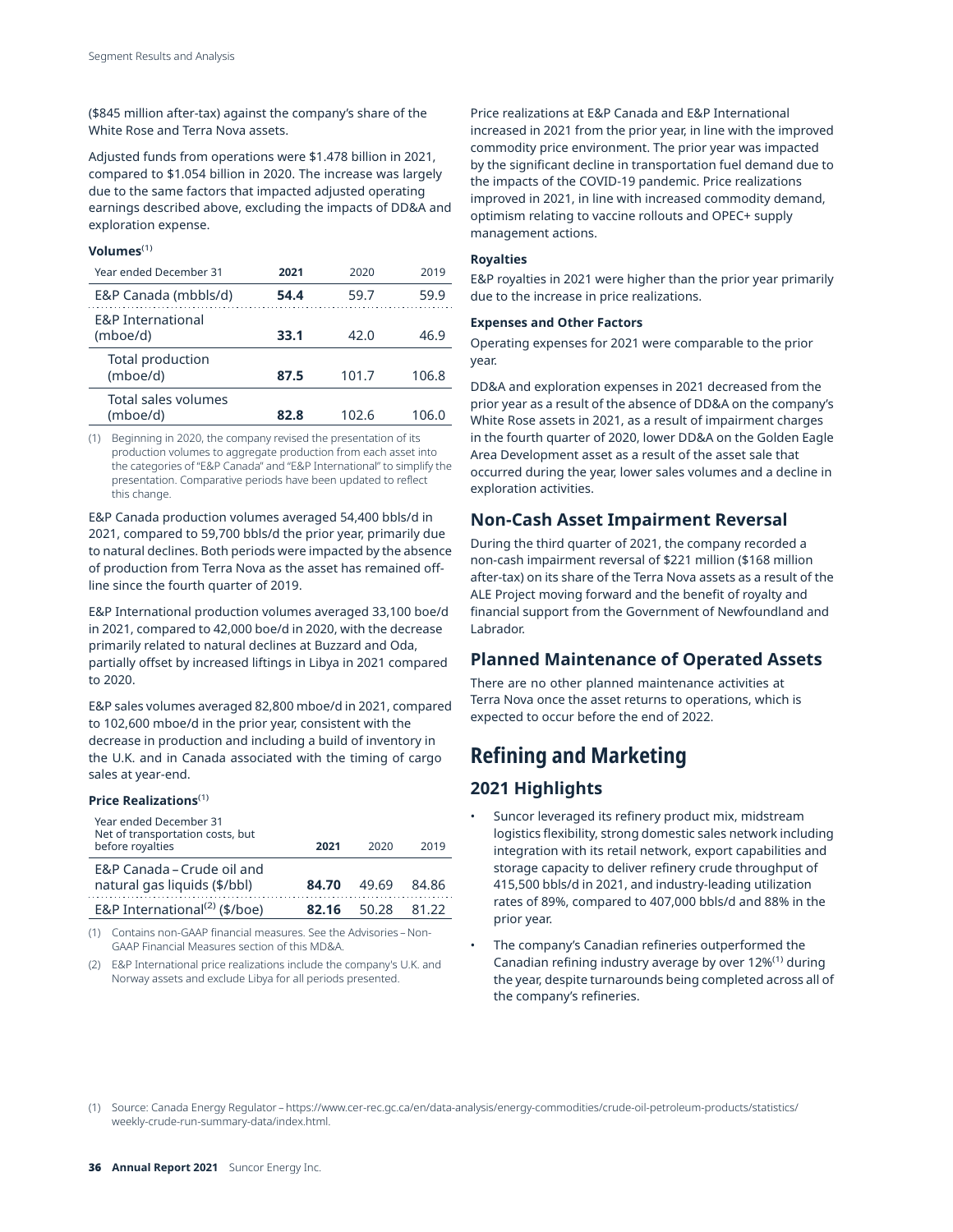R&M delivered \$3.255 billion in adjusted funds from operations(1) in 2021, compared to \$1.708 billion in the prior year. R&M adjusted operating earnings(1) increased to \$2.170 billion in 2021, compared to \$882 million in the prior year, and R&M net earnings increased to \$2.178 billion in 2021, compared to \$866 million in the prior year. In 2021, the impact of the FIFO method of inventory valuation, relative to an estimated LIFO<sup>(2)</sup> method, had a positive impact to net earnings, adjusted operating earnings and adjusted funds from operations of \$795 million after-tax, compared to a negative after-tax impact of \$384 million in 2020.

# **Strategy and Investment Update**

The R&M business is a key component of Suncor's integrated business model and serves to maximize Suncor's integrated returns by extending the value chain from oil sands production to the end customer, providing the vital link between Suncor's resource base and consumer demand for high-quality refined products. The company's integrated model is supported by the unique advantages of our R&M business, including the key structural advantages of our refineries, our extensive marketing and logistics capabilities and secured market access, enhanced by our marketing and trading expertise.

The company's refineries are equipped with several key structural advantages, including Suncor's feedstock advantage, which enables the company to process a heavy crude slate with a high-quality output, while operating in geographically advantaged markets with consistent access to low cost feedstock. The company aims to achieve consistent operational excellence at its refineries through strong reliability and industry-leading refinery utilizations, allowing the company to provide a reliable supply of products to its secured and competitive sales channels, while also operating at optimal levels of utilization to provide reliable offtake for a portion of the production from the Oil Sands segment. The company's sales channels include the Petro-Canada™ brand, Canada's #1 fuel brand,<sup>(3)</sup> with nearly 1,600 retail sites and over 300 PETRO-PASS™ sites located in key metropolitan areas across Canada.

The R&M business is strengthened by the company's marketing and trading expertise, by optimizing the supply of crude and natural gas liquids feedstock to the company's four refineries, managing crude inventory levels during refinery turnarounds and periods of unplanned maintenance, as well as managing external impacts from pipeline disruptions. The marketing and logistics organization also moves Suncor's refinery production to market and ensures supply to Suncor's branded retail and wholesale marketing channels. The business ensures reliable natural gas supply to Suncor's upstream and downstream operations and generates incremental revenue through trading and asset optimization. Through Suncor's midstream and logistics network, the company secures market access, optimizes price realizations associated with refined products and crude oil supply, manages inventory levels and limits the impacts of external market factors.

The company continues to pursue midstream opportunities to expand the company's market reach, strengthen the company's sales channels and maximize price realizations, including increasing incremental revenue through increased products trading activities and exploring additional pipeline arrangements that provide feedstock optionality to our refineries.

Suncor continues to focus on operational excellence, including maximizing reliability and utilization, while practicing operating cost and capital discipline. In 2022, Suncor expects refinery throughput to return to 2019 levels, positioning the company to capture improving margins and demand, supported by its secured and competitive sales channels. The R&M capital program in 2022 is heavily weighted towards asset sustainment and maintenance activities focused on ongoing sustainment and enhancement to refinery operations, further driving reliable operations. The company plans to make economic investments in expansions of its retail and wholesale network, further supporting the company's connection to its customers and increasing its sales channels.

Suncor remains committed to supporting consumers' transition to a low-emissions future through investments in initiatives designed to provide low-carbon solutions to our customers. Canada's Electric Highway™, the coast-to-coast network of fast-charging electric vehicle stations across Canada, is one way that we are supporting consumers' transition to a low-emissions future.

(1) Non-GAAP financial measures. See the Advisories – Non-GAAP Financial Measures section of this MD&A.

(2) The estimated impact of the LIFO method is a non-GAAP financial measure. See the Advisories – Non-GAAP Financial Measures section of this MD&A.

(3) Based on Kent (a Kalibrate company) survey data for year-end 2020.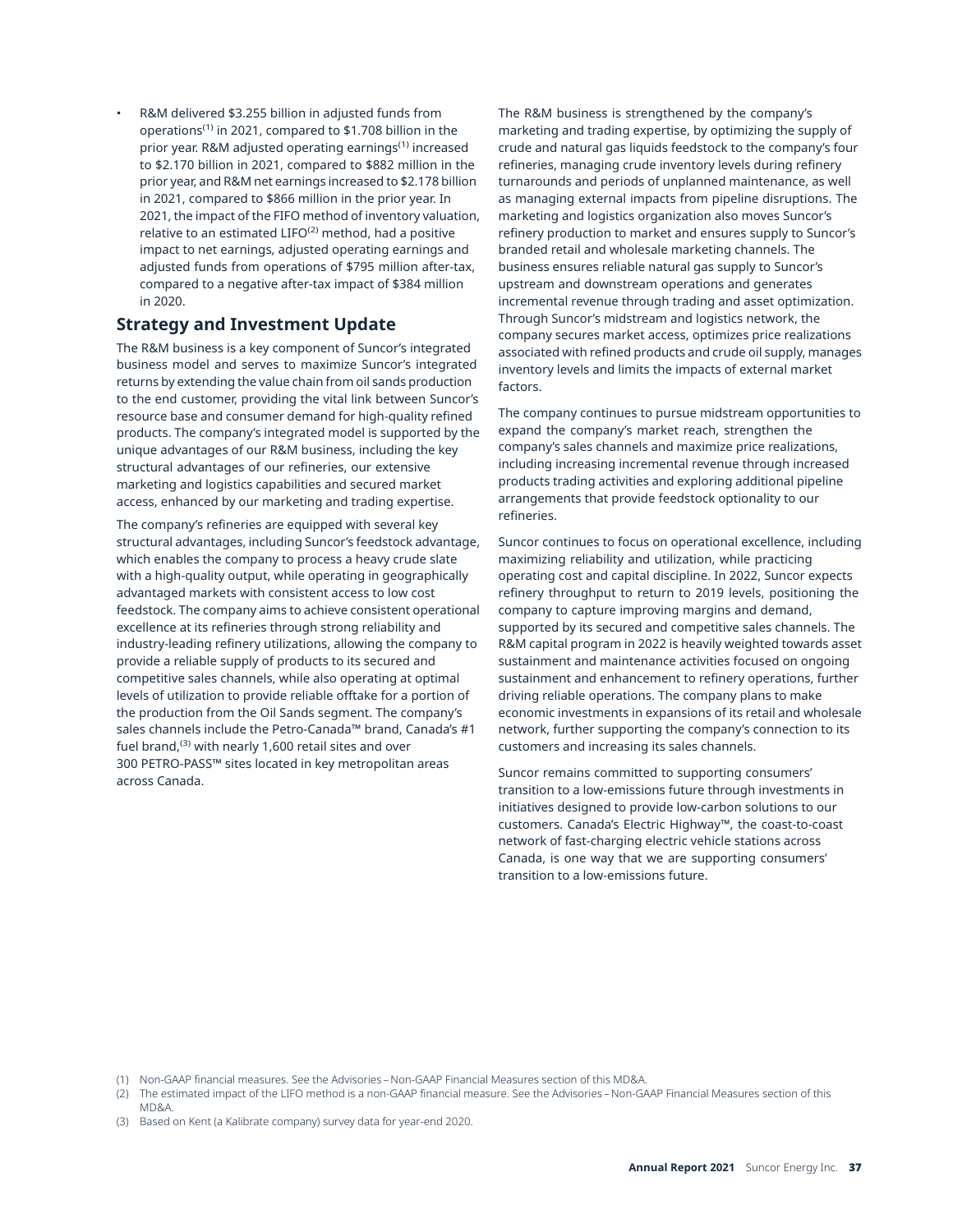# **Financial Highlights**

| Year ended December 31 (\$ millions)                                   | 2021    | 2020     | 2019    |
|------------------------------------------------------------------------|---------|----------|---------|
| Operating revenues                                                     | 22 915  | 15 2 7 2 | 22.304  |
| Net earnings                                                           | 2 1 7 8 | 866      | 3 0 0 0 |
| Adjusted for:                                                          |         |          |         |
| Unrealized (gain) loss on risk management activities <sup>(1)</sup>    | (8)     | 16       | 10      |
| Impact of income tax rate adjustments on deferred taxes <sup>(2)</sup> |         |          | (88)    |
| Adjusted operating earnings <sup>(3)</sup>                             | 2 170   | 882      | 2922    |
| Adjusted funds from operations <sup>(3)</sup>                          | 3 2 5 5 | 1 708    | 3863    |

(1) Beginning in 2021, the company revised its calculation of adjusted operating earnings, a non-GAAP financial measure, to exclude unrealized (gains) losses on derivative financial instruments that are recorded at fair value in other income (loss) to better align the earnings impact of the activity with the underlying items being risk-managed. Prior period comparatives have been restated to reflect this change.

(2) In 2019, the company recorded an \$88 million deferred income tax recovery in the R&M segment associated with the Government of Alberta's substantive enactment of legislation for the staged reduction of the corporate income tax rate from 12% to 8%.

(3) Non-GAAP financial measures. See the Advisories – Non-GAAP Financial Measures section of this MD&A.

### **Bridge Analysis of Adjusted Operating Earnings** (\$ millions)(1)(2)



| 882  |                                   | 329                                 | 064                                              | 165,                             |                                   | 2 170 |
|------|-----------------------------------|-------------------------------------|--------------------------------------------------|----------------------------------|-----------------------------------|-------|
| 2020 | Refinerv<br>Production<br>and MIx | Refinery and<br>Marketing<br>Margin | FIFO Inventory<br>Valuation and<br>Marketing and | Operating<br>Expense and<br>DD&A | Financing<br>Expense and<br>Other | 2021  |

(1) For an explanation of the construction of this bridge analysis, see the Advisories – Non-GAAP Financial Measures section of this MD&A.

(2) Beginning in 2021, the company revised its calculation of adjusted operating earnings, a non-GAAP financial measure, to exclude unrealized (gains) losses on derivative financial instruments that are recorded at fair value in other income (loss) to better align the earnings impact of the activity with the underlying items being risk-managed. Prior period comparatives have been restated to reflect this change.

R&M contributed annual adjusted operating earnings of after-tax) unrealized gain on risk management activities, \$2.170 billion in 2021, compared with \$882 million in 2020. compared to a \$21 million (\$16 million after-tax) loss in the The increase was primarily due to a significant increase in prior year. crude and refined product benchmarks compared to the prior<br>year, which resulted in a FIFO inventory valuation gain<br>compared to a FIFO inventory valuation loss in the prior year,<br>and an increase in refining and marketing ma

Net earnings in 2021 were \$2.178 billion compared to net earnings of \$866 million in 2020, and were impacted by the same factors as adjusted operating earnings described above. In addition to the factors impacting adjusted operating earnings, net earnings in 2021 included a \$10 million (\$8 million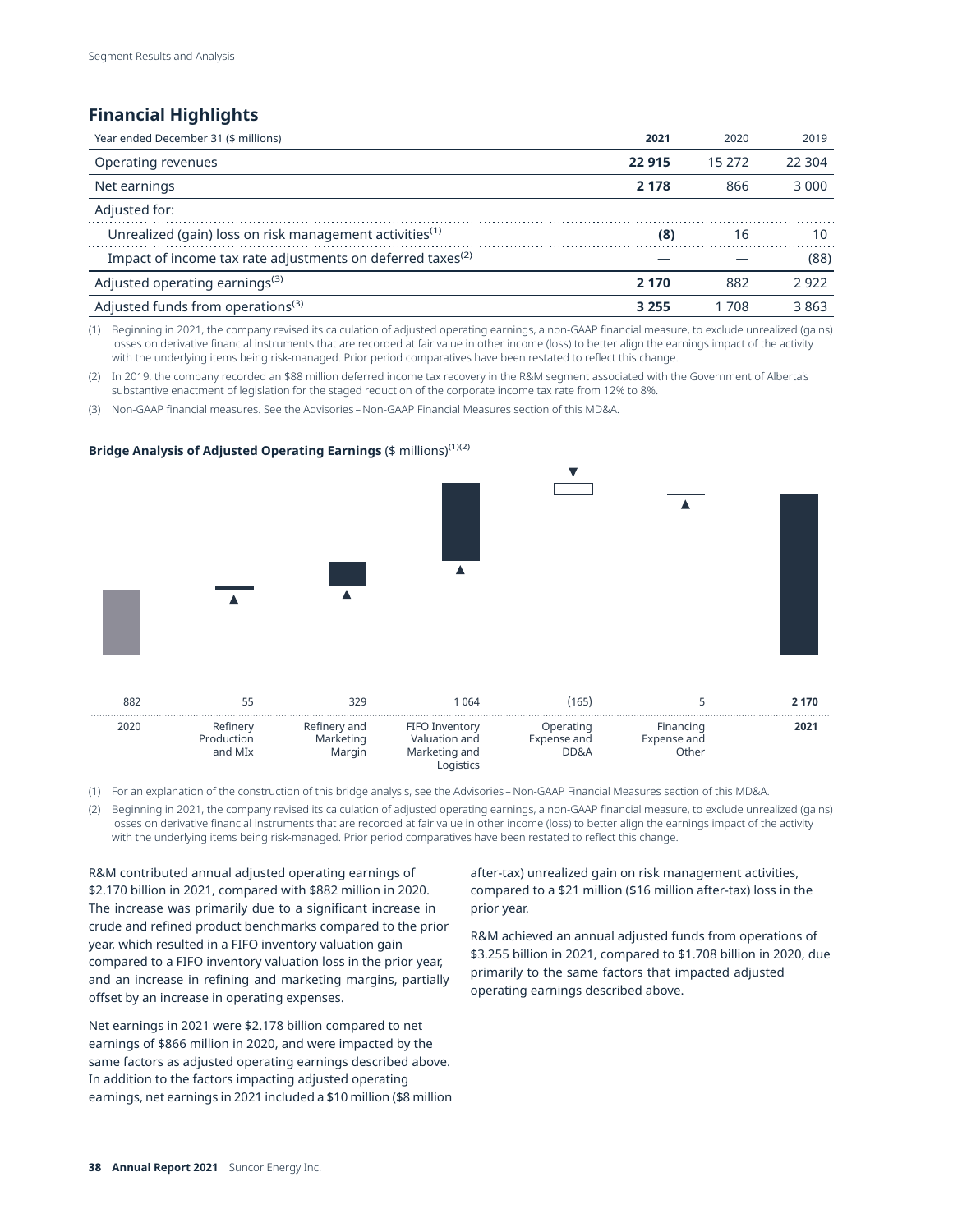#### **Volumes**

| Year ended December 31                                          | 2021  | 2020  | 2019  |
|-----------------------------------------------------------------|-------|-------|-------|
| Crude oil processed (mbbls/d)                                   |       |       |       |
| Eastern North America                                           | 202.8 | 201.0 | 203.3 |
| Western North America                                           | 212.7 | 206.0 | 235.6 |
| Total                                                           | 415.5 | 407.0 | 438.9 |
| Refinery utilization <sup>(1)(2)</sup> (%)                      |       |       |       |
| Eastern North America                                           | 91    | 91    | 92    |
| Western North America                                           | 87    | 86    | 98    |
| Total                                                           | 89    | 88    | 95    |
| Refined product sales (mbbls/d)                                 |       |       |       |
| Gasoline                                                        | 225.8 | 214.1 | 246.6 |
| Distillate <sup>(3)</sup>                                       | 228.5 | 215.7 | 218.1 |
| Other                                                           | 74.1  | 73.6  | 74.7  |
| Total                                                           | 528.4 | 503.4 | 539.4 |
| Refining and marketing gross<br>margin - FIFO $(4)(5)$ (\$/bbl) | 36.85 | 25.30 | 40.45 |
| Refining and marketing gross<br>margin - LIFO $(4)(5)$ (\$/bbl) | 30.90 | 28.65 | 36.80 |
| Refining operating<br>expense <sup>(5)</sup> (\$/bbl)           | 5.95  | 5.50  | 5.35  |

(1) Refinery utilization is the amount of crude oil and natural gas plant liquids run through crude distillation units, expressed as a percentage of the capacity of these units.

- (2) The Edmonton refinery crude processing capacity has increased to 146,000 bbls/d in 2021 from 142,000 bbls/d in 2020.
- (3) Beginning in 2020, to better reflect the increasing integration of the company's assets, the company revised the presentation of its refined product sales volumes to include Oil Sands diesel that is purchased and marketed by the Refining and Marketing segment.
- (4) Beginning in 2020, refining and marketing gross margins have been revised to better reflect the refining, product supply and rack forward businesses. Prior periods have been restated to reflect this change.
- (5) Contains non-GAAP financial measures. See the Advisories Non-GAAP Financial Measures section of this MD&A.

Refinery crude throughput increased to 415,500 bbls/d and refinery utilization averaged 89% in 2021, compared to refinery crude throughput of 407,000 bbls/d and refinery utilization of 88% in 2020, reflecting strong utilizations across all refineries in 2021, despite the impacts of planned turnaround activities across all of its refineries during the year. The prior year reflected reduced rates as a result of a decrease in consumer demand for transportation fuels due to the impacts of the COVID-19 pandemic.

Total refined product sales increased to 528,400 bbls/d in 2021, compared to 503,400 bbls/d in 2020. Strong utilizations during the year, increased demand and secured sales channels positioned the company to capture the improved business environment.

### **Refining and Marketing Gross Margins**(1)

Refining and marketing gross margins were influenced by the following:

- On a  $LIFO<sup>(2)</sup>$  basis, Suncor's refining and marketing gross margin increased to \$30.90/bbl in 2021, from \$28.65/bbl in the prior year due to improved benchmark crack spreads and the widening of heavy crude oil differentials, partially offset by the impact a stronger Canadian dollar in relation to the U.S. dollar. Suncor's refining and marketing gross margin also reflects Suncor's feedstock advantage, which enables the company to process heavier crude oil, marketing and logistics capabilities and strong sales channels within its integrated retail and wholesale networks.
- On a FIFO basis, Suncor's refining and marketing gross margin increased to \$36.85/bbl in 2021, from \$25.30/bbl in the prior year due to the same factors noted above, in addition to FIFO inventory valuation impacts. In 2021, the impact of the FIFO method of inventory valuation, relative to an estimated  $LIFO<sup>(2)</sup>$  accounting method, resulted in an after-tax gain of \$795 million. In 2020, FIFO resulted in an after-tax loss of \$384 million, for an overall favourable year-over-year impact of \$1.064 billion after-tax, including the impact of short-term commodity risk management activities.

### **Expenses and Other Factors**

R&M operating and transportation expenses increased compared to the prior year. The increase was primarily due to increased natural gas and power prices in the current year, cost reductions in response to the COVID-19 pandemic impacting the prior year, including the relief provided under the CEWS program, a higher share-based compensation expense in the current year as a result of an increase in the company's share price and increased throughput. Refining operating expense per barrel<sup>(1)</sup> was \$5.95 in 2021, compared to \$5.50 in the prior year, with the increase primarily due to increased absolute costs, partially offset by higher crude throughput.

DD&A expense in 2021 was comparable to the prior year.

## **Planned Maintenance**

Planned turnaround maintenance is scheduled for the Edmonton, Montreal and Sarnia refineries in the second quarter of 2022. The anticipated impact of these maintenance events has been reflected in the company's 2022 guidance.

<sup>(1)</sup> Contains non-GAAP financial measures. See the Advisories – Non-GAAP Financial Measures section of this MD&A.

<sup>(2)</sup> The estimated impact of the LIFO method is a non-GAAP financial measure. See the Advisories – Non-GAAP Financial Measures section of this MD&A.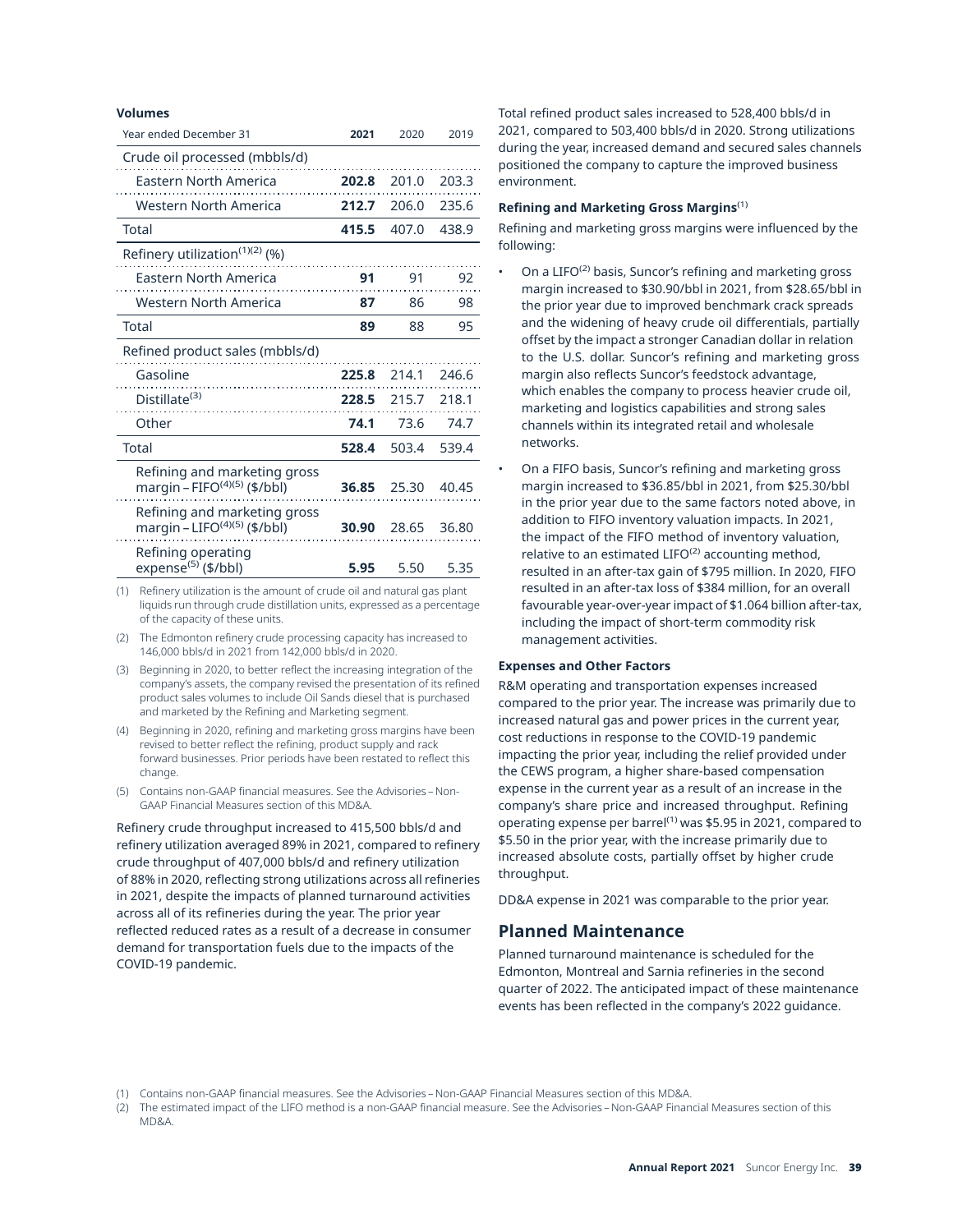# **Corporate and Eliminations**

# **2021 Highlights**

- Suncor exceeded its return to shareholder targets for the year, returning a total of \$3.9 billion to shareholders, through \$1.6 billion of dividends paid and \$2.3 billion in share repurchases, repurchasing the company's common shares at the highest rate in the company's history. In 2021, since the start of the NCIB program in February 2021, the company repurchased approximately 84 million of its common shares at an average price of \$27.45 per common share, or the equivalent of 5.5% of Suncor's common shares as at January 31, 2021.
- Demonstrating management's confidence in the company's ability to generate sustainable and increasing cash flows and its commitment to increasing shareholder returns, the company increased its dividend per share by 100% in the fourth quarter, reinstating the quarterly dividend to \$0.42 per common share, returning it to 2019 levels.
- In 2021, Suncor accelerated its net debt<sup>(1)</sup> reduction, reducing debt at the highest ever annual pace, resulting in a reduction of net debt by \$3.7 billion to \$16.1 billion, returning to 2019 net debt levels.
- In 2021, demonstrating management's confidence in the company's ability to generate cash flows, the company cancelled \$2.8 billion in bi-lateral credit facilities that were no longer required, as they were entered into in March and April of 2020 to ensure access to adequate financial resources in connection with the COVID-19 pandemic.
- Subsequent to the end of the year, the company continued to make meaningful progress towards its net debt reduction and shareholder return targets by completing an early redemption of its outstanding US\$182 million 4.50% notes, originally scheduled to mature in the second quarter of 2022, and repurchasing an additional 0.5% of its common shares up to February 7, 2022. The company also renewed its NCIB, beginning February 8, 2022, and ending February 7, 2023, for the repurchase of up to approximately 5% of Suncor's issued and outstanding common shares as at January 31, 2022.
- In 2021, company announced its new strategic objective to become a net-zero GHG emissions company by 2050 and to substantially contribute to society's net-zero ambitions. The company set near-term absolute emissions reduction goals to align with its objective to reach net-zero emissions and plans to meet its goals by reducing its base business emissions, investing in low-emissions ventures and technologies and taking actions that reduce others' emissions.
- During 2021, the company increased its investments in clean technology, including an equity investment in Svante Inc., a Canadian carbon capture company that plans to develop technology to capture  $CO<sub>2</sub>$  from industrial processes at reduced costs, and increased its investment in the Varennes Carbon Recycling facility.

# **Strategy and Investment Update**

Delivering competitive and sustainable returns to shareholders is a top priority of the company and we aim to maximize shareholder returns by focusing on operational excellence, underpinned by safety above all else, capital discipline through investments in high-value projects and technology, and our commitment to environmental stewardship and sustainability.

Suncor continues to progress its digital transformation and implement new digital technologies across the enterprise to help improve the safety, productivity, reliability and environmental performance of our operations. The company anticipates this will enable operational efficiencies that will provide further structural cost savings. In 2022, the company expects to continue to advance its digital transformation through initiatives such as supply chain optimization initiatives and core business systems aimed at improving operational efficiencies, which are expected to contribute to Suncor's incremental free funds flow targets. The company anticipates that the implementation of digital technologies will improve the safety of our company, facilitate the transition to the workplace of the future, bolster operational excellence and drive additional value.

Returning cash to shareholders and strengthening the balance sheet continues to be a top priority for Suncor; proven by the company's progress in 2021 related to debt reductions, dividend increase and share repurchases. The company will remain disciplined in its plans to reduce debt towards its 2025 targeted net debt range of \$12–\$15 billion. Looking ahead in 2022, the company plans to allocate its annual free funds flow, after its dividend, evenly between share buybacks and debt reductions. Subsequent to the end of the year, a renewal of the company's NCIB was approved, beginning February 8, 2022, and ending February 7, 2023, for the repurchase of up to approximately 5% of Suncor's issued and outstanding common shares as at January 31, 2022.

In 2021, Suncor announced its new strategic objective to become a net-zero GHG emissions company by 2050 and to substantially contribute to society's net-zero ambitions. To align with this objective, the company has set a near-term goal to reduce annual emissions by 10 megatonnes across its value chain by 2030 to replace its previous goal of reducing its emissions intensity by 30% by 2030. Suncor plans to achieve this by making pragmatic and highly economic investments that are in line with, or synergistic with, our core capabilities, including leveraging our existing expertise in low-carbon power, renewable fuels and expanding into clean hydrogen production. This includes construction of the Forty Mile Wind Power Project, a 200 MW renewable energy power project in southern Alberta, which is expected to generate significant value through sustainable power generation and retention of the generated carbon credits for utilization in Suncor's upstream business. The project is currently under construction and is expected to be completed and operational late in 2022, contributing to the company's incremental free funds flow and emissions reduction goals, while meeting growing customer demand for lower-carbon energy.

(1) Non-GAAP financial measure. See the Advisories – Non-GAAP Financial Measures section of this MD&A.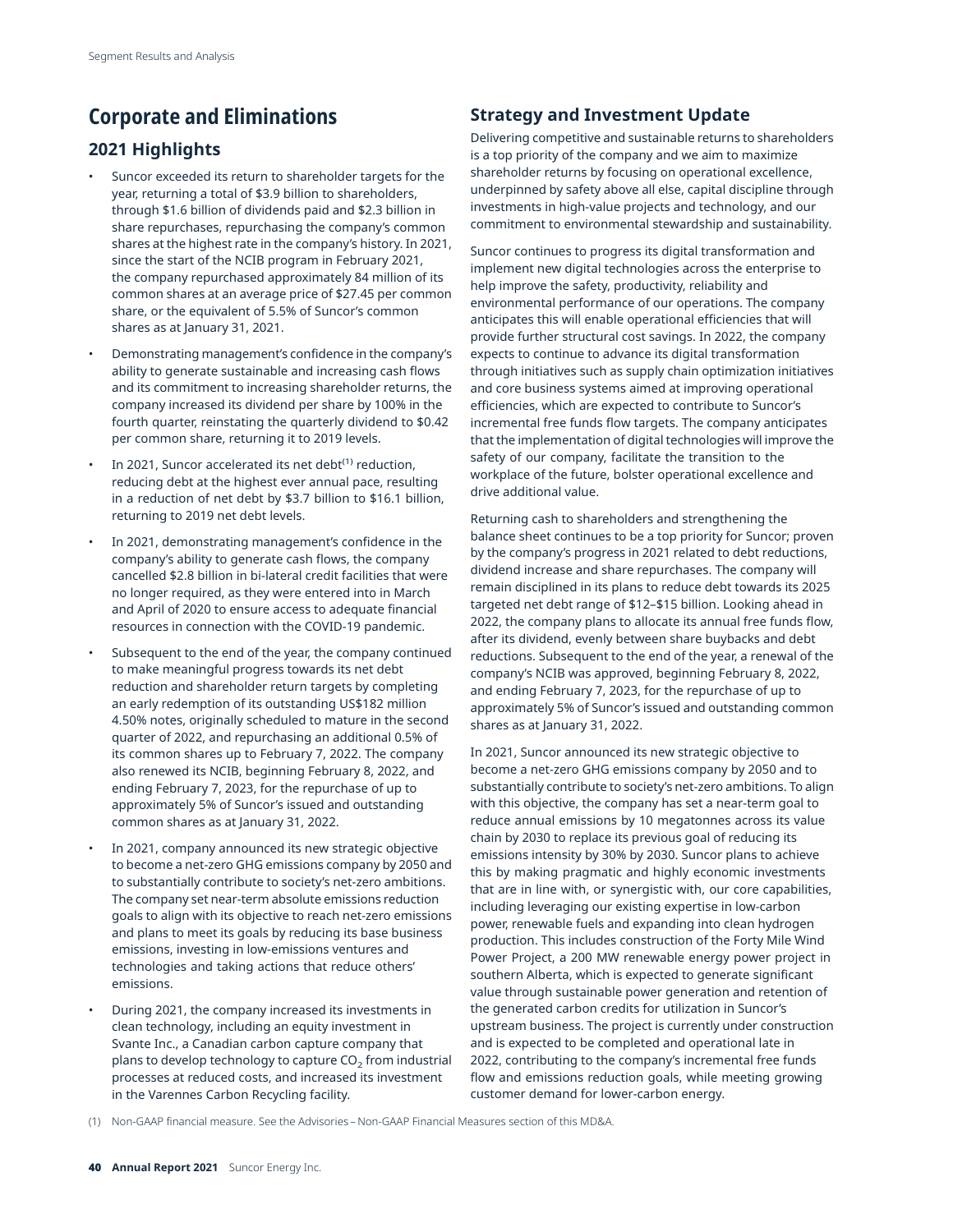Investments in new technologies that leverage Suncor's existing core capabilities, and provide new sustainable energy sources, are key to Suncor's expansion of its low-emissions energy business. Strategic equity investments with two biofuel companies that are currently progressing renewable fuel technology projects are examples of how the company is progressing this goal. The first investment, the Varennes Carbon Recycling facility, a biofuel plant in Varennes, Quebec, that is currently under construction, is designed to convert commercial and industrial non-recyclable waste into biofuels and renewable chemicals. In addition, the company also owns an equity investment in LanzaJet, Inc., a company working to bring sustainable aviation fuel and renewable diesel to the commercial market. Fabrication of a commercial biorefinery plant near Soperton, Georgia, is well underway and is expected to be on-stream in late-2022 and will allow Suncor to supply sustainable low-emissions aviation fuel to customers. From a design perspective, both projects are being constructed using a design that is expected to be able to be replicated, enabling quick expansion to capture the sizable growth opportunities projected for renewable liquid fuels should economics be attractive. Suncor believes these investments complement its

existing biofuels business and demonstrates Suncor's commitment to being a leader in the global energy expansion.

In 2021, Suncor invested in Svante Inc., a Canadian carbon capture company. With support from Suncor and other companies, Svante Inc. is accelerating the commercial deployment of its technology to capture  $CO<sub>2</sub>$  from heavyemitting industries like cement, steel, and oil and gas production at a lower cost than current methods. Carbon capture is a strategic technology area for Suncor to reduce greenhouse gas emissions in Suncor's base business and produce blue hydrogen as an energy product. In addition, Suncor and ATCO Ltd. announced a partnership on a potential world-scale clean hydrogen project to be developed in Alberta, Canada. A sanctioning decision is expected in 2024 and the facility could be operational as early as 2028, provided it has the required regulatory and fiscal support to render it economic. The project would significantly advance Suncor and Alberta's hydrogen strategy, generate substantial economic activity and make a large contribution towards Suncor and society's net-zero ambitions.

# **Financial Highlights**

| 2021   | 2020  | 2019   |
|--------|-------|--------|
| (1491) | (557) | (679)  |
|        |       |        |
| (101)  | (286) | (590)  |
| 126    |       |        |
| 60     |       |        |
|        |       | (48)   |
| (1406) | (843) | (1317) |
| (1262) | (936) | (1113) |
| (144)  | 93    | (204)  |
| (1322) | (872) | (1249) |
|        |       |        |

(1) In 2019, the company recorded a \$48 million deferred income tax recovery associated with the Government of Alberta's substantive enactment of legislation for the staged reduction of the corporate income tax rate from 12% to 8%.

(2) Non-GAAP financial measures. See the Advisories – Non-GAAP Financial Measures section of this MD&A.

### **Corporate and Renewables**

Corporate incurred an adjusted operating loss of \$1.262 billion in 2021, compared with an adjusted operating loss of \$936 million in 2020, with the increased adjusted operating loss primarily due to a share-based compensation expense in 2021 versus a share-based compensation recovery in 2020. The adjusted operating loss in 2020 included favourable income tax settlements and relief provided under the CEWS program. Suncor capitalized \$144 million of its borrowing costs in 2021, compared to \$120 million in 2020, as part of the cost of major development assets and construction projects in progress.

| Year ended December 31                                                           | 2021 | 2020 | 2019 |
|----------------------------------------------------------------------------------|------|------|------|
| Renewable Energy power<br>generation marketed<br>(gigawatt hours) <sup>(1)</sup> | 183  | 200  | 184  |
|                                                                                  |      |      |      |

(1) Power generated includes curtailed production for which the company was compensated.

### **Eliminations–Intersegment Profit Realized (Eliminated)**

Eliminations reflect the deferral or realization of profit on crude oil sales from Oil Sands to Suncor's refineries. Consolidated profits are only realized when the refined products produced from internal purchases of crude feedstock have been sold to third parties. In 2021, the company deferred \$144 million of after-tax intersegment profit, compared to a realization of profit of \$93 million in the prior year. The deferral of profit in 2021 was driven by the increase in Oil Sands price realizations in 2021, as lower margin crude refinery feedstock sourced internally from Oil Sands was sold and replaced by higher margin crude inventory, resulting in a deferral of profit at the enterprise level.

Adjusted funds used in operations for the Corporate and Eliminations segment were \$1.322 billion in 2021, compared to \$872 million in 2020, and were influenced by the same factors that impacted adjusted operating loss, adjusted for the non-cash component of share-based compensation expense.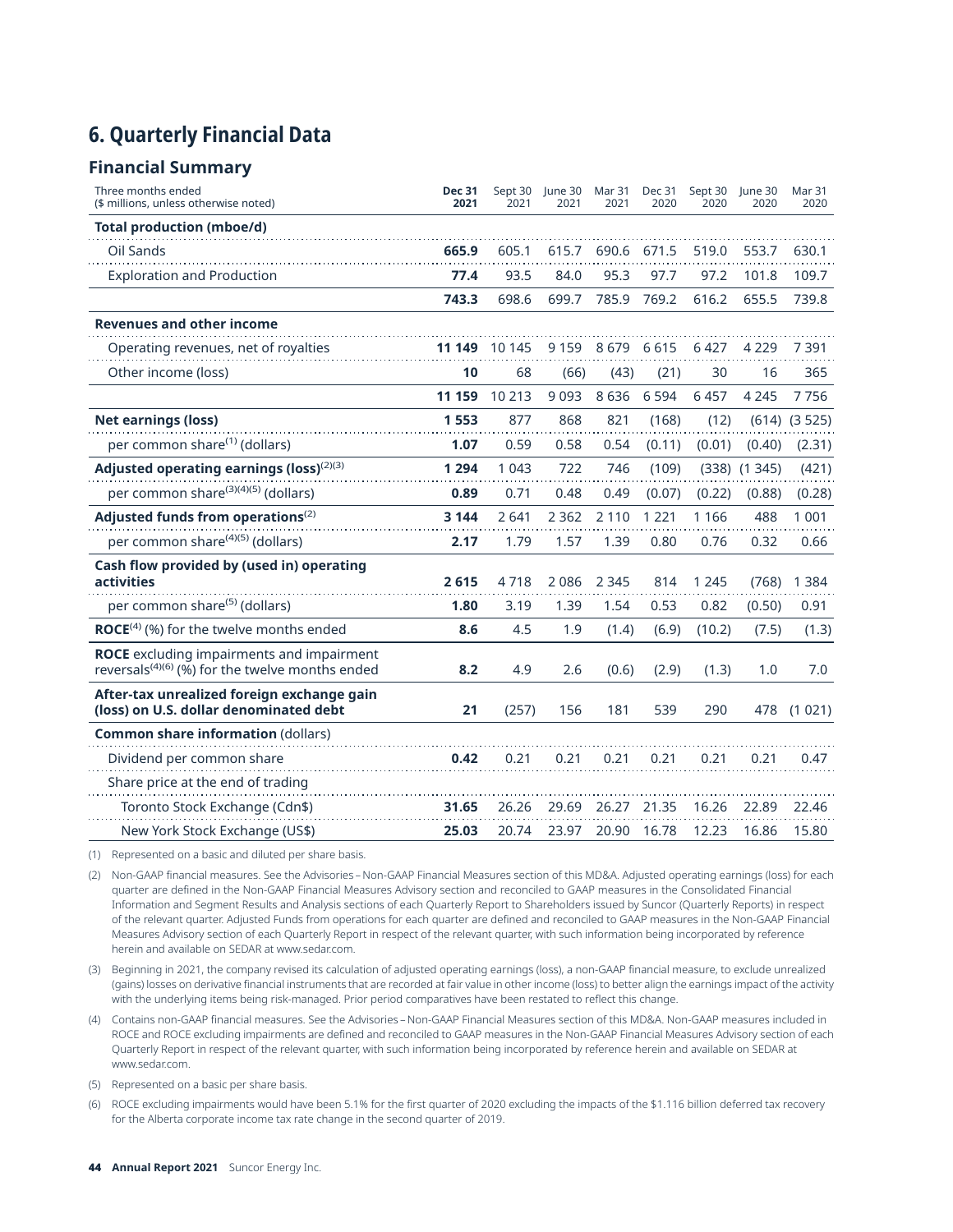# **Business Environment**

| Three months ended<br>(average for the period ended, except as noted)         |            | <b>Dec 31</b><br>2021 | Sept 30<br>2021 | lune 30<br>2021                         | Mar 31<br>2021 | Dec 31<br>2020 | Sept 30 June 30<br>2020 | 2020                         | Mar 31<br>2020 |
|-------------------------------------------------------------------------------|------------|-----------------------|-----------------|-----------------------------------------|----------------|----------------|-------------------------|------------------------------|----------------|
| WTI crude oil at Cushing                                                      | US\$/bbl   | 77.15                 | 70.55           | 66.05                                   | 57.80          | 42.65          | 40.95                   | 27.85                        | 46.10          |
| Dated Brent crude                                                             | US\$/bbl   | 79.70                 | 73.45           | 68.85                                   | 60.85          | 44.20          | 43.00                   | 29.20                        | 50.15          |
| Dated Brent/Maya FOB price differential                                       | US\$/bbl   | 8.60                  | 7.80            | 6.20                                    | 4.70           | 3.30           | 3.50                    | 2.70                         | 15.95          |
| <b>MSW</b> at Edmonton                                                        | Cdn\$/bbl  | 93.25                 | 83.75           | 77.25                                   | 66.55          | 50.25          | 51.30                   | 30.20                        | 52.00          |
| <b>WCS at Hardisty</b>                                                        | US\$/bbl   | 62.50                 | 56.95           | 54.60                                   | 45.40          | 33.35          | 31.90                   | 16.35                        | 25.60          |
| Light/heavy crude oil differential for WTI<br>at Cushing less WCS at Hardisty | US\$/bbl   |                       |                 | $(14.65)$ $(13.60)$ $(11.45)$ $(12.40)$ |                | (9.30)         |                         | $(9.05)$ $(11.50)$ $(20.50)$ |                |
| SYN-WTI (differential) premium                                                | US\$/bbl   | (1.80)                | (1.60)          | 0.35                                    | (3.50)         | (3.05)         | (2.45)                  | (4.55)                       | (2.70)         |
| Condensate at Edmonton                                                        | US\$/bbl   | 79.10                 | 69.20           | 66.40                                   | 58.00          | 42.55          | 37.55                   | 22.20                        | 46.20          |
| Natural gas (Alberta spot) at AECO                                            | Cdn\$/mcf  | 4.70                  | 3.60            | 3.10                                    | 3.15           | 2.65           | 2.25                    | 2.00                         | 2.05           |
| Alberta Power Pool Price                                                      | Cdn\$/MWh  | 107.30                | 100.35 104.50   |                                         | 95.45          | 46.15          | 43.85                   | 29.90                        | 67.05          |
| New York Harbor 2-1-1 crack <sup>(1)</sup>                                    | US\$/bbl   | 20.65                 | 20.90           | 20.35                                   | 15.60          | 9.85           | 10.20                   | 12.20                        | 14.75          |
| Chicago 2-1-1 crack <sup>(1)</sup>                                            | US\$/bbl   | 16.90                 | 20.45           | 20.25                                   | 13.40          | 7.95           | 7.75                    | 6.75                         | 9.75           |
| Portland 2-1-1 crack <sup>(1)</sup>                                           | US\$/bbl   | 25.35                 | 26.70           | 24.55                                   | 15.80          | 13.15          | 12.55                   | 12.20                        | 18.30          |
| Gulf Coast 2-1-1 crack <sup>(1)</sup>                                         | US\$/bbl   | 19.65                 | 19.55           | 18.25                                   | 14.45          | 9.00           | 8.55                    | 9.00                         | 13.00          |
| U.S. Renewable Volume Obligation                                              | US\$/bbl   | 6.10                  | 7.33            | 8.13                                    | 5.50           | 3.48           | 2.64                    | 2.21                         | 1.58           |
| Exchange rate                                                                 | US\$/Cdn\$ | 0.79                  | 0.79            | 0.81                                    | 0.79           | 0.77           | 0.75                    | 0.72                         | 0.74           |
| Exchange rate (end of period)                                                 | US\$/Cdn\$ | 0.79                  | 0.78            | 0.81                                    | 0.80           | 0.78           | 0.75                    | 0.73                         | 0.71           |

(1) 2-1-1 crack spreads are indicators of the refining margin generated by converting two barrels of WTI into one barrel of gasoline and one barrel of diesel. The crack spreads presented here generally approximate the regions into which the company sells refined products through retail and wholesale channels.

## **Significant or Unusual Items Impacting Net Earnings (Loss)**

Trends in Suncor's quarterly revenue, net earnings (loss) and adjusted funds from operations are driven primarily by production volumes, which can be significantly impacted by major maintenance events, changes in commodity prices and crude price differentials, refining crack spreads and foreign exchange rates as described in the Financial Information section of this MD&A. Trends in Suncor's quarterly net earnings (loss) and adjusted funds from operations are also affected by other significant events impacting operations, such as the COVID-19 pandemic beginning in the first quarter of 2020, operational incidents and the Government of Alberta's mandatory production curtailments that were implemented during 2019 and suspended effective December 2020.

In addition to the impacts of changes in production volumes and business environment, net earnings (loss) over the last eight quarters were affected by the following events or significant adjustments:

- During the fourth quarter of 2021, the company recorded a gain of \$227 million (\$227 million after-tax) on the sale of the company's interest in the Golden Eagle Area Development, in the E&P segment.
- During the third quarter of 2021, the company recorded a non-cash impairment reversal of \$221 million (\$168 million after-tax) against its share of the Terra Nova assets, in the E&P segment, as a result of the ALE Project moving

forward and the benefit of royalty and financial support from the Government of Newfoundland and Labrador.

- During the third quarter of 2021, the company recorded a loss of \$80 million (\$60 million after-tax) for early repayment of long-term debt in financing expenses in the Corporate and Eliminations segment.
- During the first quarter of 2021, the company recorded a restructuring charge of \$168 million (\$126 million after-tax) related to workforce reductions in operating, selling and general expenses in the Corporate and Eliminations segment.
- During the fourth quarter of 2020, the company recorded non-cash impairment charges of \$559 million (\$423 million after-tax) against its share of the White Rose assets, in the E&P segment, as a result of the high degree of uncertainty surrounding the future of the West White Rose Project.
- During the fourth quarter of 2020, the company recorded a provision to transportation expense for \$186 million (\$142 million after-tax) related to the Keystone XL pipeline project in the Oil Sands segment.
- During the first quarter of 2020, the company recorded non-cash impairment charges of \$1.821 billion (\$1.376 billion after-tax) on its share of the Fort Hills assets, in the Oil Sands segment, and \$560 million (\$422 million after-tax) against its share of the White Rose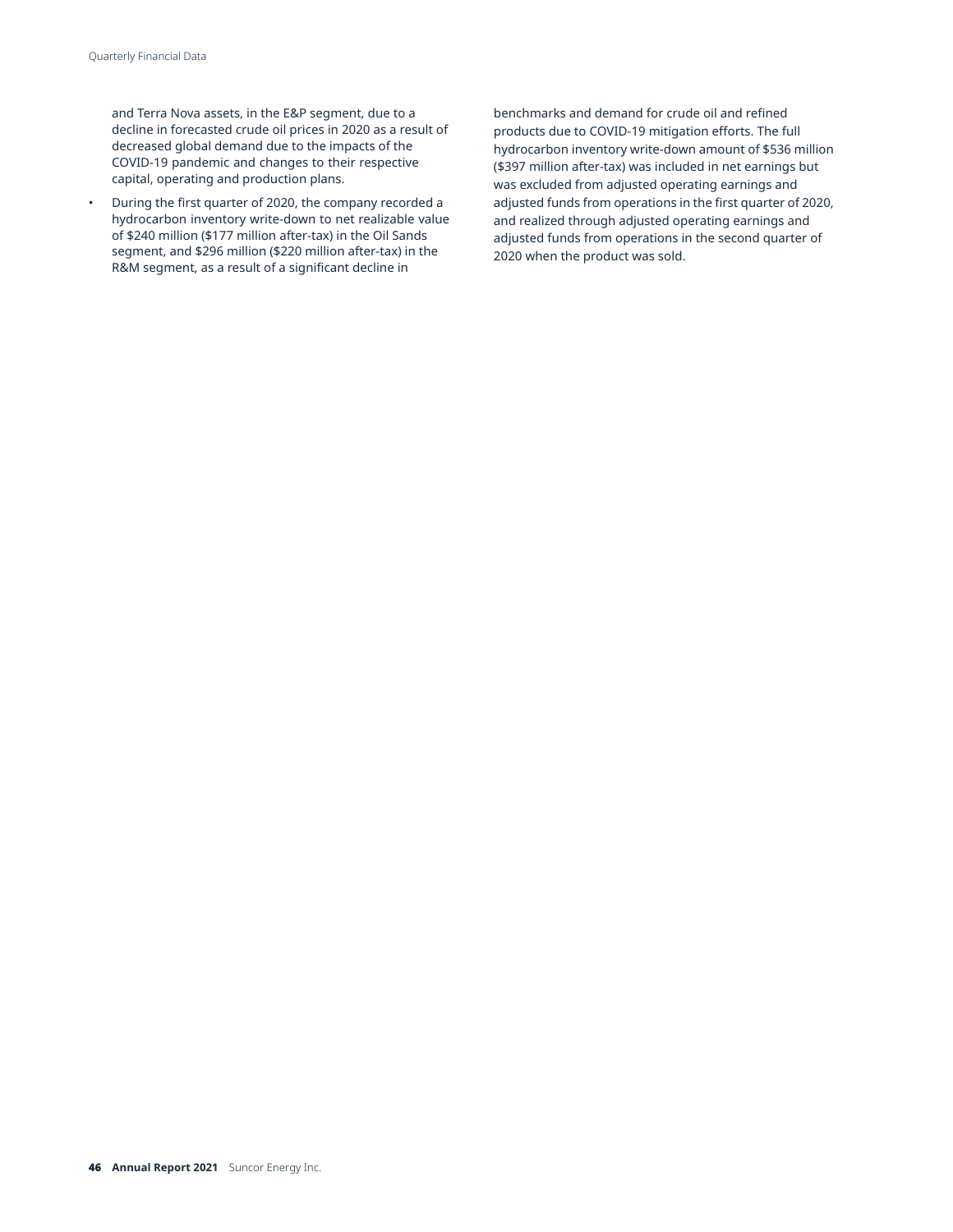# **7. Capital Investment Update**

# **Capital and Exploration Expenditures by Segment**

| Year ended December 31 (\$ millions)       | 2021    | 2020    | 2019    |
|--------------------------------------------|---------|---------|---------|
| Oil Sands                                  | 3 1 6 8 | 2 7 3 6 | 3.522   |
| <b>Exploration and Production</b>          | 270     | 489     | 1 070   |
| Refining and Marketing                     | 825     | 515     | 818     |
| <b>Corporate and Eliminations</b>          | 292     | 186     | 148     |
| Total capital and exploration expenditures | 4 5 5 5 | 3926    | 5 5 5 8 |
| Less: capitalized interest on debt         | (144)   | (120)   | (122)   |
|                                            |         | 3806    | 5436    |

# **Capital and Exploration Expenditures by Type, Excluding Capitalized Interest**

| Year ended December 31, 2021 (\$ millions) | <b>Asset Sustainment</b><br>and Maintenance <sup>(1)</sup> | Economic<br>Investment <sup><math>(2)</math></sup> | Total |
|--------------------------------------------|------------------------------------------------------------|----------------------------------------------------|-------|
| Oil Sands                                  |                                                            |                                                    |       |
| Oil Sands Base                             | 1216                                                       | 420                                                | 1636  |
| In Situ                                    | 132                                                        | 298                                                | 430   |
| <b>Fort Hills</b>                          | 253                                                        |                                                    | 253   |
| Syncrude                                   | 652                                                        | -97                                                | 749   |
| <b>Exploration and Production</b>          |                                                            | 242                                                | 242   |
| Refining and Marketing                     | 751                                                        | 73                                                 | 824   |
| Corporate and Eliminations                 | 53                                                         | 224                                                | 277   |
|                                            | 3 057                                                      | -354                                               |       |

(1) Asset sustainment and maintenance capital expenditures include capital investments that deliver on existing value by ensuring compliance or maintaining relations with regulators and other stakeholders, maintaining current processing capacity, and delivering existing developed reserves.

(2) Economic investment capital expenditures include capital investments that result in an increase in value through adding reserves, improving processing capacity, utilization, cost or margin, including associated infrastructure.

In 2021, Suncor's capital expenditures on property, plant and equipment and exploration activities totalled \$4.411 billion, excluding capitalized borrowing costs of \$144 million, of which 30% was directed towards economic investment activities and 70% towards asset sustainment and maintenance activities, meeting its planned capital spending program guidance for the year.

The company's 2021 capital expenditures were focused on the safety and reliability of the company's operations, heavily weighted towards asset sustainment and maintenance activities through the largest annual maintenance program in the company's history, which included significant planned turnaround activities across all of its refineries, at Oil Sands operations, including a significant planned turnaround at Oil Sands Base plant Upgrader 2, and a planned turnaround at Syncrude's largest coker. In 2020, due to the impacts of the COVID-19 pandemic, the company deferred, suspended and cancelled certain capital projects or changed the scope of work to reduce costs and to comply with COVID-19 safety measures.

Activity in 2021 included the following:

### **Oil Sands Base**

Oil Sands Base asset sustainment and maintenance capital expenditures were \$1.216 billion in 2021 and were primarily focused on ensuring continued safe, reliable and efficient operations. The company's planned maintenance program in 2021 included coker annual planned maintenance in the spring and the significant five-year planned turnaround at Upgrader 2 in the fall.

Oil Sands Base economic capital of \$420 million in 2021 was primarily focused on progressing the investment in low-carbon power generation by replacing its coke-fired boilers with a new cogeneration facility.

## **In Situ**

In Situ capital expenditures were \$430 million in 2021, of which \$298 million was directed towards economic investment activities, which focused on the ongoing design and construction of well pads to develop additional reserves that are expected to maintain existing production levels at Firebag and MacKay River in future years as production from existing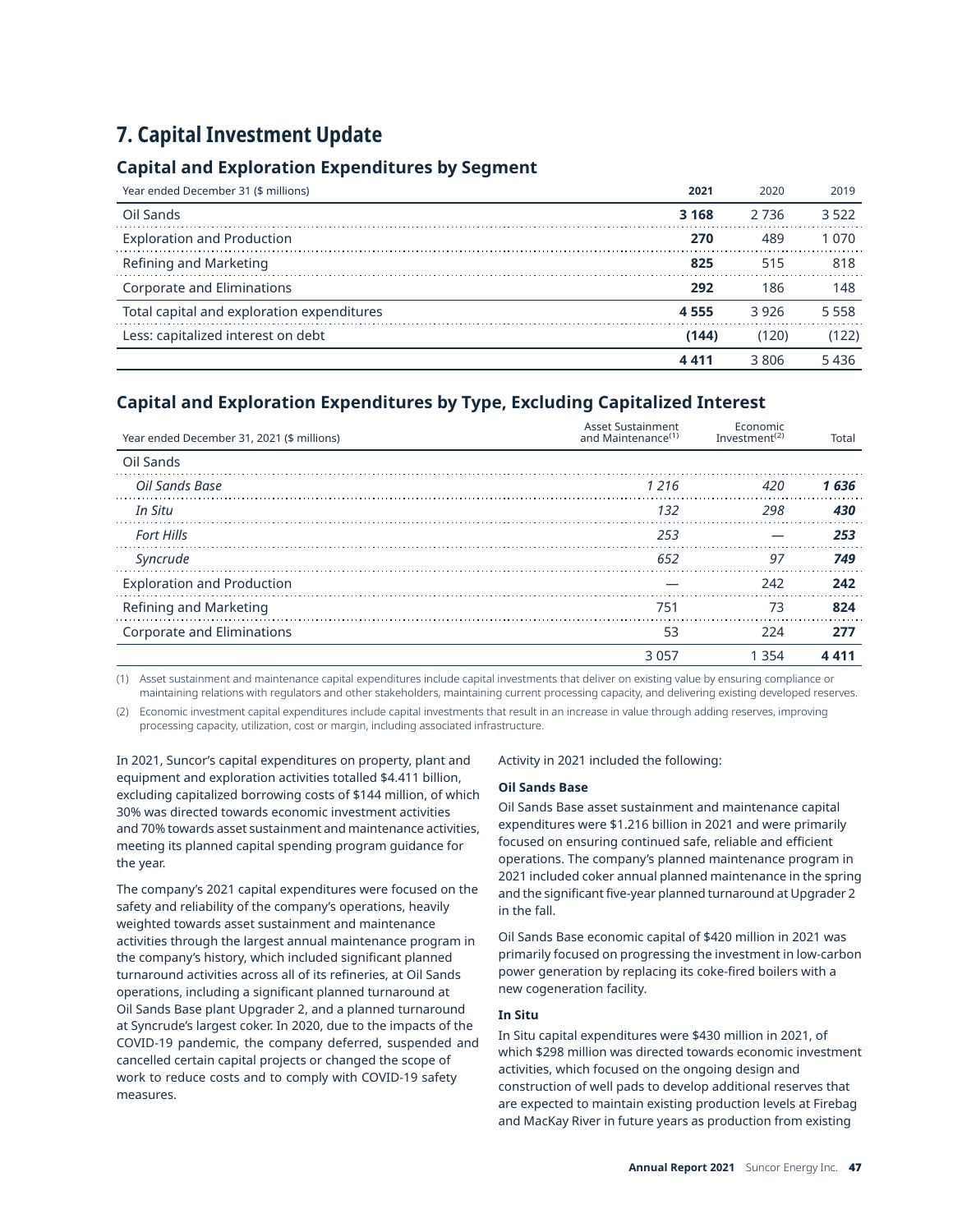well pads declines. Asset sustainment and maintenance capital expenditures of \$132 million were primarily directed towards the company's planned maintenance program, including planned maintenance at Firebag.

### **Fort Hills**

Fort Hills capital expenditures were \$253 million in 2021, all directed towards asset sustainment and capital expenditures related to mine and tailings development to support ongoing operations.

### **Syncrude**

Syncrude capital expenditures were \$749 million in 2021, the majority of which was directed toward asset sustainment and maintenance capital expenditures that focused on improving asset reliability and included the planned turnaround at Syncrude's largest coker.

### **Exploration and Production**

E&P capital and exploration expenditures were \$242 million in 2021, and were focused on economic investment projects, including development drilling at Hebron, and development work at Buzzard Phase 2, the Fenja project and Terra Nova related to the ALE Project. The Terra Nova Floating, Production, Storage and Offloading facility is dry-docked in Spain undergoing maintenance work and is expected to sail back to Canada and return to operations before the end of 2022.

### **Refining and Marketing**

R&M capital expenditures were \$824 million in 2021, and were primarily related to the ongoing sustainment of, and enhancement to, refinery and retail operations. This included planned turnaround activities across all of the company's refineries during the year.

#### **Corporate**

Corporate capital expenditures were \$277 million in 2021, primarily directed towards economic investment projects related to the company's information technology and other corporate initiatives, and the Forty Mile Wind Power Project. Suncor anticipates 2022 capital expenditures to be directed to the following projects and initiatives:

### **Oil Sands operations**

For 2022, plans for economic investment include capital to progress low-carbon power generation to replace the cokefired boilers at Oil Sands Base, which is expected to be inservice between 2024 and 2025. Additional investment to maintain production capacity at existing facilities includes the continued development of reserves by building new well pads at In Situ.

Asset sustainment and maintenance capital expenditures for 2022 include spend on tailings management and the significant planned turnaround at Firebag, planned maintenance at Upgrader 1 and planned coker annual maintenance at Upgrader 2.

### **Fort Hills**

Asset sustainment and maintenance capital expenditures for 2022 will focus on ongoing development of mining and tailings management projects to preserve production capacity.

### **Syncrude**

For 2022, plans for economic investment will include capital to progress the Mildred Lake Extension-West mining project. Sustaining capital expenditures for 2022 will focus on planned maintenance and reliability programs aimed at maintaining production capacity, which includes planned maintenance in tailings and a major planned turnaround.

### **Exploration and Production**

Capital expenditures for 2022 are expected to include economic investments at Terra Nova, Hebron, Hibernia, Fenja, Oda, Buzzard and the Rosebank future development project.

### **Refining and Marketing**

The company expects that sustaining capital will focus on ongoing sustainment and enhancement to refinery and retail operations, including planned maintenance activities across the company's refineries. Economic investment projects will be primarily focused on the company's retail and wholesale network.

#### **Corporate**

For 2022, the company plans to continue to make economic investments in digital technology initiatives and the Forty Mile Wind Power Project in southern Alberta, which is planned for completion in late 2022.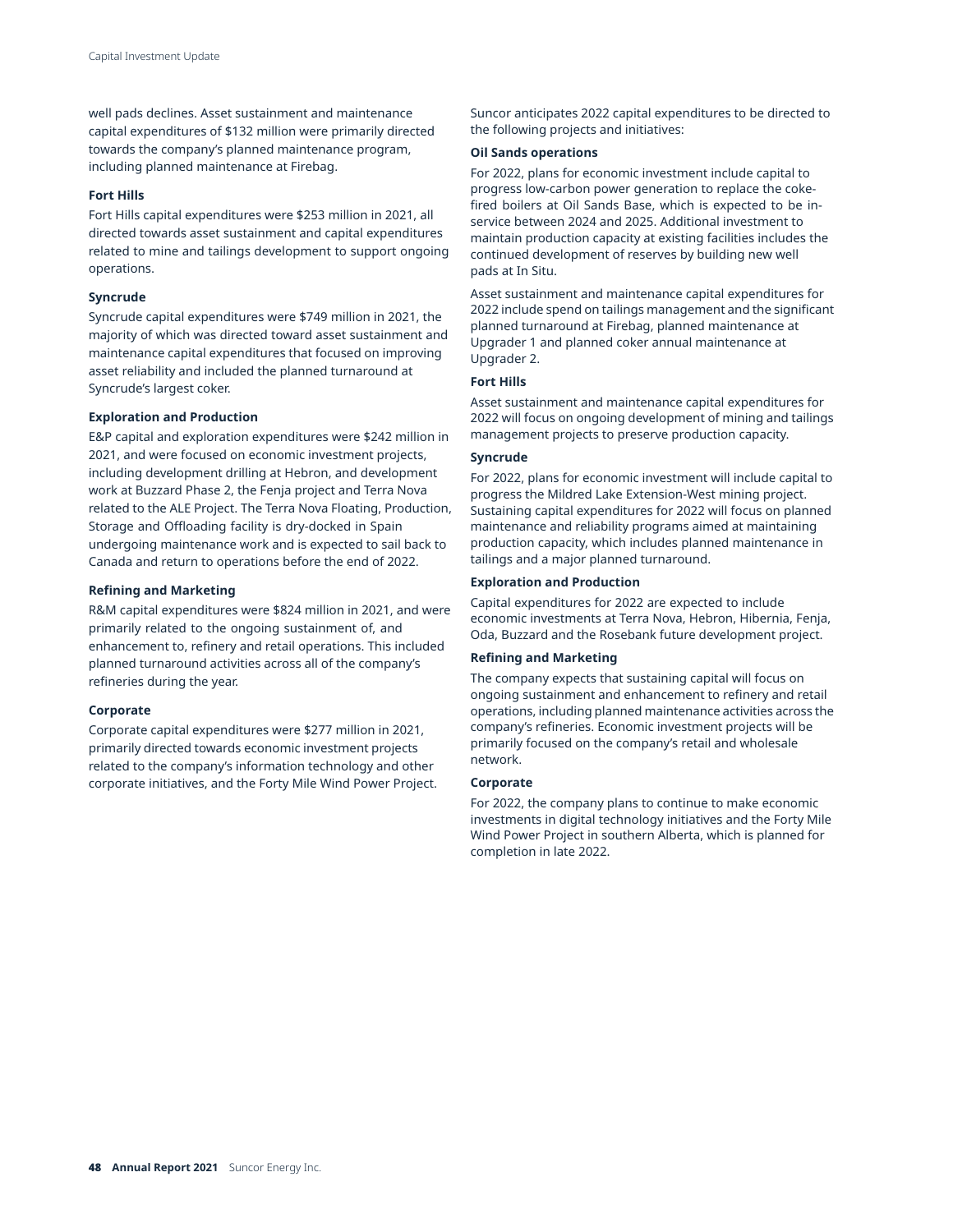# **8. Financial Condition and Liquidity**

# **Liquidity and Capital Resources**

| At December 31 (\$ millions, except as noted)                                           | 2021    | 2020   | 2019   |
|-----------------------------------------------------------------------------------------|---------|--------|--------|
| Cash flow provided by (used in)                                                         |         |        |        |
| Operating activities                                                                    | 11 764  | 2675   | 10 421 |
| Investing activities                                                                    | (3977)  | (4524) | (5088) |
| Financing activities                                                                    | (7464)  | 1786   | (5537) |
| Foreign exchange loss on cash and cash equivalents                                      | (3)     | (12)   | (57)   |
| Increase (decrease) in cash and cash equivalents                                        | 320     | (75)   | (261)  |
| Cash and cash equivalents, end of year                                                  | 2 2 0 5 | 1885   | 1960   |
| Return on Capital Employed (%) <sup>(1)(2)</sup>                                        | 8.6     | (6.9)  | 4.9    |
| Net debt to adjusted funds from operations <sup>(1)</sup> (times)                       | 1.6     | 5.1    | 1.5    |
| Total debt to total debt plus shareholders' equity <sup>(1)</sup> (%)                   | 33.4    | 37.8   | 29.9   |
| Net debt to net debt plus shareholders' equity $(1)(3)(9)$                              | 30.6    | 35.7   | 27.6   |
| Net debt to net debt plus shareholders' equity – excluding leases <sup>(1)(3)</sup> (%) | 26.6    | 32.1   | 23.7   |

(1) Non-GAAP financial measures or contains non-GAAP financial measures. See the Advisories – Non-GAAP Financial Measures section of this MD&A.

(2) ROCE would have been 8.2% for the twelve months ended December 31, 2021, excluding the impact of the impairment reversal of \$221 million (\$168 million after-tax) in the third quarter of 2021. ROCE would have been (2.9%) for the twelve months ended December 31, 2020, excluding the impact of impairments of \$559 million (\$423 million after-tax) in the fourth quarter of 2020 and \$1.821 billion (\$1.376 billion after-tax) and \$560 million (\$422 million after-tax) in the first quarter of 2020. ROCE would have been 10.0% for the twelve months ended December 31, 2019, excluding the impact of impairments of \$3.716 billion (\$2.803 billion after-tax) and \$521 million (\$393 million after-tax) in the fourth quarter of 2019.

(3) Beginning in the first quarter of 2021, the company has added two supplemental debt metrics that reflect additional information that management uses to evaluate capital management.

## **Cash Flow Provided by Operating Activities**

Cash flow provided by operating activities was \$11.764 billion in 2021 compared to \$2.675 billion in 2020. The increase was primarily due to higher crude oil and refined product realizations reflecting the improved business environment and higher crude production and refinery crude throughput. These factors were partially offset by an increase in royalties, primarily associated with higher crude price realizations, and increased operating expenses. The prior year was negatively impacted by the significant decline in transportation fuel demand, partially offset by cost reductions in response to the COVID-19 pandemic, including the relief provided under the CEWS program.

The current period cash flow provided by operating activities reflects a source of cash in working capital, primarily due to a net increase in taxes payable related to the company's 2021 income tax expense, which is payable in early 2022, and an increase in accounts payable and accrued liabilities, partially offset by an increase in accounts receivable related to an increase in crude oil price realizations during the year. The prior period cash flow provided by operating activities reflects a use of cash in working capital.

## **Cash Flow Used in Investing Activities**

Cash flow used in investing activities was \$3.977 billion in 2021 compared to \$4.524 billion in 2020. The decrease was primarily due to a decrease in investing working capital related to the timing of payments and proceeds from the sale of the company's interest in the Golden Eagle Area Development. This was partially offset by increased capital expenditures in the current year related to the largest annual maintenance program in the company's history. In 2020, the company reduced, deferred or cancelled certain capital projects in response to the COVID-19 pandemic.

## **Cash Flow (Used in) Provided by Financing Activities**

Cash flow used in financing activities was \$7.464 billion in 2021, compared to cash flow provided by financing activities of \$1.786 billion in 2020. Cash flow used in financing activities in 2021 was primarily related to the decrease in short-term debt and net long-term debt and increased share repurchases.

# **Capital Resources**

Suncor's capital resources consist primarily of cash flow provided by operating activities, cash and cash equivalents and available credit facilities, including commercial paper. Suncor's management believes the company will have sufficient capital resources to fund its planned 2022 capital spending program of \$4.7 billion and to meet current and future working capital requirements through cash and cash equivalents balances, cash flow provided by operating activities, available committed credit facilities, issuing commercial paper, if needed, and accessing capital markets. The company's cash flow provided by operating activities depends on a number of factors, including commodity prices, production and sales volumes, refining and marketing margins, operating expenses, taxes, royalties, foreign exchange rates and demand for transportation fuels.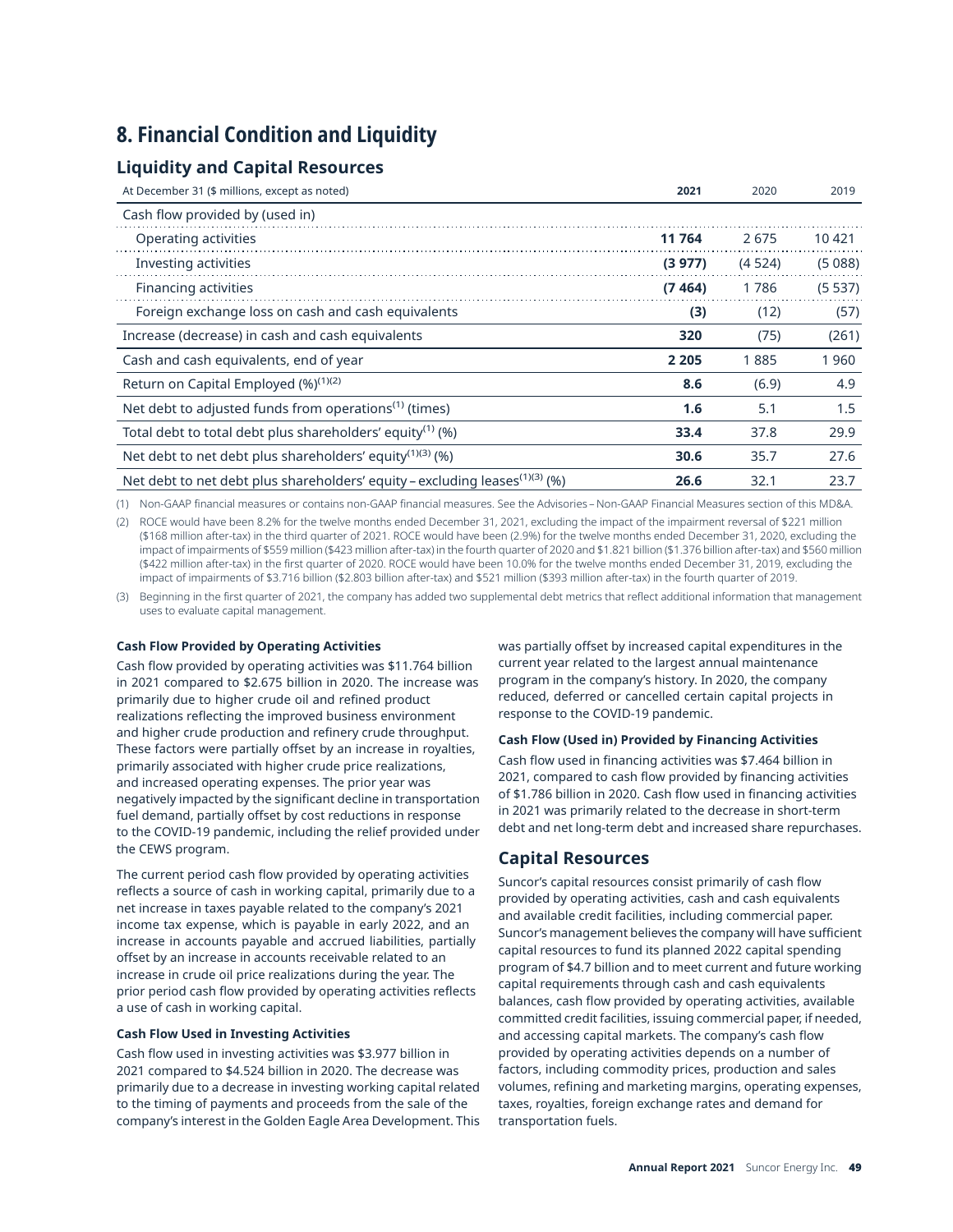The company has invested excess cash in short-term financial instruments that are presented as cash and cash equivalents. The objectives of the company's short-term investment portfolio are to ensure the preservation of capital, maintain adequate liquidity to meet Suncor's cash flow requirements and deliver competitive returns derived from the quality and diversification of investments within acceptable risk parameters. The maximum weighted average term to maturity of the short-term investment portfolio is not expected to exceed six months, and all investments will be with counterparties with investment grade debt ratings.

# **Available Sources of Liquidity**

### **Cash and Cash Equivalents**

Included in cash and cash equivalents of \$2.205 billion at December 31, 2021, are short-term investments with weighted average days to maturity of approximately 20 days. In 2021, the company earned approximately \$1 million of interest income on these investments.

### **Financing Activities**

Suncor's interest on debt and lease liabilities (before capitalized interest) in 2021 was \$995 million, a decrease from \$1.050 billion in 2020, due to a significant decrease in short-term debt during the year and the net reduction of long-term debt that occurred over the course of 2021.

Available lines of credit at December 31, 2021, decreased to \$4.247 billion compared to \$6.043 billion at December 31, 2020. The decrease in liquidity was primarily due to the cancellation of \$2.8 billion in bi-lateral credit facilities that were no longer required as they were entered into in March and April of 2020 to ensure access to adequate financial resources in connection with the COVID-19 pandemic, and a reduction in the size of the company's syndicated credit facilities. The decrease was partially offset by increased credit availability as a result of a lower commercial paper balance. As of December 31, 2021, Suncor had approximately \$6.5 billion of liquidity.

A summary of total and unutilized credit facilities at December 31, 2021, is as follows:

| (\$ millions)                                                 | 2021     |
|---------------------------------------------------------------|----------|
| Fully revolving and expires in 2025                           | 3 0 0 0  |
| Fully revolving and expires in 2024                           | 2.531    |
| Can be terminated at any time at the option<br>of the lenders | 1 420    |
| Total credit facilities                                       | 6951     |
| Credit facilities supporting outstanding<br>commercial paper  | (1, 284) |
| Credit facilities supporting standby letters of<br>credit     | (1147)   |
| Total unutilized credit facilities <sup>(1)</sup>             | 4.520    |

(1) Available credit facilities for liquidity purposes were \$4.247 billion at December 31, 2021 (December 31, 2020 – \$6.043 billion).

## **Total Debt to Total Debt Plus Shareholders' Equity**

Suncor is subject to financial and operating covenants related to its bank debt and public market debt. Failure to meet the terms of one or more of these covenants may constitute an Event of Default as defined in the respective debt agreements, potentially resulting in accelerated repayment of one or more of the debt obligations. The company is in compliance with its financial covenant that requires total debt to not exceed 65% of its total debt plus shareholders' equity. At December 31, 2021, total debt to total debt plus shareholders' equity was 33.4% (December 31, 2020 – 37.8%), a decrease from the prior year due to lower debt levels and higher shareholders' equity as a result of increased net earnings. The company is currently in compliance with all operating covenants as at December 31, 2021.

## **Change in Net Debt(1)**

| $($$ millions)         |
|------------------------|
| Total debt $(1)$ – Dec |

| Total debt <sup>(1)</sup> - December 31, 2020 | 21 699  |
|-----------------------------------------------|---------|
| Net decrease in long-term debt                | (1028)  |
| Net decrease in short-term debt               | (2 256) |
| Increase in lease liability                   | 308     |
| Lease payments                                | (325)   |
| Foreign exchange on debt, and other           | (44)    |
| Total debt <sup>(1)</sup> – December 31, 2021 | 18 3 54 |
| Less: Cash and cash                           |         |
| equivalents - December 31, 2021               | 2 2 0 5 |
| Net debt <sup>(1)</sup> - December 31, 2021   | 16 149  |

(1) Non-GAAP financial measures. See the Advisories – Non-GAAP Financial Measures section of this MD&A.

At December 31, 2021, Suncor's net debt was \$16.149 billion, compared to \$19.814 billion at December 31, 2020. During 2021, net debt decreased by \$3.665 billion, primarily due to a net decrease in short-term and long-term debt, lease principal payments made in 2021 and an increase in cash and cash equivalents relative to the prior year, partially offset by additional leases entered into in 2021.

For the year ended December 31, 2021, the company's net debt to adjusted funds from operations measure was 1.6 times, which is lower than management's maximum target of less than 3.0 times.

Subsequent to the end of the year, the company completed an early redemption of its outstanding US\$182 million 4.50% notes, originally scheduled to mature in the second quarter of 2022.

## **Credit Ratings**

The company's credit ratings impact its cost of funds and liquidity. In particular, the company's ability to access unsecured funding markets and to engage in certain activities on a cost-effective basis is primarily dependent upon maintaining a strong credit rating. A lowering of the company's credit rating may also have potentially adverse consequences for the company's funding capacity or access to the capital markets, may affect the company's ability, and the cost, to enter into normal course derivative or hedging transactions, and may require the company to post additional collateral under certain contracts.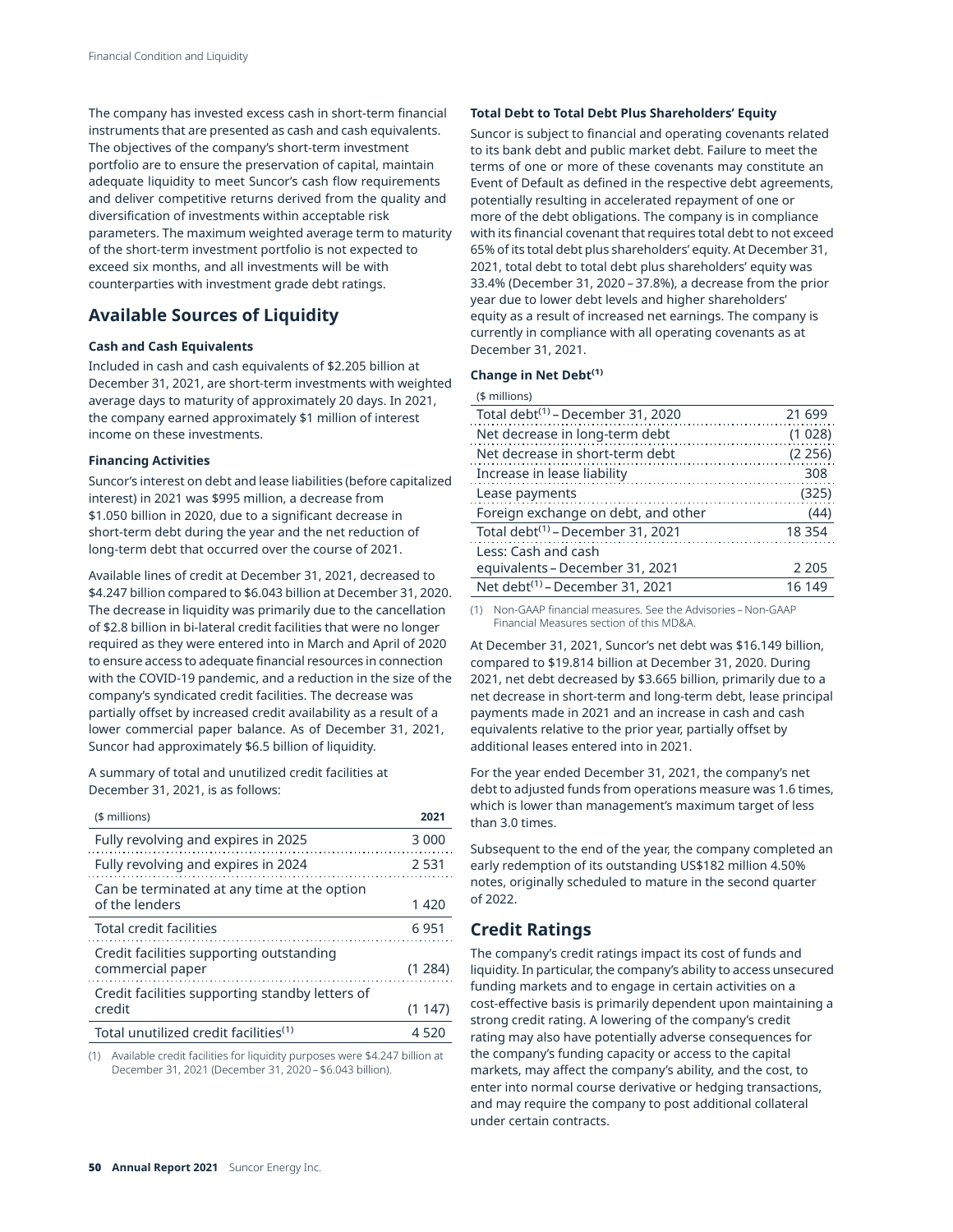As at February 23, 2022, the company's long-term senior debt ratings are:

| Long-Term Senior Debt        | Rating  | Long-Term<br>Outlook |
|------------------------------|---------|----------------------|
| Standard & Poor's            |         | BBB+ Negative        |
| Dominion Bond Rating Service | A (low) | Stable               |
| Moody's Investors Service    | Raa1    | Stable               |

As at February 23, 2022, the company's commercial paper ratings are:

|                                     | Cdn               | U.S.              |
|-------------------------------------|-------------------|-------------------|
| <b>Commercial Paper</b>             | Program<br>Rating | Program<br>Rating |
| Standard & Poor's                   | $A-1$ (low)       | $A-2$             |
| <b>Dominion Bond Rating Service</b> | $R-1$ (low)       | Not rated         |
| Moody's Investors Service           | Not rated         |                   |

Refer to the Description of Capital Structure – Credit Ratings section of Suncor's 2021 AIF for a description of credit ratings listed above.

## **Common Shares**

## **Outstanding Shares**

| (thousands)                               | December 31, 2021 |
|-------------------------------------------|-------------------|
| Common shares                             | 1 441 251         |
| Common share options – exercisable        | 28 4 21           |
| Common share options -<br>non-exercisable | 8 669             |

As at February 23, 2022, the total number of common shares outstanding was 1,431,430,756 and the total number of exercisable and non-exercisable common share options outstanding was 32,937,645. Once exercisable, each outstanding common share option may be exercised for one common share.

## **Share Repurchases**

In the first quarter of 2021, the TSX accepted a notice filed by Suncor to commence an NCIB to repurchase common shares through the facilities of the TSX, NYSE and/or alternative trading systems. The notice provided that, beginning February 8, 2021, and ending February 7, 2022, Suncor may purchase for cancellation up to 44,000,000 common shares, which is equal to approximately 2.9% of Suncor's 1,525,150,794 issued and outstanding common shares as at January 31, 2021.

During the third quarter of 2021, and following the Board's approval to increase the company's share repurchase program to up to approximately 5% of the company's outstanding common shares, Suncor received approval from the TSX to amend its existing NCIB effective as of the close of markets on July 30, 2021, to repurchase common shares through the facilities of the TSX, NYSE and/or alternative trading systems. The amended notice provided that Suncor may increase the maximum number of common shares that may be repurchased

in the period beginning February 8, 2021, and ending February 7, 2022, from 44,000,000 common shares, or approximately 2.9% of Suncor's issued and outstanding common shares as at January 31, 2021, to 76,250,000 common shares, or approximately 5% of Suncor's issued and outstanding common shares as at January 31, 2021.

During the fourth quarter of 2021, and following the Board's approval to increase the company's share repurchase program to up to approximately 7% of the company's public float, Suncor received approval from the TSX to amend its existing NCIB effective as of the close of markets on October 29, 2021, to purchase common shares through the facilities of the TSX, NYSE and/or alternative trading systems. The notice provided that Suncor may increase the maximum number of common shares that may be repurchased in the period beginning February 8, 2021, and ending February 7, 2022, from 76,250,000 shares, or approximately 5% of Suncor's issued and outstanding common shares as at January 31, 2021, to 106,700,000, or approximately 7% of Suncor's public float as at January 31, 2021.

Subsequent to the fourth quarter of 2021, and following the Board's approval to renew the company's share repurchase program to repurchase up to approximately 5% of the company's common shares, the TSX accepted a notice filed by Suncor to renew its NCIB to purchase the company's common shares through the facilities of the TSX, NYSE and/or alternative trading systems. The notice provides that, beginning February 8, 2022, and ending February 7, 2023, Suncor may purchase for cancellation up to 71,650,000 common shares, which is equal to approximately 5% of Suncor's issued and outstanding common shares as at the date thereof. As at January 31, 2022, Suncor had 1,435,748,494 common shares issued and outstanding.

Pursuant to Suncor's previous NCIB, as amended on October 29, 2021, Suncor agreed that it would not purchase more than 106,700,000 common shares between February 8, 2021, and February 7, 2022. Between February 8, 2021, and February 7, 2022, and pursuant to Suncor's previous NCIB (as amended), Suncor repurchased 91,046,656 common shares on the open market for approximately \$2.554 billion, at a weighted average price of \$28.06 per share.

Between February 8, 2022, and February 23, 2022, and pursuant to Suncor's current NCIB (as renewed), Suncor repurchased 3,224,200 shares on the open market for approximately \$120 million, at a weighted average price of \$37.21 per share.

The actual number of common shares that may be repurchased under the NCIB and the timing of any such purchases will be determined by Suncor. Suncor believes that, depending on the trading price of its common shares and other relevant factors, repurchasing its common shares represents an attractive investment opportunity and is in the best interests of the company and its shareholders. The company does not expect that the decision to allocate cash to repurchase shares will affect its long-term strategy.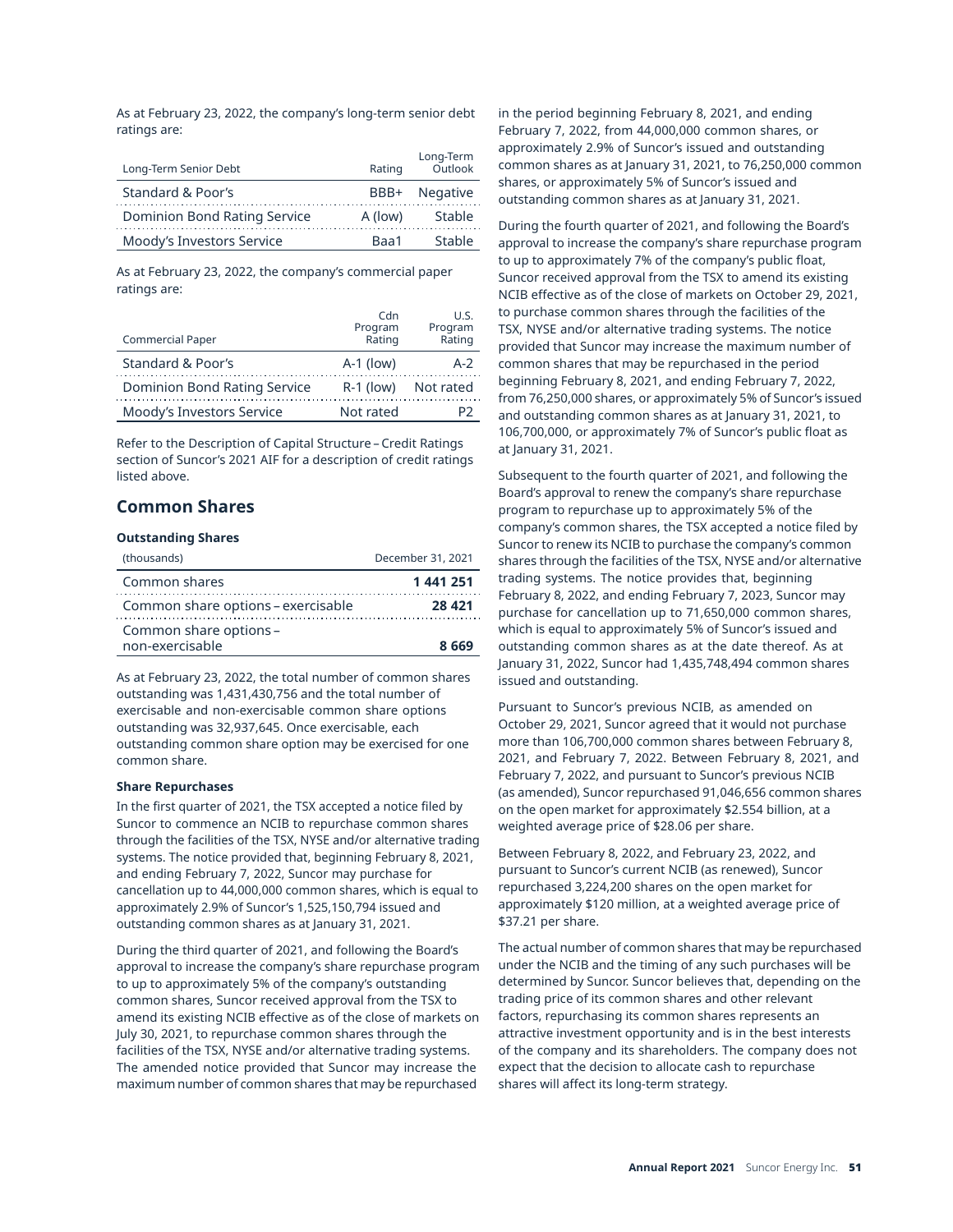| At December 31 (\$ millions, except as noted)                   | 2021    | 2020  | 2019    |
|-----------------------------------------------------------------|---------|-------|---------|
| Share repurchase activities (thousands of common shares)        |         |       |         |
| Shares repurchased                                              | 83959   | 7527  | 55 298  |
| Share repurchase cost                                           | 2 3 0 4 | 307   | 2 2 7 4 |
| Weighted average repurchase price per share (dollars per share) | 27.45   | 40.83 | 41 12   |

# **Contractual Obligations, Commitments, Guarantees and Off-Balance Sheet Arrangements**

In addition to the enforceable and legally binding obligations in the table below, Suncor has other obligations for goods and services that were entered into in the normal course of business, which may terminate on short notice, including commitments for the purchase of commodities for which an active, highly liquid market exists, and which are expected to be re-sold shortly after purchase.

The company does not believe it has any guarantees or offbalance sheet arrangements that have, or are reasonably likely to have, a current or future material effect on the company's financial condition or financial performance, including liquidity and capital resources.

In the normal course of business, the company is obligated to make future payments, including contractual obligations and non-cancellable commitments.

|                                                                                             |      | Payment due by period |      |         |         |            |        |
|---------------------------------------------------------------------------------------------|------|-----------------------|------|---------|---------|------------|--------|
| (\$ millions)                                                                               | 2022 | 2023                  | 2024 | 2025    | 2026    | Thereafter | Total  |
| Long-term debt $(1)$                                                                        | 969  | 1 2 9 5               | 720  | 1 4 0 3 | 1724    | 18836      | 24 947 |
| Decommissioning and<br>restoration costs <sup>(2)</sup>                                     | 305  | 354                   | 407  | 401     | 348     | 12 012     | 13827  |
| Long-term contracts, pipeline<br>capacity and energy services<br>commitments <sup>(3)</sup> | 1957 | 1 5 5 5               | 1470 | 1 3 2 3 | 1 2 6 3 | 8 2 2 8    | 15 796 |
| Exploration work commitments <sup>(3)</sup>                                                 |      | 20                    |      | 64      |         | 454        | 539    |
| Lease obligations <sup>(4)</sup>                                                            | 459  | 407                   | 372  | 342     | 318     | 2633       | 4531   |
| Other long-term obligations <sup>(5)</sup>                                                  | 4    | 18                    | 18   | 18      | 18      |            | 76     |
| <b>Total</b>                                                                                | 3694 | 3649                  | 2987 | 3 5 5 1 | 3672    | 42 163     | 59 716 |

(1) Includes long-term debt and interest payments on long-term debt. Refer to note 21 and note 27 of Suncor's 2021 audited Consolidated Financial Statements.

(2) Represents the undiscounted and uninflated amount of decommissioning and restoration costs. Refer to note 24 of Suncor's 2021 audited Consolidated Financial Statements.

(3) Refer to note 32 of Suncor's 2021 audited Consolidated Financial Statements.

(4) Refer to note 21 and note 27 of Suncor's 2021 audited Consolidated Financial Statements.

(5) Includes Libya EPSA signature bonus and merger consent. Please refer to note 22 of Suncor's 2021 audited Consolidated Financial Statements.

## **Transactions with Related Parties**

The company enters into transactions with related parties in the normal course of business. These transactions primarily include sales to associated entities in the company's R&M segment. For more information on these transactions and for a summary of Compensation of Key Management Personnel, refer to note 31 of the 2021 audited Consolidated Financial Statements.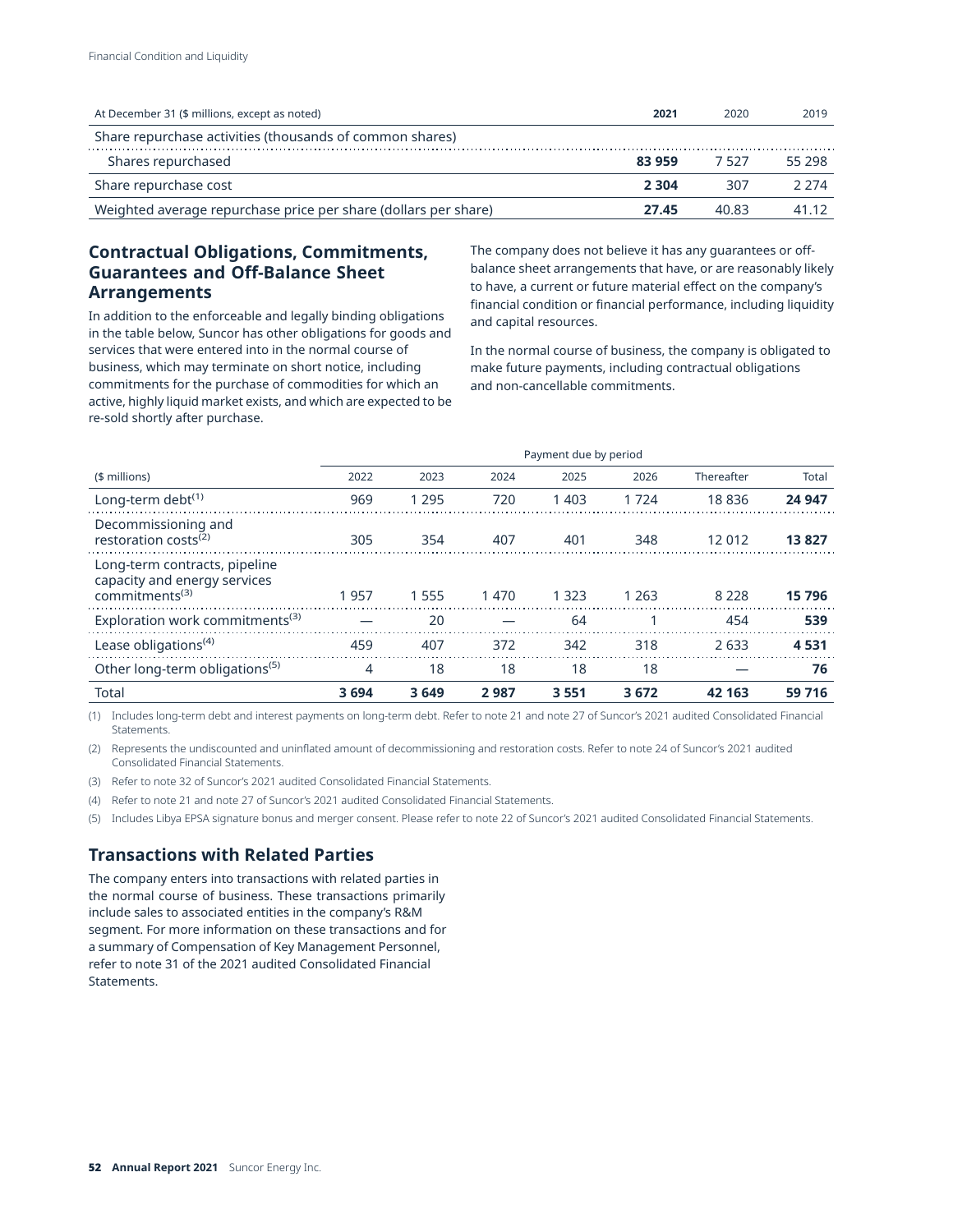## **Financial Instruments**

The company uses derivative financial instruments, such as physical and financial contracts, to manage certain exposures to fluctuations in interest rates, commodity prices and foreign currency exchange rates as part of its overall risk management program, as well as for trading purposes. For

the year ended December 31, 2021, the pre-tax earnings impact of risk management and trading activities was \$155 million (2020 – pre-tax earnings of \$175 million).

Gains or losses related to derivatives are recorded as Other Income in the Consolidated Statements of Comprehensive Income.

| $$$ millions)                                                | 2021  | 2020 |
|--------------------------------------------------------------|-------|------|
| Fair value outstanding, beginning of year                    | (121) |      |
| Cash settlements - paid (received) during the year           | 178   | 257  |
| Changes in fair value recognized in earnings during the year | 155)  |      |
| Fair value outstanding, end of year                          | (98   |      |

The fair value of derivative financial instruments is recorded on the Consolidated Balance Sheets.

| Fair value of derivative contracts at<br>December 31 (\$ millions) | 2021 | 2020  |
|--------------------------------------------------------------------|------|-------|
| Accounts receivable                                                | 123  |       |
| Accounts payable                                                   | (221 | ,274) |
|                                                                    | (98  | 14    |

## **Risks Associated with Derivative Financial Instruments**

Suncor may be exposed to certain losses in the event that counterparties to derivative financial instruments are unable to fulfil their obligations under these contracts. The company minimizes this risk by entering into agreements with investment grade counterparties. Risk is also minimized through regular management review of the potential exposure to and credit ratings of such counterparties. Suncor's exposure is limited to those counterparties holding derivative contracts with net positive fair values at a reporting date.

Suncor's risk management activities are subject to periodic reviews by management to determine appropriate hedging requirements based on the company's tolerance for exposure to market volatility, as well as the need for stable cash flow to finance future growth. Commodity risk management and trading activities are governed by a separate risk management group that reviews and monitors practices and policies and provides independent verification and valuation of these activities.

For further details on our derivative financial instruments, including assumptions made in the calculation of fair value, a sensitivity analysis of the effect of changes in commodity prices on our derivative financial instruments, and additional discussion of exposure to risks and mitigation activities, refer to note 27 of the company's 2021 audited Consolidated Financial Statements.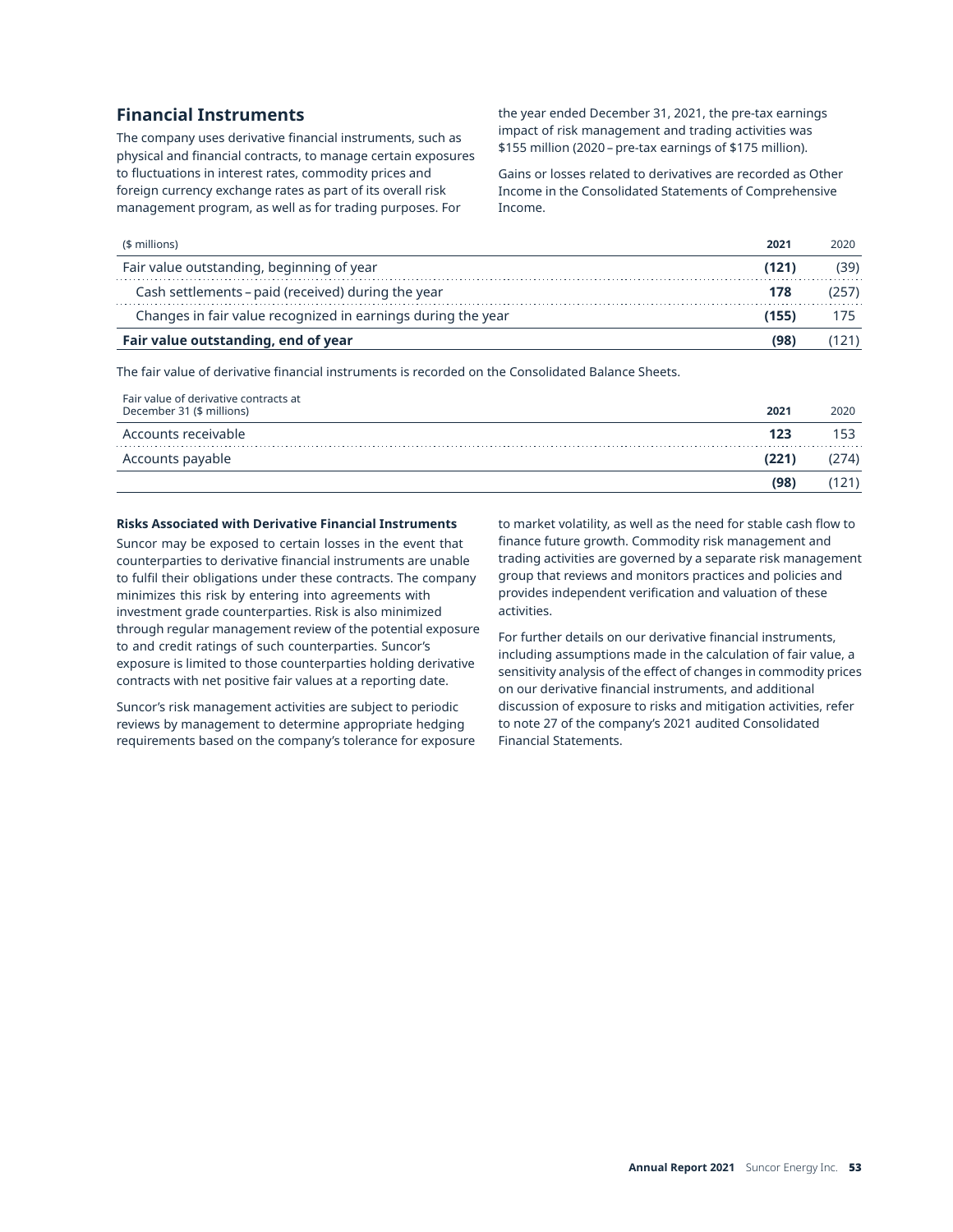# **9. Accounting Policies and Critical Accounting Estimates**

Suncor's significant accounting policies are described in note 3 of the audited Consolidated Financial Statements for the year ended December 31, 2021.

# **Recently Announced Accounting Pronouncements**

The standards, amendments and interpretations that are issued, but not yet effective up to the date of authorization of the company's consolidated financial statements, and that may have an impact on the disclosures and financial position of the company are disclosed below. The company intends to adopt these standards, amendments and interpretations when they become effective.

## **Deferred Tax Related to Assets and Liabilities Arising from a Single Transaction**

In May 2021, the IASB issued *Deferred Tax related to Assets and Liabilities arising from a Single Transaction (Amendments to IAS 12)*. The amendments narrowed the scope of the initial recognition exemption to exclude transactions that give rise to equal and offsetting temporary differences. The amendments are effective January 1, 2023, with early adoption permitted. The company does not anticipate any significant impact from these amendments on the consolidated financial statements as a result of the initial application.

# **Definition of Accounting Estimates**

In February 2021, the IASB issued *Definition of Accounting Estimates (Amendments to IAS 8).* The amendments introduced a definition of accounting estimates and included other amendments to help entities distinguish changes in accounting estimates from changes in accounting policies. The amendments are effective January 1, 2023, with early adoption permitted. The company does not anticipate any significant impact from these amendments on the consolidated financial statements as a result of the initial application.

# **Significant Accounting Estimates and Judgments**

The preparation of financial statements in accordance with IFRS requires management to make estimates and judgments that affect reported assets, liabilities, revenues, expenses, gains, losses and disclosures of contingencies. These estimates and judgments are subject to change based on experience and new information.

# **COVID-19**

On January 30, 2020, the World Health Organization declared the COVID-19 outbreak a Public Health Emergency of International Concern and, on March 10, 2020, declared it to be a pandemic. Actions taken around the world to help mitigate the spread of COVID-19 include restrictions on travel, quarantines in certain areas, and forced closures for certain types of public places and businesses. These measures have and may continue to have significant disruption to business

operations and a significant increase in economic uncertainty, with fluctuating demand for commodities leading to volatile prices and currency exchange rates, and a decline in long-term interest rates. Our operations and business are particularly sensitive to a reduction in the demand for, and prices of, commodities that are closely linked to Suncor's financial performance, including crude oil, refined petroleum products (such as jet fuel and gasoline), natural gas and electricity. The potential direct and indirect impacts of the economic volatility have been considered in management's estimates, and assumptions at period-end have been reflected in our results with any significant changes described in the relevant financial statement note.

The COVID-19 pandemic is an evolving situation that is expected to continue to have widespread implications for our business environment, operations and financial condition. Management cannot reasonably estimate the length or severity of this pandemic, or the extent to which the disruption may materially impact our consolidated statements of comprehensive income (loss), consolidated balance sheets and consolidated statements of cash flows.

# **Climate Change**

Climate change and the transition to a lower-carbon economy from carbon-based sources to alternative energy were considered in preparing the consolidated financial statements. These may have significant impacts on the currently reported amounts of the company's assets and liabilities discussed below and on similar assets and liabilities that may be recognized in the future.

The financial statement areas that require significant estimates and judgments are as follows:

## **Oil and Gas Reserves**

The company's estimate of oil and gas reserves is considered in the measurement of depletion, depreciation, impairment, and decommissioning and restoration obligations. The estimation of reserves is an inherently complex process and involves the exercise of professional judgment. All reserves have been evaluated at December 31, 2021, by independent qualified reserves evaluators. Oil and gas reserves estimates are based on a range of geological, technical and economic factors, including projected future rates of production, projected future commodity prices, engineering data, and the timing and amount of future expenditures, all of which are subject to uncertainty. Estimates reflect market and regulatory conditions existing at December 31, 2021, which could differ significantly from other points in time throughout the year, or future periods. Changes in market and regulatory conditions and assumptions, as well as climate change, and the evolving worldwide demand for energy and global advancement of alternative sources of energy that are not sourced from fossil fuels can materially impact the estimation of net reserves. The timing in which global energy markets transition from carbonbased sources to alternative energy is highly uncertain.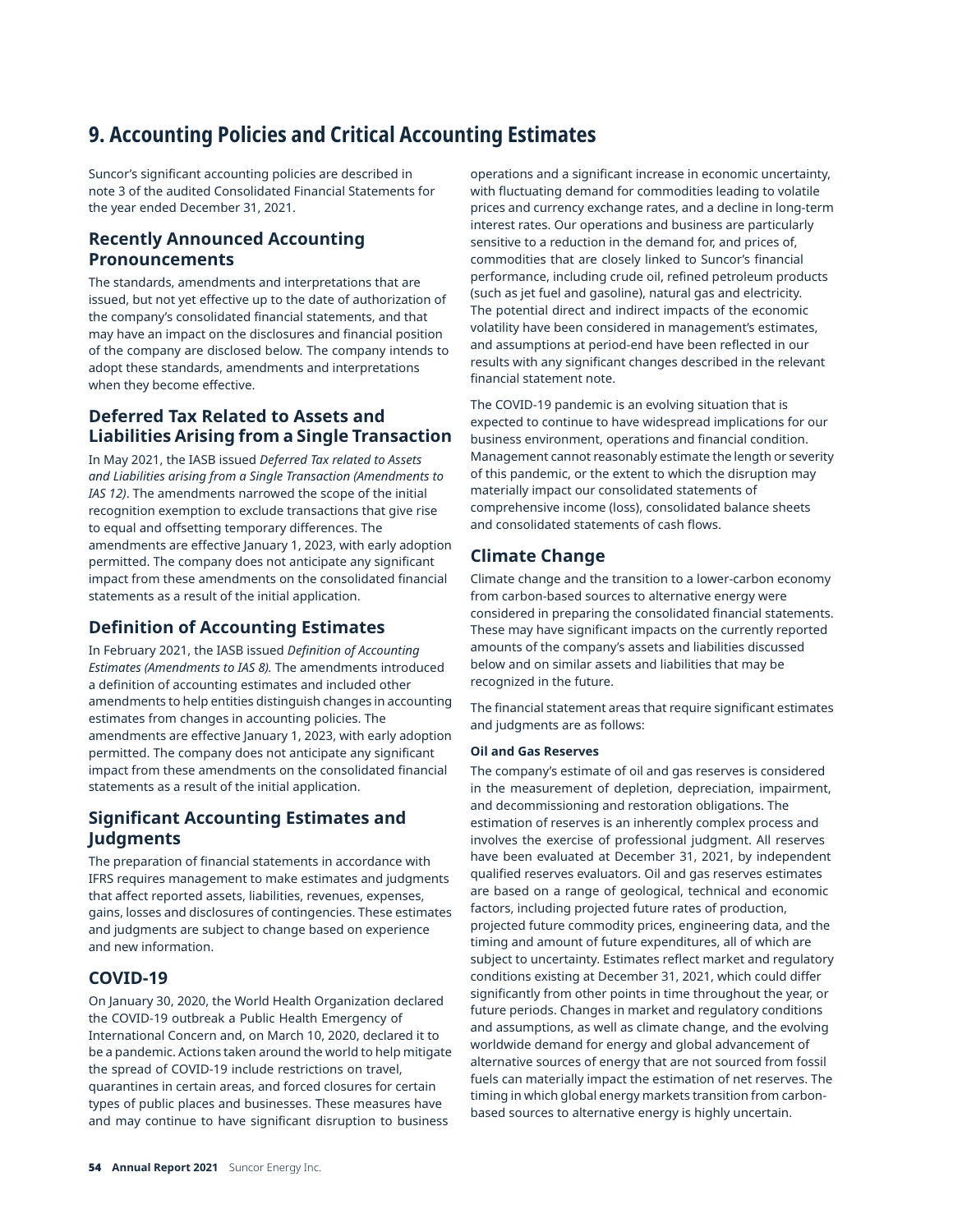### **Oil and Gas Activities**

The company is required to apply judgment when designating the nature of oil and gas activities as exploration, evaluation, development or production, and when determining whether the costs of these activities shall be expensed or capitalized.

#### **Exploration and Evaluation Costs**

Certain exploration and evaluation costs are initially capitalized with the intent to establish commercially viable reserves. The company is required to make judgments about future events and circumstances and applies estimates to assess the economic viability of extracting the underlying resources. The costs are subject to technical, commercial and management review to confirm the continued intent to develop the project. Level of drilling success or changes to project economics, resource quantities, expected production techniques, production costs and required capital expenditures are important judgments when making this determination. Management uses judgment to determine when these costs are reclassified to Property, Plant and Equipment based on several factors, including the existence of reserves, appropriate approvals from regulatory bodies, joint arrangement partners and the company's internal project approval process.

## **Determination of Cash Generating Units (CGUs)**

A CGU is the lowest grouping of integrated assets that generate identifiable cash inflows that are largely independent of the cash inflows of other assets or groups of assets. The allocation of assets into CGUs requires significant judgment and interpretations with respect to the integration between assets, the existence of active markets, similar exposure to market risks, shared infrastructure, and the way in which management monitors the operations.

## **Asset Impairment and Reversals**

Management applies judgment in assessing the existence of impairment and impairment reversal indicators based on various internal and external factors.

The recoverable amount of CGUs and individual assets is determined based on the higher of fair value less costs of disposal or value-in-use calculations. The key estimates the company applies in determining the recoverable amount normally include estimated future commodity prices, discount rates, expected production volumes, future operating and development costs, income taxes, and refining margins. In determining the recoverable amount, management may also be required to make judgments regarding the likelihood of occurrence of a future event. Changes to these estimates and judgments will affect the recoverable amounts of CGUs and individual assets and may then require a material adjustment to their related carrying value. In addition, climate change, and the evolving worldwide demand for energy and global advancement of alternative sources of energy that are not sourced from fossil fuels could result in a change in assumptions used in determining the recoverable amount and could affect the carrying value and useful life of the related assets. The timing in which global energy markets transition from carbon-based sources to alternative energy is highly uncertain.

#### **Decommissioning and Restoration Costs**

The company recognizes liabilities for the future decommissioning and restoration of Exploration and Evaluation assets and Property, Plant and Equipment based on estimated future decommissioning and restoration costs. Management applies judgment in assessing the existence and extent as well as the expected method of reclamation of the company's decommissioning and restoration obligations at the end of each reporting period. Management also uses judgment to determine whether the nature of the activities performed is related to decommissioning and restoration activities or normal operating activities.

Actual costs are uncertain and estimates may vary as a result of changes to relevant laws and regulations related to the use of certain technologies, the emergence of new technology, operating experience, prices and closure plans. The estimated timing of future decommissioning and restoration may change due to certain factors, including reserves life. Changes to estimates related to future expected costs, discount rates, inflation assumptions, and timing may have a material impact on the amounts presented. In addition, climate change, and the evolving worldwide demand for energy and global advancement of alternative sources of energy that are not sourced from fossil fuels could result in a change in assumptions used in determining the carrying value of the liabilities. The timing in which global energy markets transition from carbon-based sources to alternative energy is highly uncertain.

### **Employee Future Benefits**

The company provides benefits to employees, including pensions and other post-retirement benefits. The cost of defined benefit pension plans and other post-retirement benefits received by employees is estimated based on actuarial valuation methods that require professional judgment. Estimates typically used in determining these amounts include, as applicable, rates of employee turnover, future claim costs, discount rates, future salary and benefit levels, the return on plan assets, mortality rates and future medical costs. Changes to these estimates may have a material impact on the amounts presented.

### **Other Provisions**

The determination of other provisions, including, but not limited to, provisions for royalty disputes, onerous contracts, litigation and constructive obligations, is a complex process that involves judgment about the outcomes of future events, the interpretation of laws and regulations, and estimates on the timing and amount of expected future cash flows and discount rates.

#### **Income Taxes**

Management evaluates tax positions, annually or when circumstances require, which involves judgment and could be subject to differing interpretations of applicable tax legislation. The company recognizes a tax provision when a payment to tax authorities is considered probable. However, the results of audits and reassessments and changes in the interpretations of standards may result in changes to those positions and,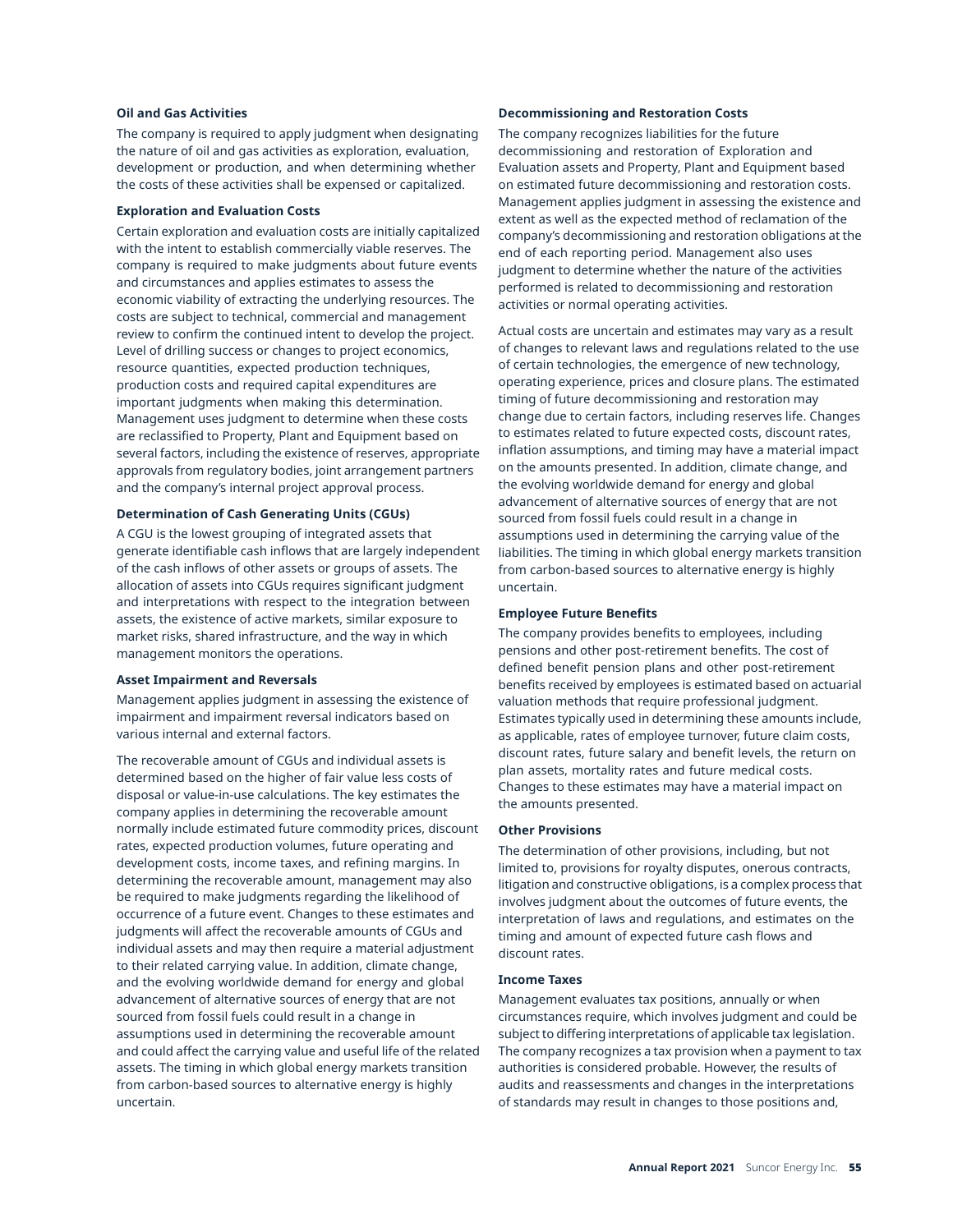potentially, a material increase or decrease in the company's assets, liabilities and net earnings.

Deferred tax assets are recognized when it is considered probable that deductible temporary differences will be recovered in the foreseeable future. To the extent that future taxable income and the application of existing tax laws in each jurisdiction differ significantly from the company's estimate, the ability of the company to realize the deferred tax assets could be impacted.

Deferred tax liabilities are recognized when there are taxable temporary differences that will reverse and result in a future

outflow of funds to a taxation authority. The company records a provision for the amount that is expected to be settled, which requires judgment as to the ultimate outcome. Deferred tax liabilities could be impacted by changes in the company's judgment of the likelihood of a future outflow and estimates of the expected settlement amount, timing of reversals, and the tax laws in the jurisdictions in which the company operates.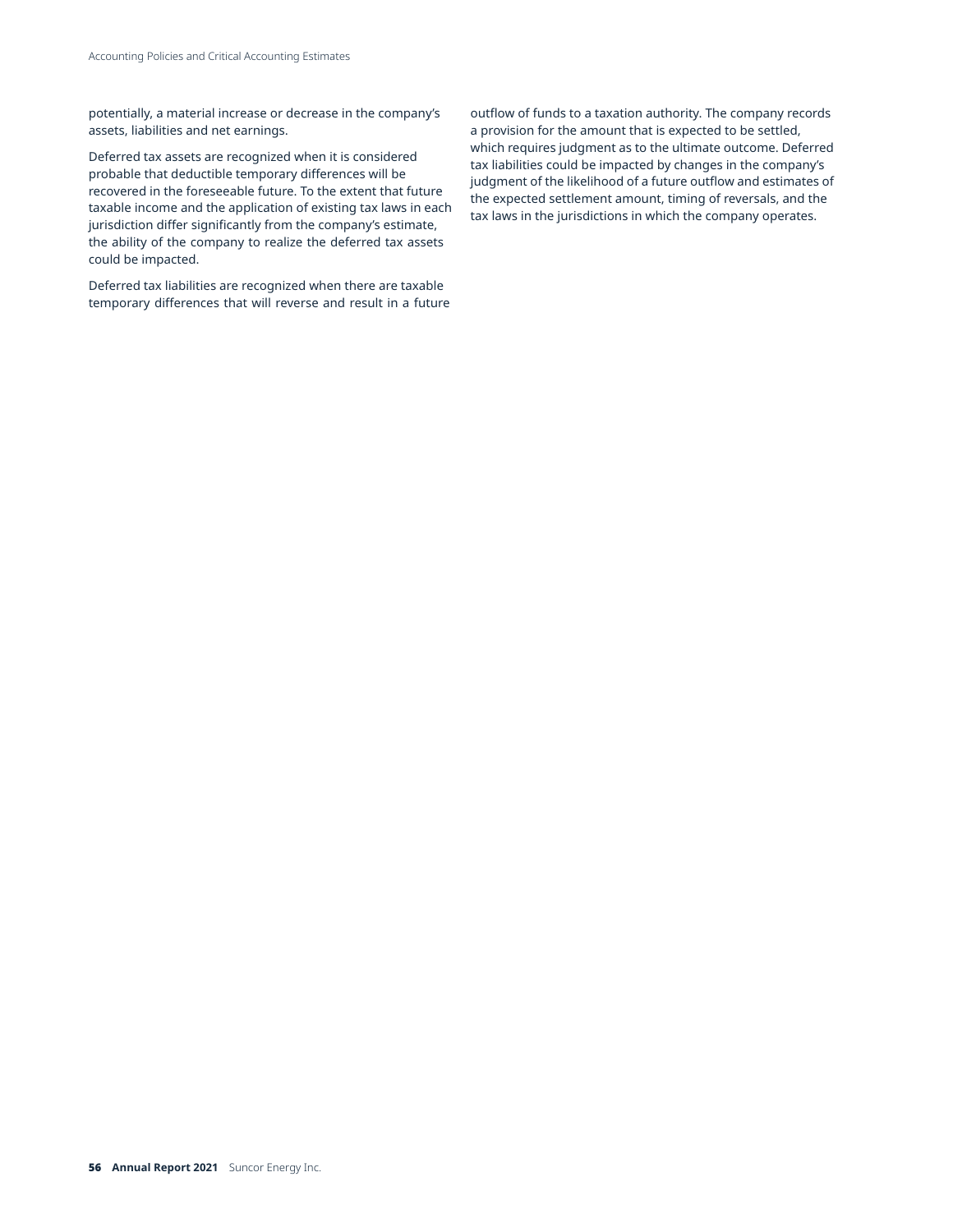# **10. Risk Factors**

Suncor is committed to a proactive program of enterprise risk management intended to enable decision-making through consistent identification and assessment of risks inherent to its assets, activities and operations. Some of these risks are common to operations in the oil and gas industry as a whole, while some are unique to Suncor. The realization of any of the following risks could have a material adverse effect on Suncor's business, financial condition, reserves and results of operations.

## **Volatility of Commodity Prices**

Suncor's financial performance is closely linked to prices for crude oil in the company's upstream business and prices for refined petroleum products in the company's downstream business and, to a lesser extent, to natural gas and electricity prices in the company's upstream business where natural gas and electricity are both inputs and outputs of production processes. The prices for all of these commodities can be influenced by global and regional supply and demand factors, which are factors that are beyond the company's control and can result in a high degree of price volatility.

Crude oil prices are also affected by, among other things, global economic health (particularly in emerging markets), market access constraints, regional and international supply and demand imbalances, political developments and government action, decisions by OPEC+ regarding quotas on its members, compliance or non-compliance with quotas agreed upon by OPEC+ members and other countries, and weather. Many of the factors that can cause volatility have been, and may continue to be, affected by the impacts of the COVID-19 pandemic. These factors impact the various types of crude oil and refined products differently and can impact differentials between light and heavy grades of crude oil (including blended bitumen), and between conventional oil and SCO.

Refined petroleum product prices and refining margins are also affected by, among other things, crude oil prices, the availability of crude oil and other feedstock, levels of refined product inventories, regional refinery availability, market access, marketplace competitiveness, regulatory compliance costs and other local market factors. Natural gas prices in North America are affected by, among other things, supply and demand, inventory levels, weather and prices for alternative energy sources. Decreases in product margins or increases in natural gas prices could have a material adverse effect on Suncor's business, financial condition, reserves and results of operations.

In addition, oil and natural gas producers in North America, and particularly in Canada, may receive discounted prices for their production relative to certain international prices, due in part to constraints on the ability to transport and sell such products to international markets. A failure to resolve such constraints may result in continued discounted or reduced commodity prices realized by oil and natural gas producers

such as Suncor. Suncor's production from Oil Sands includes significant quantities of bitumen and SCO that may trade at a discount to light and medium crude oil. Bitumen and SCO are typically more expensive to produce and process. In addition, the market prices for these products may differ from the established market indices for light and medium grades of crude oil. As a result, the price received for bitumen and SCO may differ from the benchmark they are priced against.

Wide differentials or a prolonged period of low and/or volatile commodity prices, particularly for crude oil, could have a material adverse effect on Suncor's business, financial condition, reserves and results of operations, and may also lead to the impairment of assets, or to the cancellation or deferral of Suncor's growth projects.

Commodity prices could be materially and adversely affected by the outbreak of epidemics, pandemics and other public health crises in geographic areas in which Suncor has operations, suppliers, customers or employees, including the COVID-19 pandemic and the ongoing uncertainty as to the extent and duration of the pandemic, as well as uncertainty surrounding new variations or mutations of the COVID-19 virus. Actions that have and may be taken by governmental authorities in response to the ongoing COVID-19 pandemic have resulted, and may continue to result in, among other things, increased volatility in commodity prices. In particular, the COVID-19 pandemic has resulted in, and may continue to result in, a reduction in the demand for, and prices of, commodities that are closely linked to Suncor's financial performance, including crude oil, refined petroleum products (such as jet fuel and gasoline), natural gas and electricity, and also increases the risk that storage for crude oil and refined petroleum products could reach capacity in certain geographic locations in which we operate. While vaccines are being distributed, there is uncertainty as to the timing, level of adoption, duration of efficacy and effectiveness of vaccines against current or future variants or mutations. This continues the risk and uncertainty as to the extent and duration of the COVID-19 pandemic and the resultant impact on commodity demand and prices. A prolonged period of decreased demand for, and prices of, these commodities, and any applicable storage constraints, could also result in us voluntarily curtailing or shutting in production and a decrease in our refined product volumes and refinery utilization rates. Additionally, commodity prices could remain under pressure for a prolonged period. This could result in reduced utilization and/or the suspension of operations at certain of our facilities, buyers of our products declaring force majeure or bankruptcy, the unavailability of storage, and disruptions of pipeline and other transportation systems for our products, which would further negatively impact Suncor's production or refined product volumes, and could have a material adverse effect on Suncor's business, financial condition, reserves and results of operations.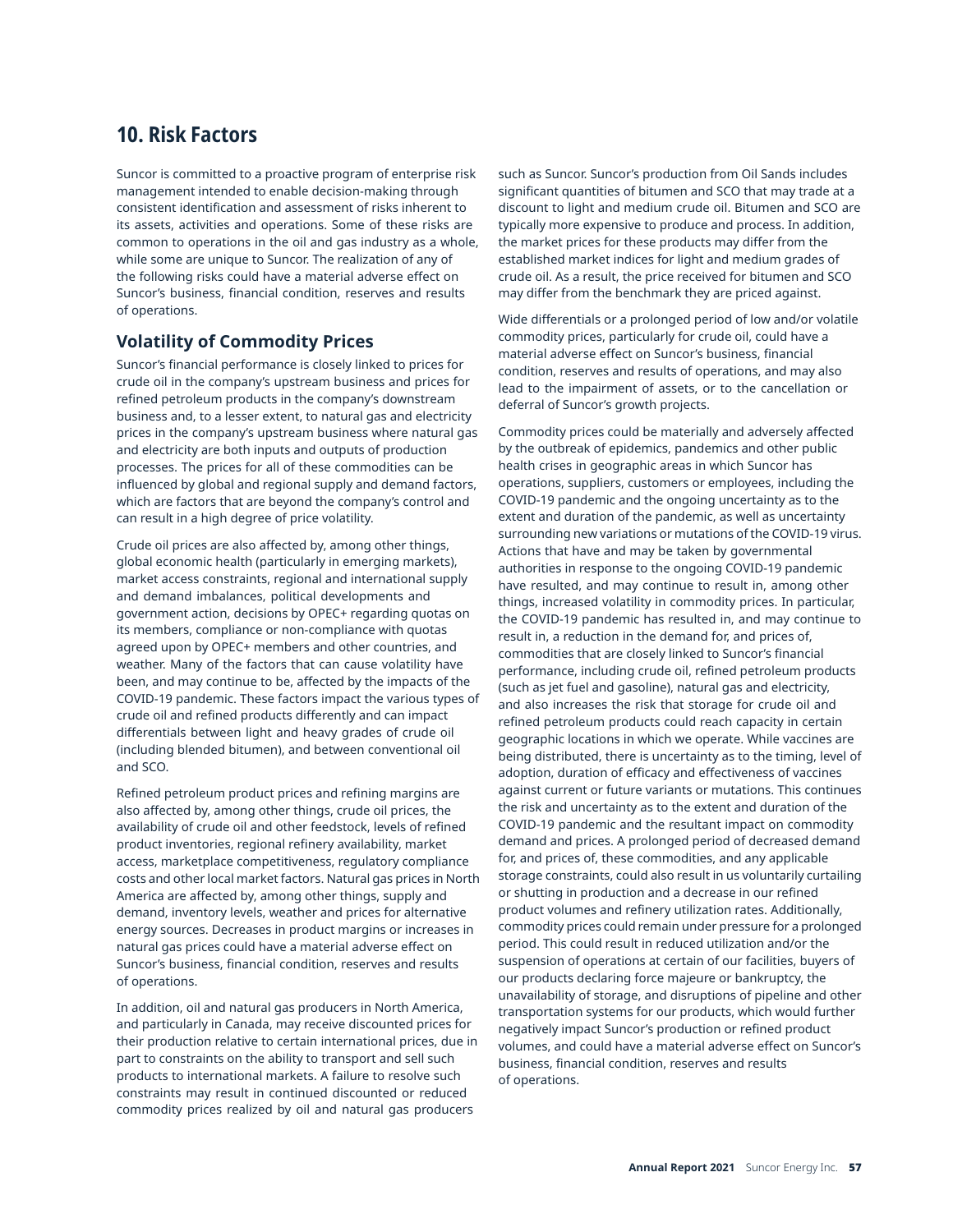## **Carbon Risk**

Public support for climate change action and receptivity to alternative or renewable energy technologies has grown in recent years. Governments in Canada and around the world have responded to these shifting societal attitudes by adopting ambitious emissions reduction targets and supporting legislation, including measures relating to carbon pricing, clean energy and fuel standards, and alternative energy incentives and mandates. There has also been increased activism and public opposition to fossil fuels, and oil sands in particular.

Existing and future laws and regulations in support of a transition to low-carbon energy and climate change action may impose significant constraints on fossil fuel development. Concerns over climate change, fossil fuel extraction, GHG emissions, and water and land-use practices could lead governments to enact additional or more stringent laws and regulations applicable to Suncor and other companies in the energy industry in general, and in the oil sands industry in particular. These risks to the oil sands industry can be offset over time through the commercialization and implementation of low-carbon technologies (e.g., carbon capture, utilization and sequestration) and by increasing growth in low-carbon energies such as hydrogen, renewable fuels and power.

Changes to environmental regulations, including regulations relating to climate change, could impact the demand for the company's products or could require increased capital expenditures, operating expenses, abandonment and reclamation obligations, and distribution costs. These potential added costs may not be recoverable in the marketplace and may result in some current operations or growth projects becoming less profitable or uneconomic. Such regulatory changes could require Suncor to invest further into the development of technologies or other energy products. Such technology development or growth projects could require a significant investment of capital and resources, and any delay in or failure to identify, develop and deploy such technologies or obtain regulatory approvals for these technology projects could prevent Suncor from being able to successfully compete with other companies. More stringent GHG emissions regulations in the jurisdictions in which Suncor operates may also make it difficult for Suncor to compete with companies operating in other jurisdictions with less costly regulations. In addition, legislation or policies that limit the purchase of production from the oil sands may be adopted in domestic and/or foreign jurisdictions, which, in turn, may limit the world market for Suncor's upstream production and reduce the prices the company receives for its petroleum products, and could result in delayed development, stranded assets or the company being unable to further develop its hydrocarbon resources. The complexity, breadth and velocity of changes in GHG emissions regulations make it difficult to predict the potential impact to Suncor.

Suncor continues to monitor international and domestic efforts to address climate change. While GHG regulations and targets will continue to become more stringent, and while Suncor continues its efforts to reduce its GHG emissions, the

absolute operational GHG emissions of the company may rise as a result of growth, mergers and acquisition activities, and changes in the operatorship of assets by Suncor or affiliates, which is particularly relevant in 2021 given that Suncor assumed operatorship of Syncrude in 2021. Increases in GHG emissions may impact the profitability of the company's projects, as Suncor will be subject to incremental levies and taxes. There is also a risk that Suncor could face litigation initiated by third parties relating to climate change, including litigation pertaining to GHG emissions, the production, sale, or promotion of fossil fuels and petroleum products, and/or disclosure. For example, the Board of County Commissioners of Boulder County, the Board of County Commissioners of San Miguel County and the City of Boulder, all of Colorado, have brought an action against Suncor and certain of its subsidiaries seeking, among other things, compensation for impacts they allege with respect to climate change. In addition, the mechanics of implementation and enforcement of the Alberta Oil Sands Emissions Limit Act (OSELA) and the federal government's stated intention to cap and reduce emissions from the oil and gas sector by setting five-year targets to achieve net zero by 2050 are currently under review and it is not yet possible to predict the impact on Suncor. However, such impact could be material.

These developments and future developments could adversely impact the demand for Suncor's products, the ability of Suncor to maintain and grow its production and reserves, and Suncor's reputation, and could have a material adverse effect on Suncor's business, financial condition, reserves and results of operations.

## **Greenhouse Gas Emissions and Targets**

Among other sustainability goals, Suncor has set a strategic objective of net-zero emissions by 2050 and a target to reduce GHG emissions through our value chain by 10 megatonnes by 2030. Our ability to deliver GHG emissions reductions is subject to numerous risks and uncertainties, and our actions taken in implementing these objectives may also expose us to certain additional and/or heightened financial and operational risks.

A reduction in GHG emissions relies on, among other things, our ability to implement and improve energy efficiency at all of our facilities, future development and growth opportunities, development and deployment of new technologies, ability to sequester and capture carbon, investment in low-carbon power and hydrogen, as well as a transition to low-carbon fuels. In the event that we are unable to implement these strategies and technologies as planned without negatively impacting our expected operations or business plans, or in the event that such strategies or technologies do not perform as expected, we may be unable to meet our GHG targets on the current timelines, or at all.

In addition, achieving our GHG emissions reduction targets could require significant capital expenditures and resources, with the potential that the costs required to achieve our target and goals materially differ from our original estimates and expectations, and these differences may be material. In addition, while the intent is to improve efficiency and increase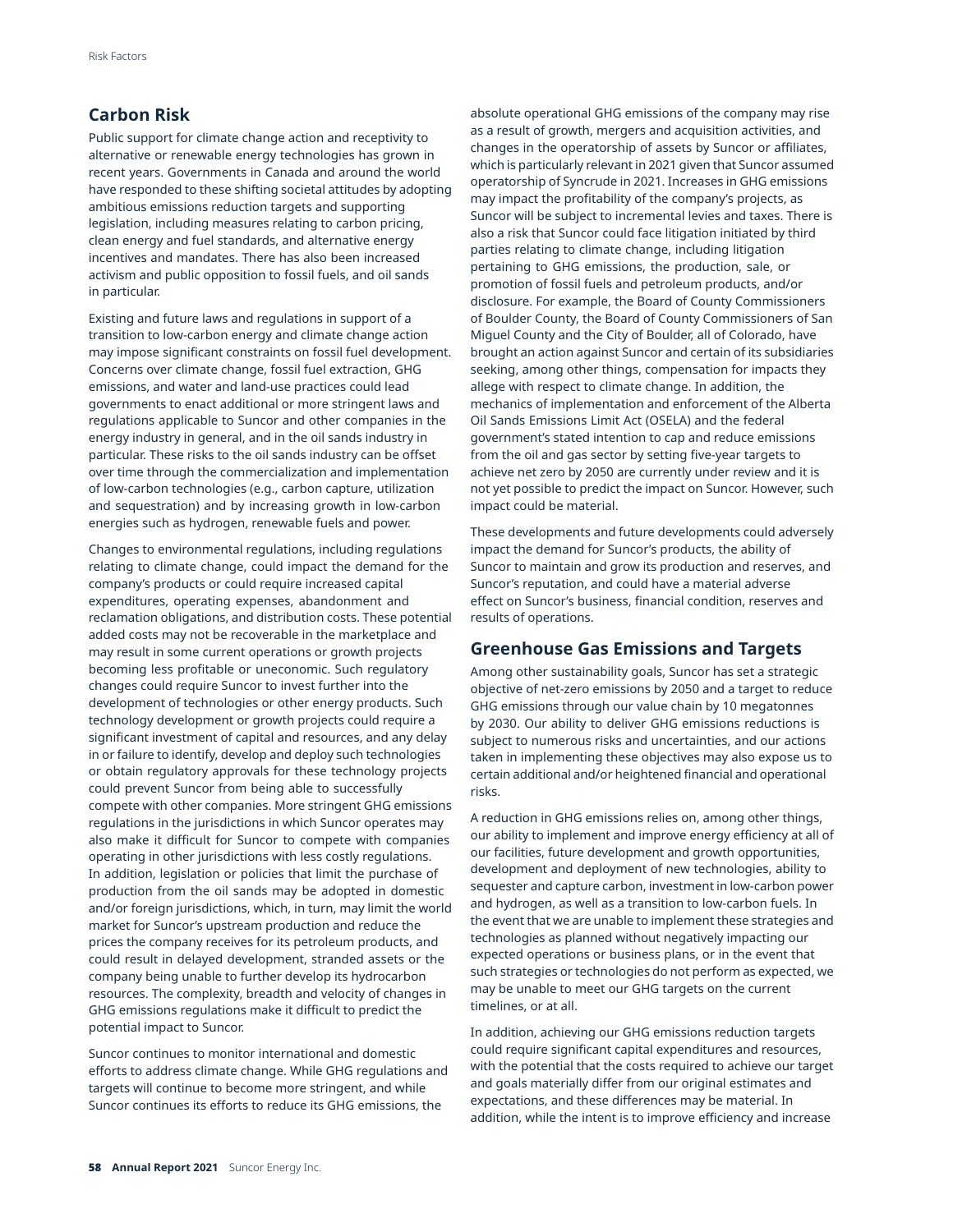the offering of low-carbon energy, the shift in resources and focus towards emissions reduction could have a negative impact on our operating results. The overall final cost of investing in and implementing an emissions reduction strategy and technologies in furtherance of such strategy, and the resultant change in the deployment of our resources and focus, could have a material adverse effect on Suncor's business, financial condition, reserves and results of operations.

## **Environmental Compliance**

### **Tailings Management and Water Release**

Each oil sands mine is required under the Alberta Energy Regulator's Tailings Directive to seek approval for its updated fluid tailings management plans. If a mine fails to meet a condition of its approved plan, the applicable company could be subject to enforcement actions, including being required to curtail production, and financial consequences, including being subject to a compliance levy or being required to post additional security under the Mine Financial Security Program (MFSP). The full impact of the Tailings Management Framework (TMF), the Tailings Directive and updates to the dam regulations, including the financial consequences of exceeding compliance levels, is not yet fully known, as certain associated policy updates and regulation updates are still under development. Such updates could also restrict the technologies that the company may employ for tailings management and reclamation, which could adversely impact the company's business plans. There could also be risks if the company's tailings management operations fail to operate as anticipated. The occurrence of any of the foregoing could have a material adverse effect on Suncor's business, financial condition, reserves and results of operations.

The five-year review for the TMF is planned for 2022, which will have the potential to significantly impact progress on fluid tailings management and water release, as well as all associated aspects of TMF implementation, such as pit lakes, closure and reclamation, and the MFSP. The Alberta government has also been working to update the provincial water release policy tools and the updates are expected to be completed in 2023. In addition, work being done to develop the Federal Oil Sands Mind Effluent Regulation (OSMER) is ongoing with Environment and Climate Change Canada. If implemented, OSMER is expected to assist companies with returning water to the Athabasca River.

The review of the TMF may result in changes to the TMF that are adverse to Suncor. In addition, there can be no assurances that the provincial water release policy tools or OSMER will be updated or implemented, as the case may be, in accordance with expected timelines, if at all, or that if updated or implemented, they will permit Suncor to release water to the environment as required to support successful closure and reclamation.

In order to support successful closure and reclamation, Suncor supports an integrated water management approach for effective operations, successful reclamation and closure, and positive environmental outcomes. The inability to release sufficient water to the environment continues to result in an increase to both water quality concerns and water containment concerns at Suncor mine sites, which impacts current operations and reclamation and closure planning. Suncor believes that an integrated water management approach to support operations and successful reclamation and closure requires the release of treated oil sands mine water to the environment. The absence of an effective regulatory framework in this area could impact operations and the success and timing of closure and reclamation plans, which could have a material adverse effect on Suncor's business, financial condition, reserves and results of operations.

### **Alberta's Land-Use Framework**

The implementation of, and compliance with, the terms of the Alberta's Land-Use Framework through the Lower Athabasca Regional Plan (LARP) may adversely impact Suncor's current properties and projects in northern Alberta due to, among other things, environmental limits and thresholds. The impact of the LARP on Suncor's operations may be outside of the control of the company, as Suncor's operations could be impacted as a result of restrictions imposed due to the cumulative impact of development by the other operators in the area and not solely in relation to Suncor's direct impact. The uncertainty of changes in Suncor's future development and existing operations required as a result of the LARP, and/or any updates or changes to the LARP, could have a material adverse effect on Suncor's business, financial condition, reserves and results of operations.

### **Alberta Environment and Parks Water Licences**

Suncor currently relies on water obtained under licences from Alberta Environment and Parks to provide domestic and utility water for the company's Oil Sands business. Water licences, like all regulatory approvals, contain conditions to be met in order to maintain compliance with the licence. There can be no assurance that the licences to withdraw water will not be rescinded or that additional conditions will not be added. It is also possible that regional water management approaches may require water-sharing agreements between stakeholders. In addition, any changes or expansions of the company's projects may rely on securing licences for additional water withdrawal, and there can be no assurance that these licences will be granted in a timely manner or that they will be granted on terms favourable to Suncor. There is also a risk that future laws or changes to existing laws or regulations relating to water access could cause capital expenditures and operating expenses relating to water licence compliance to increase. The occurrence of any of the foregoing could have a material adverse effect on Suncor's business, financial condition, reserves and results of operations.

### **Commerce City Refinery Water Permit**

The Commerce City refinery's water discharge permit is currently subject to a renewal process. New and additional proposed requirements, including those related to per- and polyfluoroalkyl substances, could have a material adverse effect on Suncor's business, financial condition and results of operations.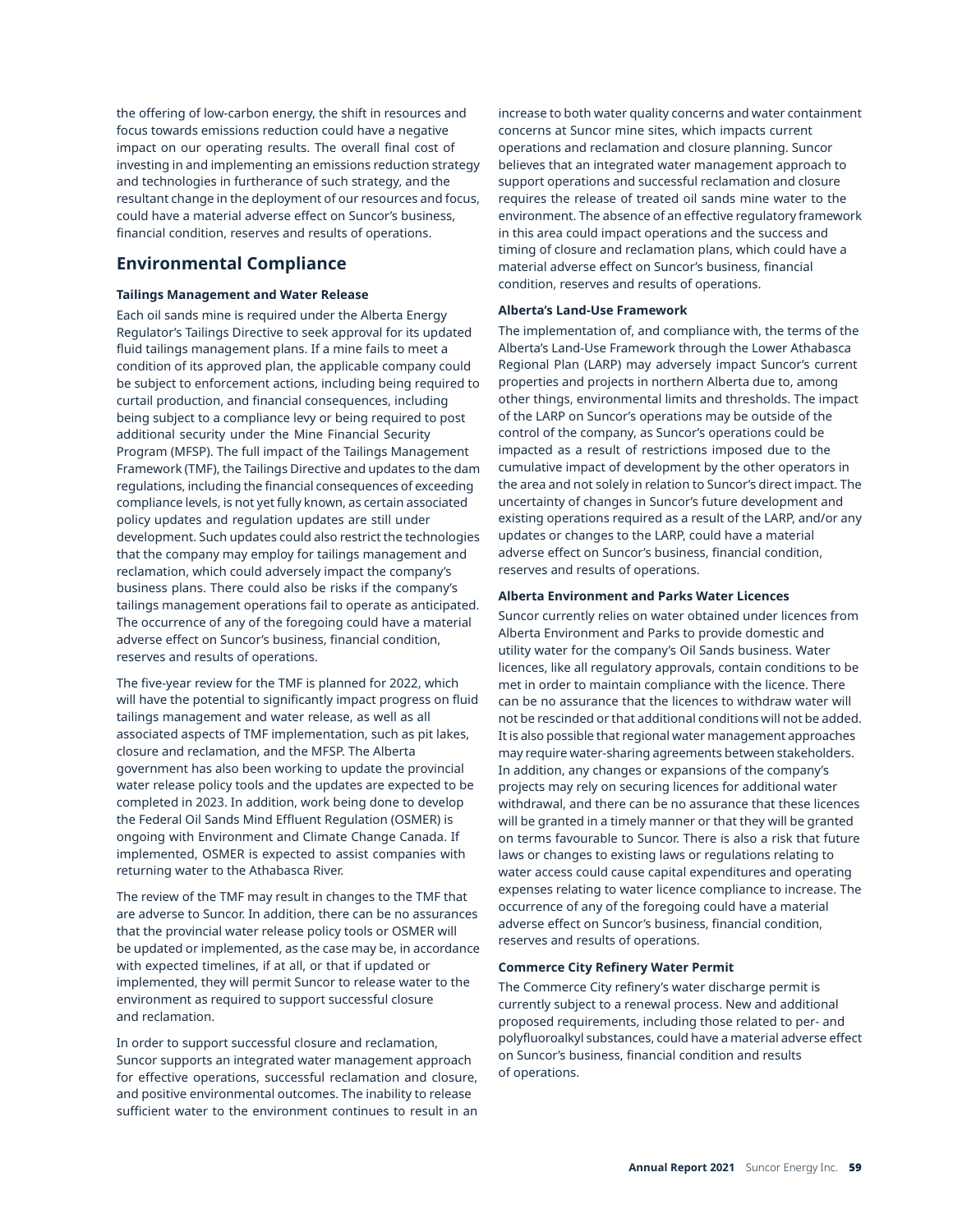### **Biodiversity**

Species at risk exist in the areas where Suncor owns and operates its leases. For example, woodland caribou have been identified as "threatened" under the *Species at Risk Act*  (Canada). In response to the Government of Canada's Recovery Strategy for Woodland Caribou, provincial caribou range plans are being developed through sub-regional planning. Suncor has existing, planned and potential future projects within caribou ranges in Alberta. The development and implementation of sub-regional plans in these areas may have an impact on the pace and amount of development in these areas and could potentially increase costs due to restoration or offsetting requirements, which could have a material adverse effect on Suncor's business, financial condition, reserves and results of operations.

Pursuant to the Alberta Wetland Policy, development in wetland areas may be obligated to avoid wetlands or mitigate the development's effects on wetlands. Certain Suncor operations and growth projects will be affected by aspects of the policy where avoidance is not possible and wetland reclamation or replacement may be required, which could have a material adverse effect on Suncor's business, financial condition, reserves and results of operations.

### **Air and Water Quality Management**

A number of Canadian federal, provincial and U.S. federal and state air and water quality regulations and frameworks are in place currently and being developed, changed and/or implemented, which could have an impact on the company's existing operations and planned projects including by, among other things, requiring the company to invest additional capital or incur additional operating and compliance expenses, including, among other things, potentially requiring the company to retrofit equipment to meet new requirements and increase monitoring and mitigation plans. The full impact of these regulations and frameworks is not yet known; however, they could have a material adverse effect on Suncor's business, financial condition, reserves and results of operations.

## **Market Access**

The markets for bitumen blends or heavy crude oil are more limited than those for light crude oil, making them more susceptible to supply and demand changes and imbalances (whether as a result of the availability, proximity, and capacity of pipeline facilities, railcars or otherwise). Heavy crude oil generally receives lower market prices than light crude oil, due principally to the lower quality and value of the refined product yield and the higher cost to transport the more viscous product on pipelines, and this price differential can be amplified due to supply and demand imbalances.

Market access for Suncor's oil sands production may be constrained by insufficient pipeline takeaway capacity, including the lack of new pipelines due to an inability to secure required approvals and negative public perception. In order to secure future market access, financial commitments could be made for projects that do not proceed. There is a risk that constrained market access for oil sands production,

growing inland production and refinery outages could create widening differentials that could impact the profitability of product sales. Market access for refined products may also be constrained by insufficient takeaway capacity, which could create a supply/demand imbalance. The occurrence of any of the foregoing could have a material adverse effect on the company's business, financial condition, reserves and results of operations.

# **Major Operational Incidents (Safety, Environmental and Reliability)**

Each of Suncor's primary operating businesses – Oil Sands, E&P and Refining and Marketing – requires significant levels of investment in the design, operation, maintenance and decommissioning of facilities, and carries the additional economic risk associated with operating reliably or enduring a protracted operational outage. The breadth and level of integration of Suncor's operations adds complexity.

The company's businesses also carry the risks associated with poor or substandard environmental and safety performance, which is closely scrutinized by governments, the public and the media, and could result in a suspension of or inability to obtain regulatory approvals and permits, or, in the case of a major environmental or safety incident, delays in resuming normal operations, fines, civil suits or criminal charges against the company.

In general, Suncor's operations are subject to operational hazards and risks such as, among others, fires (including forest fires), explosions, blow-outs, power outages, prolonged periods of extreme cold or extreme heat, severe winter climate conditions, flooding, droughts and other extreme weather conditions, railcar incidents or derailments, the migration of harmful substances such as, among others, oil spills, gaseous leaks or a release of deleterious substances, loss of tailings dam integrity, pollution and other environmental risks, and accidents, any of which can interrupt operations or cause personal injury or death, or damage to property, equipment (including information technology and related data and controls systems), and the environment.

The reliable operation of production and processing facilities at planned levels and Suncor's ability to produce higher-value products can also be impacted by, among other things, failure to follow the company's policies, standards and operating procedures or operate within established operating parameters, equipment failure through inadequate maintenance, unanticipated erosion or corrosion of facilities, manufacturing and engineering flaws, and labour shortage or interruption. The company is also subject to operational risks such as sabotage, terrorism, trespass, theft and malicious software, network or cyberattacks.

In addition to the foregoing factors that affect Suncor's business generally, each business unit is susceptible to additional risks due to the nature of its business, including, among others, the following:

Suncor's Oil Sands business is susceptible to loss of production, slowdowns, shutdowns or restrictions on its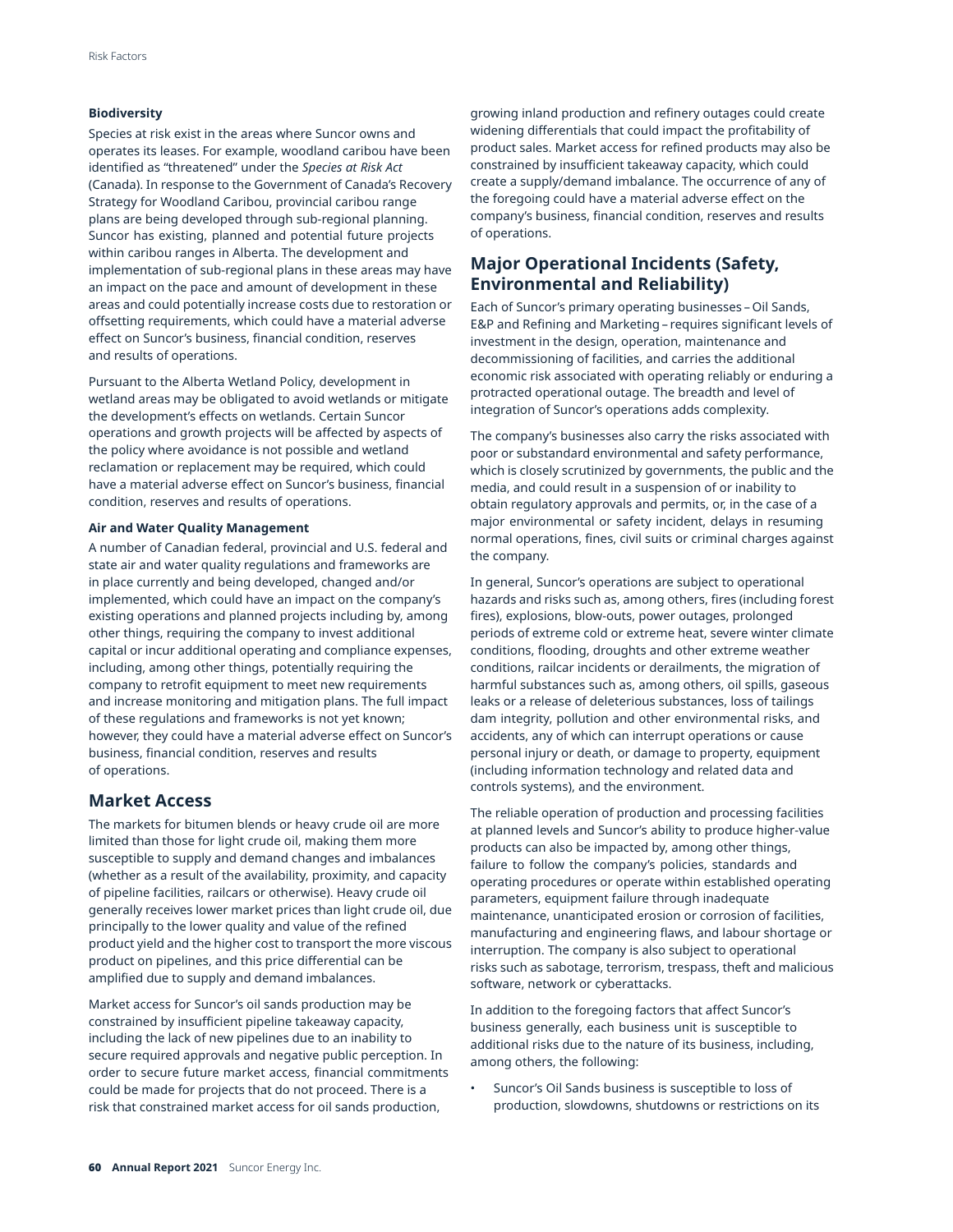ability to produce higher-value products, due to the failure of any one or more interdependent component systems, and other risks inherent to oil sands operations;

- For Suncor's E&P businesses, there are risks and uncertainties associated with drilling for oil and natural gas, the operation and development of such properties and wells (including encountering unexpected formations, pressures or the presence of hydrogen sulphide), premature declines of reservoirs, sour gas releases, uncontrollable flows of crude oil, natural gas or well fluids and other accidents;
- Suncor's E&P offshore operations occur in areas subject to hurricanes and other extreme weather conditions, such as winter storms, pack ice, icebergs and fog. The occurrence of any of these events could result in production shut-ins, the suspension of drilling operations, damage to or destruction of the equipment involved and injury or death of rig personnel. Harsh weather conditions, particularly in the winter season, may also impact the successful execution of maintenance and startup of operations. Suncor's E&P offshore operations could be indirectly affected by catastrophic events occurring at other third-party offshore operations, which could give rise to liability, damage to the company's equipment, harm to individuals, force a shutdown of facilities or operations, or result in a shortage of appropriate equipment or specialists required to perform planned operations; and
- Suncor's Refining and Marketing operations are subject to all of the risks normally inherent in the operation of refineries, terminals, pipelines and other distribution facilities and service stations, including, among others, loss of production, slowdowns or shutdowns due to equipment failures, unavailability of feedstock, price and quality of feedstock, or other incidents.

Suncor is also subject to risks relating to the health and safety of our people, as well as the potential for a slowdown or temporary suspension of our operations in locations impacted by an outbreak such as the COVID-19 pandemic. Such a suspension in operations could also be mandated by governmental authorities in response to the COVID-19 pandemic. This could negatively impact Suncor's production or refined product volumes and refinery utilization rates for a sustained period of time, all of which could have a material adverse effect on Suncor's business, financial condition and results of operations.

Although the company maintains a risk management program, which includes an insurance component, such insurance may not provide comprehensive coverage in all circumstances, nor are all such risks insurable. The company self-insures some risks, and the company's insurance coverage does not cover all the costs arising out of the allocation of liabilities and risk of loss arising from Suncor operations.

The occurrence of any of the foregoing could have a material adverse effect on Suncor's business, financial condition, reserves and results of operations.

# **Government/Regulatory Policy**

Suncor's businesses operate under federal, provincial, territorial, state and municipal laws in numerous countries. The company is also subject to regulation and intervention by governments in oil and gas industry matters, such as, among others, land tenure, royalties, taxes (including income taxes), government fees, production rates (including restrictions on production such as the mandatory production curtailments imposed by the Government of Alberta in 2019 and 2020), environmental protection, water, wildlife, fish, air quality, safety performance, the reduction of GHG and other emissions, the export of crude oil, natural gas and other products, interactions with foreign governments, the awarding or acquisition of exploration and production rights, oil sands leases or other interests, the imposition of specific drilling obligations, control over the development, reclamation and abandonment of fields and mine sites, mine financial security requirements, approval of logistics infrastructure, and possibly expropriation or cancellation of contract rights. As part of ongoing operations, the company is also required to comply with a large number of environmental, health and safety regulations under a variety of Canadian, U.S., U.K., Norwegian and other foreign, federal, provincial, territorial, state and municipal laws and regulations. Failure to comply with applicable laws and regulations may result in, among other things, the imposition of fines and penalties, production constraints, a compulsory shutdown of facilities or suspension of operations (temporarily or permanently), reputational damage, delays, increased costs, denial of operating and growth permit applications, censure, liability for cleanup costs and damages, and the loss of important licences and permits.

Before proceeding with certain projects, including changes to existing operations, Suncor must obtain various federal, provincial, territorial, state and municipal permits and regulatory approvals, and must also obtain licences to operate certain assets. These processes can involve, among other things, Indigenous and stakeholder consultation, government intervention, environmental impact assessments and public hearings and may be subject to conditions, including security deposit obligations and other commitments. Compliance can also be affected by the loss of skilled staff, inadequate internal processes and compliance auditing.

Failure to obtain, comply with, satisfy the conditions of or maintain regulatory permits, licences and approvals, or failure to obtain them on a timely basis or on satisfactory terms, could result in prosecution, fines, delays, abandonment or restructuring of projects, impacts to production, reputational damage and increased costs, all of which could have a material adverse effect on Suncor's business, financial condition, reserves and results of operations. Suncor's businesses can also be indirectly impacted by a third party's inability to obtain regulatory approval for a shared infrastructure project or a third-party infrastructure project on which a portion of Suncor's business depends.

Changes in government policy, regulation or other laws, or the interpretation thereof, or the revocation of existing approvals or permits by the government or opposition to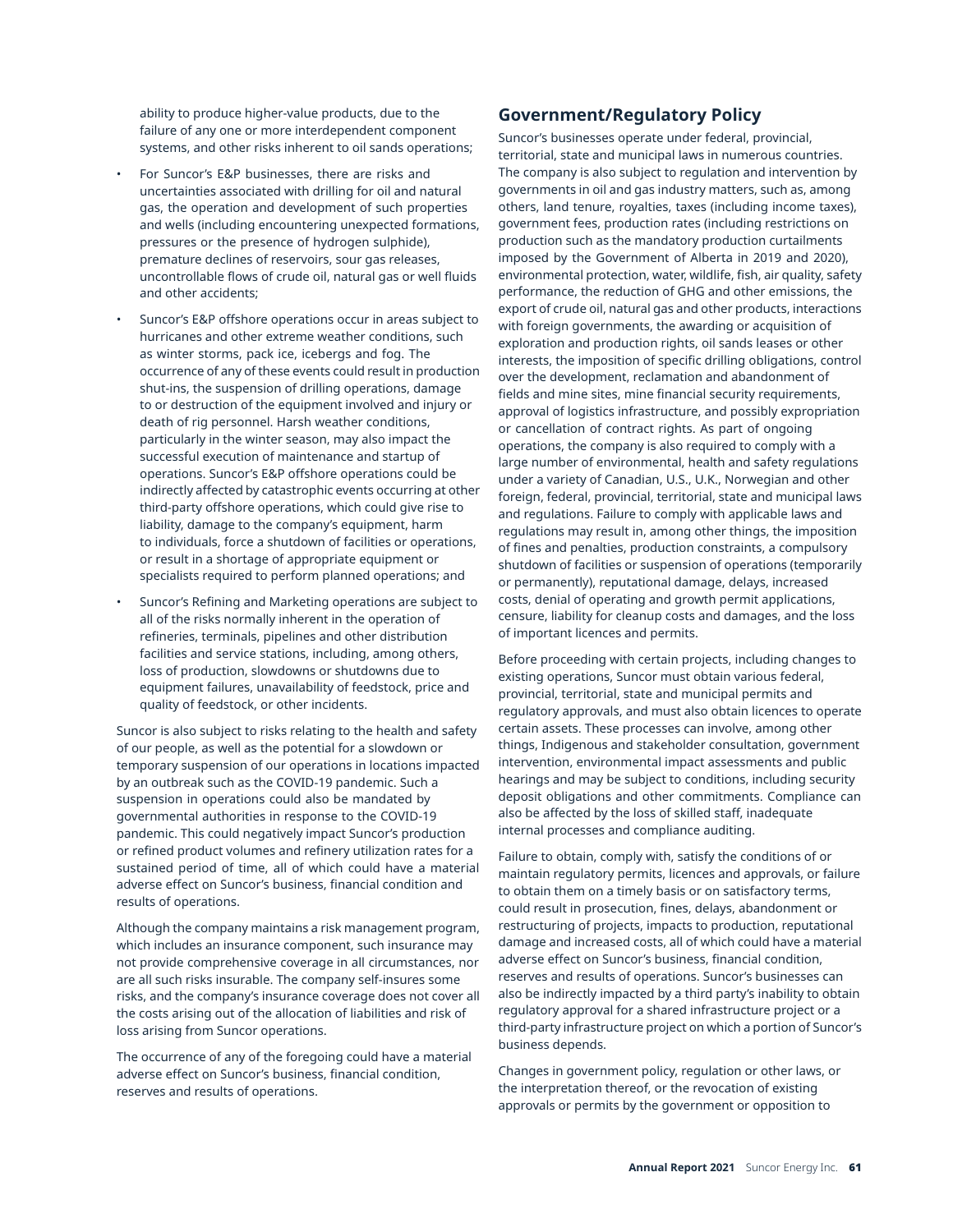Suncor's projects or third-party pipeline and infrastructure projects that delays or prevents necessary permits or regulatory approvals, or which makes current operations or growth projects less profitable or uneconomic could materially impact Suncor's operations, existing and planned projects, financial condition, reserves and results of operations.

# **Digital and Cybersecurity**

The efficient operation of Suncor's business is dependent on computer hardware, software and networked systems, including the systems of cloud providers and third parties with which Suncor conducts business. Digital transformation continues to increase the number of, and complexity of, such systems. In the ordinary course of Suncor's business, Suncor collects and stores sensitive data, including intellectual property, proprietary business information and personal information of the company's employees and retail customers. Suncor's operations are also dependent upon a large and complex information framework. Suncor relies on industryaccepted security measures, controls and technology to protect Suncor's information systems and securely maintain confidential and proprietary information stored on the company's information systems, and has adopted a continuous process to identify, assess and manage threats to the company's information systems. While Suncor has an information and cybersecurity program in place, the measures, controls and technology on which the company relies may not be adequate due to the increasing volume, sophistication and rapidly evolving nature of cyber threats. Suncor's information technology and infrastructure, including process control systems, may be vulnerable to attacks by malicious persons or entities motivated by, among others, geopolitical, financial or activist reasons, or breached due to employee error, malfeasance or other disruptions, including natural disasters and acts of war. Although the company maintains a risk management program, which includes an insurance component that may provide coverage for the operational impacts from an attack to, or breach of, Suncor's information technology and infrastructure, including process control systems, the company does not maintain stand-alone cyber insurance. Furthermore, not all cyber risks are insurable. As a result, Suncor's existing insurance may not provide adequate coverage for losses stemming from a cyberattack to, or breach of, its information technology and infrastructure.

Any such attack or breach could compromise Suncor's networks, and the information Suncor stores could be accessed, publicly disclosed, lost, stolen or compromised. Any such attack, breach, access, disclosure or loss of information could result in legal claims or proceedings, liability under laws that protect the privacy of personal information, regulatory penalties, disruptions to Suncor's operations, decreased performance and production, increased costs, damage to Suncor's reputation, physical harm to people or the environment or other negative consequences to Suncor or third parties, which could have a material adverse effect on Suncor's business, financial condition and results of operations.

## **Security and Terrorist Threats**

Security threats and terrorist or activist activities may impact Suncor's personnel, which could result in injury, death, extortion, hostage situations and/or kidnapping, including unlawful confinement. A security threat, terrorist attack or activist incident targeted at a facility or office owned or operated by Suncor could result in the interruption or cessation of key elements of Suncor's operations and may result in property damage. Outcomes of such incidents could have a material adverse effect on Suncor's business, financial condition, reserves and results of operations.

## **Competition**

The global petroleum industry is highly competitive in many aspects, including the exploration for and the development of new sources of supply, the acquisition of crude oil and natural gas interests, and the refining, distribution and marketing of refined petroleum products. Suncor competes in virtually every aspect of its business with other energy companies. The petroleum industry also competes with other industries in supplying energy, fuel and related products to consumers. The increasing volatility of the political and social landscape at provincial, federal, territorial, state, municipal and international levels adds complexity.

For Suncor's Oil Sands and E&P businesses, it is difficult to assess the number, level of production and ultimate timing of all potential new projects or when existing production levels may increase. Although current commodity pricing and increased regulatory requirements have slowed certain larger projects in the short term, an increase in the level of activity may have an impact on regional infrastructure, including pipelines, and could place stress on the availability and cost of all resources required to build and run new and existing oil sands operations.

For Suncor's Refining and Marketing business, management expects that fluctuations in demand for refined products, margin volatility and overall marketplace competitiveness will continue. In addition, to the extent that the company's downstream business unit participates in new product markets, it could be exposed to margin risk and volatility from either cost and/or selling price fluctuations.

There is a risk that increased competition could cause costs to increase, put further strain on existing infrastructure and cause margins for refined and unrefined products to be volatile, and impact demand for Suncor's products, which could have a material adverse effect on Suncor's business, financial condition and results of operations.

## **Portfolio Development and Execution**

There are certain risks associated with the development and execution of Suncor's complex and integrated portfolio of projects and the commissioning and integration of new facilities within its existing asset base.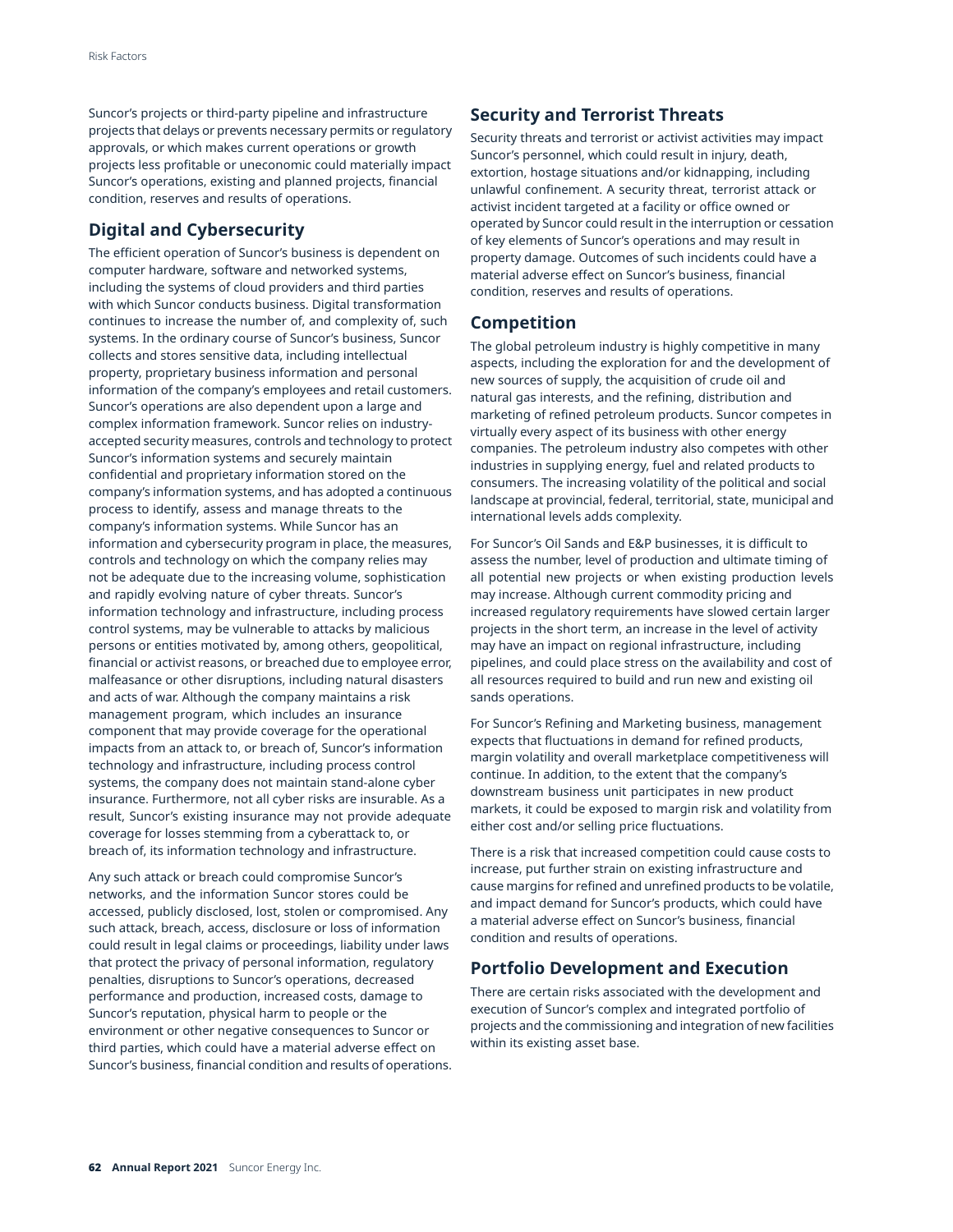Portfolio development and execution risk consists of four related primary risks:

- Development a failure to select the right projects and identify effective scope and solution;
- Engineering a failure in the specification, design or technology selection;
- Construction a failure to build the project in the approved time, in accordance with design, and at the agreed cost; and
- Commissioning and startup a failure of the facility to meet agreed performance targets, including operating costs, efficiency, yield and maintenance costs.

Portfolio development and execution can also be impacted by, among other things, the effect of changing government regulations and public expectations in relation to the impact of oil sands development on the environment, which could significantly impact the company's ability to obtain the necessary environmental and other regulatory approvals; the complexity and diversity of Suncor's portfolio, including joint venture assets; the accuracy of project cost and schedule estimates; the availability and cost of materials, equipment, qualified personnel and logistics infrastructure; maintaining adequate quality management and risks associated with logistics and offshore fabrication, including the cost of materials, and equipment fabricated offshore may be impacted by tariffs, duties and quotas; complexities and risks associated with constructing projects within operating environments and confined construction areas; the commissioning and integration of new facilities within the company's existing asset base could cause delays in achieving guidance, targets and objectives; risks relating to restarting projects placed in safe mode, including increased capital costs; and the impact of weather conditions.

The occurrence of any of the foregoing could have a material adverse effect on Suncor's business, financial condition, reserves and results of operations.

# **Technology Risk**

There are risks associated with sustainability, growth and capital projects that rely largely or partly on new technologies and the incorporation of such technologies into new or existing operations, including that the results of the application of new technologies may differ from simulated, test or pilot environments, or that third-party intellectual property protections may impede the development and implementation of new technology. The success of projects incorporating new technologies cannot be assured. Advantages accrue to companies that can develop and adopt emerging technologies in advance of competitors. The inability to develop, implement and monitor new technologies may impact the company's ability to develop its new or existing operations in a profitable manner or comply with regulatory requirements, which could have a material adverse effect on Suncor's business, financial condition, reserves and results of operations.

# **Cumulative Impact and Pace of Change**

To achieve its business objectives, Suncor must operate efficiently, reliably and safely, and, at the same time, deliver growth and sustaining projects safely, on budget and on schedule. The ability to achieve these two sets of objectives is critically important for Suncor to deliver value to shareholders and stakeholders. These ambitious business objectives compete for resources, and it may negatively impact the company should there be inadequate consideration of the cumulative impacts of prior and parallel initiatives on people, processes and systems. There is a risk that measures undertaken to achieve these objectives may exceed Suncor's capacity to adopt and implement change. The occurrence of any of the foregoing could have a material adverse effect on Suncor's business, financial condition, reserves and results of operations.

# **Skills, Resource Shortage and Reliance on Key Personnel**

The successful operation of Suncor's businesses will depend upon the availability of, and competition for skilled labour and materials supply. There is a risk that the company may have difficulty sourcing and retaining the skilled labour in certain talent segments for current and future operations. Although Suncor has maintained a healthy overall attrition rate over the last decade, Suncor sees acute supply-demand gap potential in some critical talent segments. The labour market is also in flux, which combined with the challenges recruiting to our industry and post-pandemic trend of burnout and employees reassessing their careers, increases the potential risk in attrition and the need for targeted talent remains a risk to be managed. The increasing age of the company's existing workforce, and changing skillset requirements as technology continues to evolve, add further pressure. The availability of competent and skilled contractors for current and future operations is also a risk depending on market conditions. Materials may also be in short supply due to smaller labour forces in many manufacturing operations or due to supply chain disruptions related to the COVID-19 pandemic. Suncor's ability to operate safely and effectively and complete all projects on time and on budget has the potential to be significantly impacted by these risks and this impact could be material.

The company's success also depends in large measure on certain key personnel. The loss of the services of such key personnel could have a material adverse effect on Suncor's business, financial condition, reserves and results of operations. The contributions of the existing management team to the immediate and near-term operations of the company are likely to continue to be of central importance for the foreseeable future.

## **Labour Relations**

Hourly employees at Suncor's oil sands facilities (excluding MacKay River and Fort Hills), all of the company's refineries and the majority of the company's terminal and distribution operations and certain of the company's E&P operations are represented by labour unions or employee associations.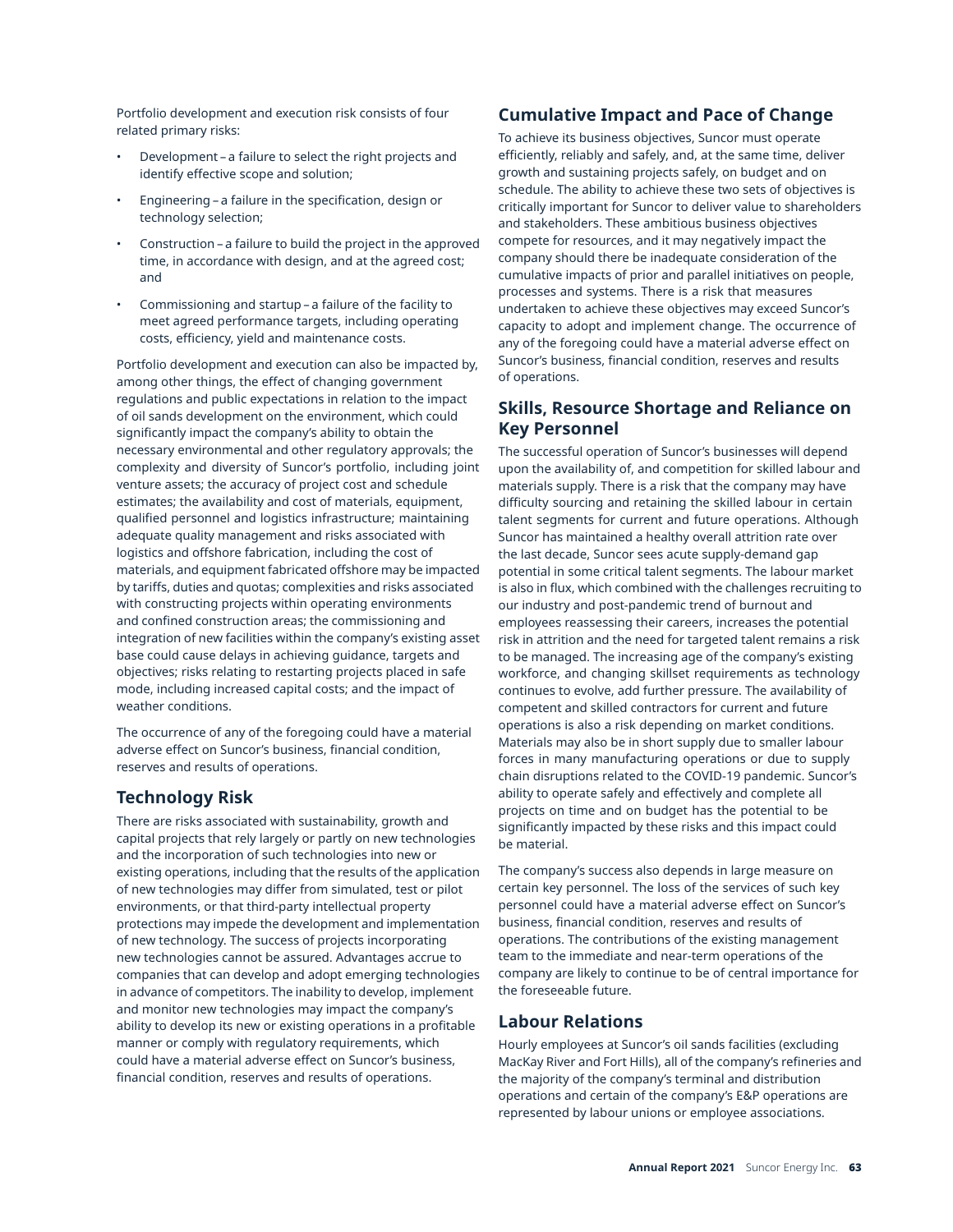Approximately 25% of the company's employees were covered by collective agreements at the end of 2021. Negotiations for four collective agreements will take place in 2022. Any work interruptions involving the company's employees (including as a result of a strike, lockout or pandemic), contract trades utilized in the company's projects or operations, or any jointly owned facilities operated by another entity present a significant risk to the company and could have a material adverse effect on Suncor's business, financial condition and results of operations.

## **Joint Arrangement Risk**

Suncor has entered into joint arrangements and other contractual arrangements with third parties, including arrangements where other entities operate assets in which Suncor has ownership or other interests and arrangements where Suncor operates assets in which other entities have ownership or other interests. These joint arrangements include, among others, those with respect to Syncrude, Fort Hills, In Situ assets, and operations in Suncor's E&P Canada and E&P International businesses. The success and timing of activities relating to assets and projects operated by others, or developed jointly with others, depend upon a number of factors that are outside of Suncor's control, including, among others, the timing and amount of capital expenditures; the timing and amount of operational and maintenance expenditures; the operator's expertise, financial resources and risk management practices; the approval of other participants; and the selection of technology.

These co-owners may have objectives and interests that do not coincide with and may conflict with Suncor's interests. Major capital and operating expenditure decisions affecting joint arrangements may require agreement among the co-owners, while certain operational decisions may be made solely at the discretion of the operator of the applicable assets. While joint venture counterparties may generally seek consensus with respect to major decisions concerning the direction and operation of the assets and the development of projects, no assurance can be provided that the future demands or expectations of the parties relating to such assets and projects will be met satisfactorily or in a timely manner. Failure to satisfactorily meet demands or expectations by all of the parties may affect the company's participation in the operation of such assets or in the development of such projects, the company's ability to obtain or maintain necessary licences or approvals, or the timing for undertaking various activities. In addition, disputes may arise pertaining to the timing, scope, funding and/or capital commitments with respect to projects that are being jointly developed.

The occurrence of any of the foregoing could have a material adverse effect on Suncor's business, financial condition, reserves and results of operations.

## **Financial Risks**

## **Access to Capital**

Suncor expects that future capital expenditures will be financed out of cash and cash equivalents balances, cash flow provided by operating activities, available committed credit facilities, issuing commercial paper and, if needed, accessing capital markets. This ability is dependent on, among other factors, commodity prices, the overall state of the capital markets, and financial institutions and investor appetite for investments in the energy industry generally, and the company's securities in particular. Investors and stakeholders increasingly compare companies based on climate-related performance. Failure to achieve the company's net-zero and GHG emissions reduction targets and goals, or a perception among financial institutions and investors that such targets and goals are insufficient, could adversely affect the company's reputation and ability to attract capital. The company's ability to access capital may also be adversely affected in the event that financial institutions, investors, rating agencies and/or lenders adopt more restrictive decarbonization policies. The COVID-19 pandemic had a significant impact on global capital markets and the availability of liquidity. While access to capital has returned to pre-pandemic levels, the disruption and volatility in global capital markets may re-occur. To the extent that external sources of capital become limited or unavailable or available on unfavourable terms, the ability to make capital investments and maintain existing properties may be constrained.

If the company finances capital expenditures in whole or in part with debt, that may increase its debt levels above industry standards for oil and gas companies of similar size. Depending on future development and growth plans, additional debt financing may be required that may not be available or, if available, may not be available on favourable terms, including higher interest rates and fees. Neither the Articles of Suncor nor its bylaws limit the amount of indebtedness that may be incurred; however, Suncor is subject to covenants in its existing credit facilities and seeks to avoid an unfavourable cost of debt. The level of the company's indebtedness, and the level of indebtedness relative to the company's ability to generate cash flow, from time to time, could impair its ability to obtain additional financing on a timely basis to take advantage of business opportunities that may arise and could negatively affect its credit ratings.

Suncor is required to comply with financial and operating covenants under existing credit facilities and debt securities. Covenants are reviewed based on actual and forecast results and the company has the ability to make changes to its development plans, capital structure and/or dividend policy to comply with covenants under the credit facilities. If Suncor does not comply with the applicable covenants under its credit facilities and debt securities, there is a risk that repayment could be accelerated and/or the company's access to capital could be restricted or only be available on unfavourable terms.

Rating agencies regularly evaluate the company, including its subsidiaries. Their ratings of Suncor's long-term and short-term debt are based on a number of factors, including the company's financial strength, as well as factors not entirely within its control, including conditions affecting the oil and gas industry generally, and the wider state of the economy. Credit ratings may be important to customers or counterparties when Suncor competes in certain markets and when it seeks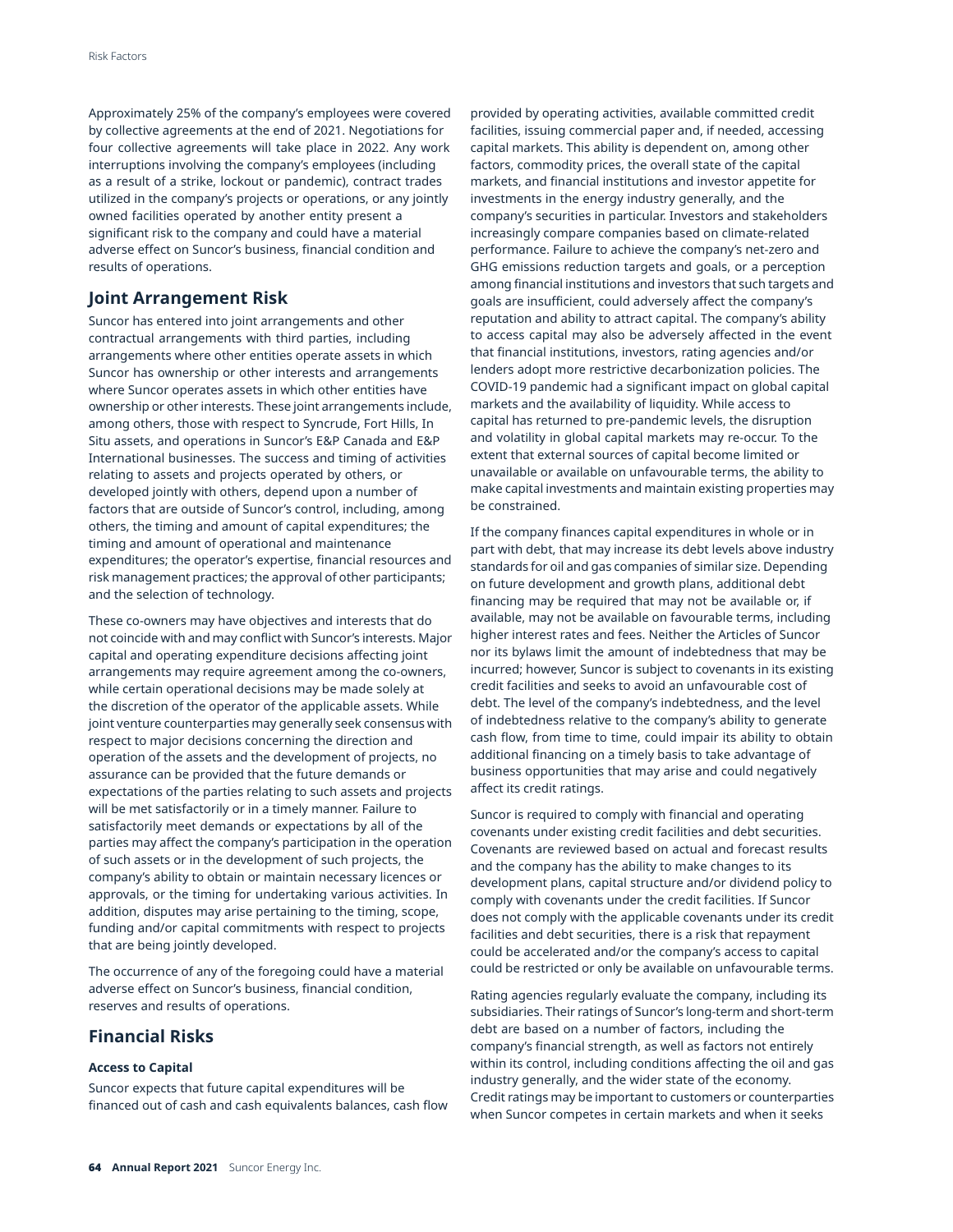to engage in certain transactions, including some commodity sales or purchase transactions or those involving over-thecounter derivatives. There is a risk that one or more of Suncor's credit ratings could be downgraded, which could potentially limit its access to private and public credit markets and increase the company's cost of borrowing.

The occurrence of any of the foregoing could have a material adverse effect on Suncor's business, financial condition, reserves and results of operations.

### **Energy Trading and Risk Management Activities and the Exposure to Counterparties**

The nature of Suncor's energy trading and risk management activities, which may make use of derivative financial instruments to manage its exposure to commodity price and other market risks, creates exposure to financial risks, which include, but are not limited to, unfavourable movements in commodity prices, interest rates or foreign exchange that could result in a financial or opportunity loss to the company; a lack of counterparties, due to market conditions or other circumstances that could leave the company unable to liquidate or offset a position, or unable to do so at or near the previous market price; and counterparty default risk.

The occurrence of any of the foregoing could have a material adverse effect on Suncor's business, financial condition and results of operations.

### **Exchange Rate Fluctuations**

The company's 2021 audited Consolidated Financial Statements are presented in Canadian dollars. The majority of Suncor's revenues from the sale of oil and natural gas commodities are based on prices that are determined by, or referenced to, U.S. dollar benchmark prices, while the majority of Suncor's expenditures are realized in Canadian dollars. Suncor also has assets and liabilities, including approximately 60% of the company's debt, that are denominated in U.S. dollars and translated to Suncor's reporting currency (Canadian dollars) at each balance sheet date. Suncor's financial results, therefore, can be affected significantly by the exchange rates between the Canadian dollar and the U.S. dollar. The company also undertakes operations administered through international subsidiaries, and, therefore, to a lesser extent, Suncor's results can be affected by the exchange rates between the Canadian dollar and the euro, the British pound and the Norwegian krone. These exchange rates may vary substantially and may give rise to favourable or unfavourable foreign currency exposure. A decrease in the value of the Canadian dollar relative to the U.S. dollar will increase the revenues received from the sale of commodities. An increase in the value of the Canadian dollar relative to the U.S. dollar will decrease revenues received from the sale of commodities. A decrease in the value of the Canadian dollar relative to the U.S. dollar from the previous balance sheet date increases the amount of Canadian dollars required to settle U.S. dollar denominated obligations. As at December 31, 2021, the Canadian dollar strengthened in relation to the U.S. dollar to \$0.79 from \$0.78 at the start of 2021. Exchange rate fluctuations could have a material adverse effect on Suncor's business, financial condition, reserves and results of operations.

### **Interest Rate Risk**

The company is exposed to fluctuations in short-term Canadian and U.S. interest rates as Suncor maintains a portion of its debt capacity in revolving and floating rate credit facilities and commercial paper, and invests surplus cash in short-term debt instruments and money market instruments, which are off-setting exposures to some degree. Suncor may also be exposed to higher interest rates when debt instruments are maturing and require refinancing, or when new debt capital needs to be raised. The company is also exposed to changes in interest rates if derivative instruments are used to manage the debt portfolio. Unfavourable changes in interest rates could have a material adverse effect on Suncor's business, financial condition and results of operations.

### **Royalties and Taxes**

Suncor is subject to royalties and taxes imposed by governments in numerous jurisdictions.

Royalties can be impacted by changes in crude oil and natural gas pricing, production volumes, sales volumes, and capital and operating costs, by changes to existing legislation or production sharing contracts, and by results of regulatory audits of prior year filings and other such events. The final determination of these events may have a material impact on the company's royalties expense.

An increase in Suncor's royalties expense, income taxes, property taxes, carbon taxes, levies, tariffs, duties, quotas, border taxes, other taxes and government-imposed compliance costs could have a material adverse effect on Suncor's business, financial condition, reserves and results of operations.

## **Dividends and Share Repurchases**

Suncor's payment of future dividends on its common shares and future share repurchases by Suncor of its common shares will be dependent on, among other things, legislative and stock exchange requirements, the prevailing business environment, the company's financial condition, results of operations, cash flow, the need for funds to finance ongoing operations and growth projects, debt covenants and other business considerations as the company's Board considers relevant. There can be no assurance that Suncor will continue to pay dividends or repurchase shares in the future.

## **E&P Reserves Replacement**

Suncor's future offshore production, and therefore its cash flows and results of operations from E&P, are highly dependent upon success in exploiting its current reserves base and acquiring or discovering additional reserves. Without additions to its E&P reserves through exploration, acquisition or development activities, Suncor's production from its offshore assets will decline over time as reserves are depleted. The business of exploring for, developing or acquiring reserves is capital intensive. To the extent Suncor's cash flow is insufficient to fund capital expenditures and external sources of capital become limited or unavailable, Suncor's ability to make the necessary capital investments to maintain and expand its reserves will be impaired. In addition, Suncor may be unable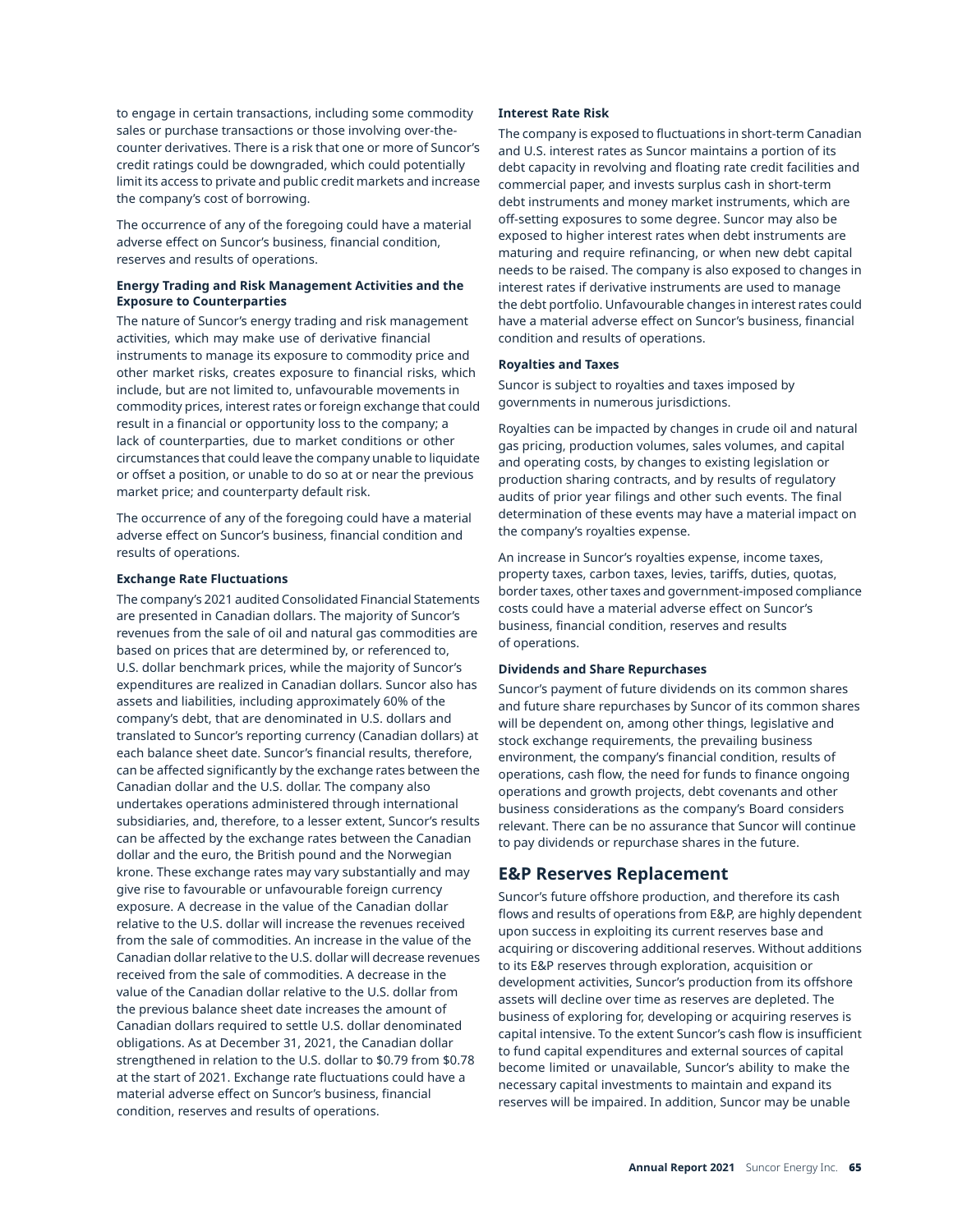to develop or acquire additional reserves to replace its crude oil and natural gas production at acceptable costs.

## **Uncertainties Affecting Reserves Estimates**

There are numerous uncertainties inherent in estimating quantities of reserves, including many factors beyond the company's control. Suncor's actual production, revenues, royalties, taxes, and development and operating expenditures with respect to the company's reserves will vary from its estimates, and such variances could be material.

# **Third-Party Service Providers**

Suncor's businesses are reliant on the operational integrity of a large number of third-party service providers, including input and output commodity transport (pipelines, rail, trucking, marine) and utilities associated with various Suncor and jointly owned facilities, including electricity. A disruption in service or limited availability by one of these third parties can also have a dramatic impact on Suncor's operations and growth plans. Pipeline constraints that affect takeaway capacity or supply of inputs, such as hydrogen and power, could impact the company's ability to produce at capacity levels. Disruptions in pipeline service could adversely affect commodity prices, Suncor's price realizations, refining operations and sales volumes, or limit the company's ability to produce and deliver production. These interruptions may be caused by the inability of the pipeline to operate or by the oversupply of feedstock into the system that exceeds pipeline capacity. Short-term operational constraints on pipeline systems arising from pipeline interruption and/or increased supply of crude oil have occurred in the past and could occur in the future. There is a risk that third-party outages could impact Suncor's production or price realizations, which could have a material adverse effect on Suncor's business, financial condition and results of operations.

# **Foreign Operations**

The company has operations in a number of countries with different political, economic and social systems. As a result, the company's operations and related assets are subject to a number of risks and other uncertainties arising from foreign government sovereignty over the company's international operations, which may include, among other things, currency restrictions and restrictions on repatriation of funds; loss of revenue, property and equipment as a result of expropriation, nationalization, terrorism, war, insurrection, and geopolitical and other political risks; increases in taxes and government royalties; compliance with existing and emerging anticorruption laws, including the *Corruption of Foreign Public Officials Act* (Canada), the *Foreign Corrupt Practices Act* (United States), and *Bribery Act* (United Kingdom); renegotiation of contracts with government entities and quasi-government agencies; changes in laws and policies governing operations of foreign-based companies; and economic and legal sanctions (such as restrictions against countries experiencing political violence, or countries that other governments may deem to sponsor terrorism).

If a dispute arises in the company's foreign operations, the company may be subject to the exclusive jurisdiction of foreign courts or may not be able to subject foreign persons to the jurisdiction of a court in Canada or the U.S. In addition, as a result of activities in these areas and a continuing evolution of an international framework for corporate responsibility and accountability for international crimes, there is a risk the company could also be exposed to potential claims for alleged breaches of international or local law.

The impact that future potential terrorist attacks, regional hostilities or political violence, such as that experienced in Libya and Syria, may have on the oil and gas industry, and on our operations in particular, is not known at this time. This uncertainty may affect operations in unpredictable ways, including disruptions of fuel supplies and markets, particularly crude oil, and the possibility that infrastructure facilities, including pipelines, production facilities, processing plants and refineries, could be direct targets of, or collateral damage of, an act of terror, political violence or war. Suncor may be required to incur significant costs in the future to safeguard its assets against terrorist activities or to remediate potential damage to its facilities. There can be no assurance that Suncor will be successful in protecting itself against these risks and the related safety and financial consequences.

Despite Suncor's training and policies around bribery and other forms of corruption, there is a risk that Suncor, or some of its employees or contractors, could be charged with bribery or corruption. Any of these violations could result in onerous penalties. Even allegations of such behaviour could impair Suncor's ability to work with governments or non-government organizations and could result in the formal exclusion of Suncor from a country or area, sanctions, fines, project cancellations or delays, the inability to raise or borrow capital, reputational impacts and increased investor concern.

The occurrence of any of the foregoing could have a material adverse effect on Suncor's business, financial condition, reserves and results of operations.

# **Land Claims and Indigenous Consultation**

Indigenous Peoples have claimed Indigenous title and rights to portions of Western Canada. In addition, Indigenous Peoples have filed claims against industry participants relating in part to land claims, which may affect the company's business.

The requirement to consult with Indigenous Peoples in respect of oil and gas projects and related infrastructure has increased in recent years, and the Canadian federal government and the provincial government in Alberta have committed to renew their relationships with the Indigenous Peoples of Canada. In particular, the federal government has stated it fully supports the United Nations Declaration on the Rights of Indigenous Peoples (the Declaration). On December 3, 2020, the federal government introduced Bill C-15, *An Act respecting the United Nations Declaration on the Rights of Indigenous Peoples* (Bill C-15), as a means of adopting the Declaration into Canadian law while stating that the legislative framework will "ensure sustained and continued efforts to uphold the rights of Indigenous Peoples now and in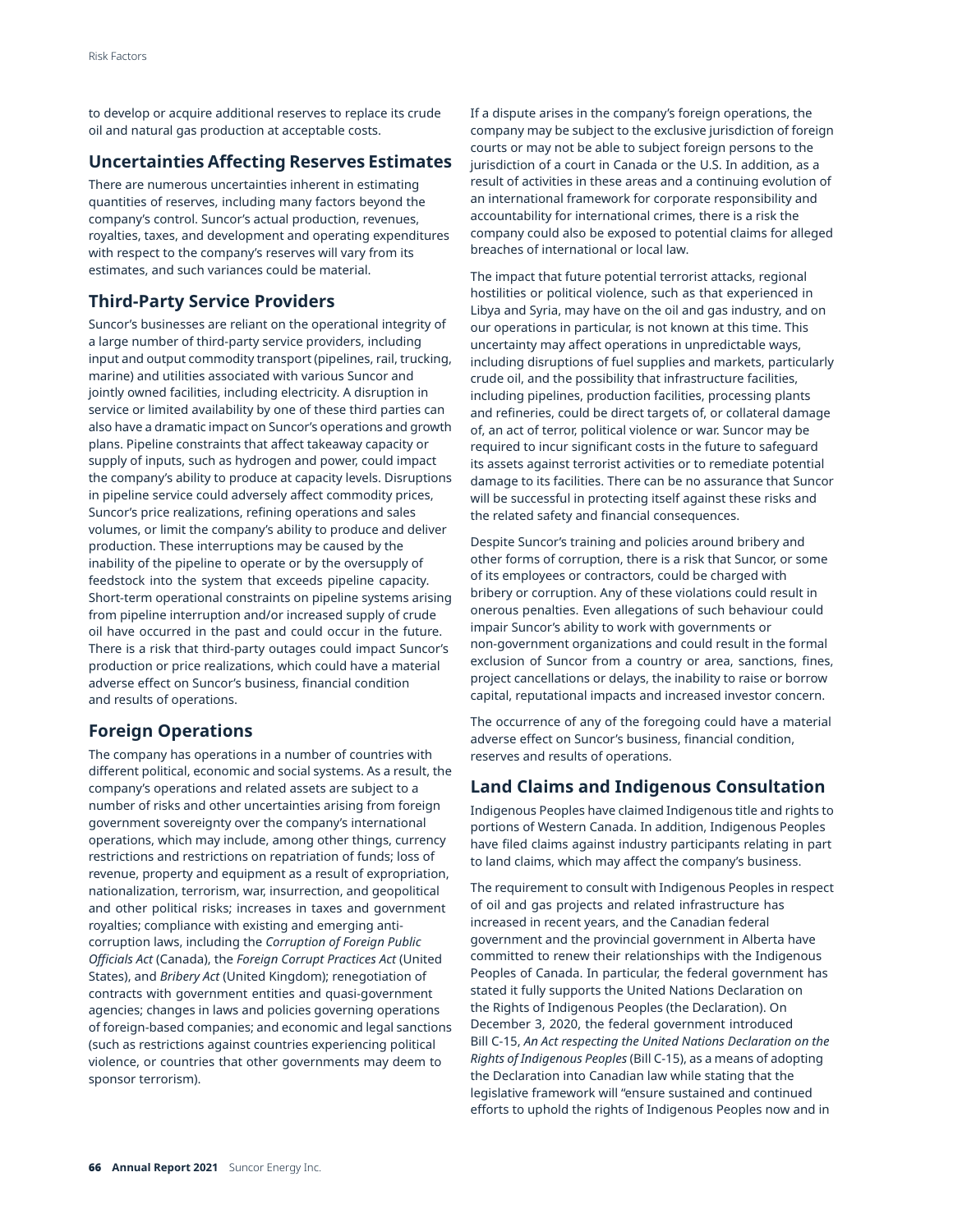the future." On June 21, 2021, Bill C-15 received Royal Assent. For its part, Suncor stated support for Bill C-15. At the same time, Suncor also expressed a desire for the government to clarify the ambiguity around Bill C-15 and to provide clear guidelines. Given Bill C-15's recent adoption, it is unknown how Bill C-15 will ultimately be implemented and interpreted as a part of Canadian law, and it therefore also remains unclear what its corresponding impact will be on the Crown's duty to consult with Indigenous Peoples.

At this point Suncor is unable to assess the effect, if any, that any such land claims, consultation requirements with Indigenous Peoples or the implementation of Bill C-15 into Canadian law may have on Suncor's business; however, the impact could have a material adverse effect on Suncor's business, financial condition, reserves and results of operations.

## **Litigation Risk**

There is a risk that Suncor or entities in which it has an interest may be subject to litigation, and claims under such litigation may be material. Various types of claims may be raised in these proceedings, including, but not limited to, environmental damage, climate change and the impacts thereof, breach of contract, product liability, antitrust, bribery and other forms of corruption, tax, patent infringement, disclosure, employment matters and in relation to an attack, breach or unauthorized access to Suncor's information technology and infrastructure. Litigation is subject to uncertainty and it is possible that there could be material adverse developments in pending or future cases. Unfavourable outcomes or settlements of litigation could encourage the commencement of additional litigation. Suncor may also be subject to adverse publicity and reputational impacts associated with such matters, regardless of whether Suncor is ultimately found liable. There is a risk that the outcome of such litigation may be materially adverse to the company and/or the company may be required to incur significant expenses or devote significant resources in defence against such litigation, the success of which cannot be guaranteed.

# **Control Environment**

Based on their inherent limitations, disclosure controls and procedures and internal controls over financial reporting may not prevent or detect misstatements, and even those controls determined to be effective can provide only reasonable assurance with respect to financial statement preparation and presentation. Failure to adequately prevent, detect and correct misstatements could have a material adverse effect on how Suncor's business, financial condition and results of operations are reported.

# **Insurance Coverage**

Suncor maintains insurance coverage as part of its risk management program. However, such insurance may not provide comprehensive coverage in all circumstances, nor are all such risks insurable. The company self-insures some risks, and the company's insurance coverage does not cover all the costs arising out of the allocation of liabilities and risk of loss arising from Suncor operations.

Suncor's insurance policies are generally renewed on an annual basis and, depending on factors such as market conditions, the premiums, policy limits and/or deductibles for certain insurance policies can vary substantially. In some instances, certain insurance may become unavailable or available only for reduced amounts of coverage. Significantly increased costs could lead the company to decide to reduce, or possibly eliminate, coverage. In addition, insurance is purchased from a number of third-party insurers, often in layered insurance arrangements, some of whom may discontinue providing insurance coverage for their own policy or strategic reasons. Should any of these insurers refuse to continue to provide insurance coverage, the company's overall risk exposure could be increased.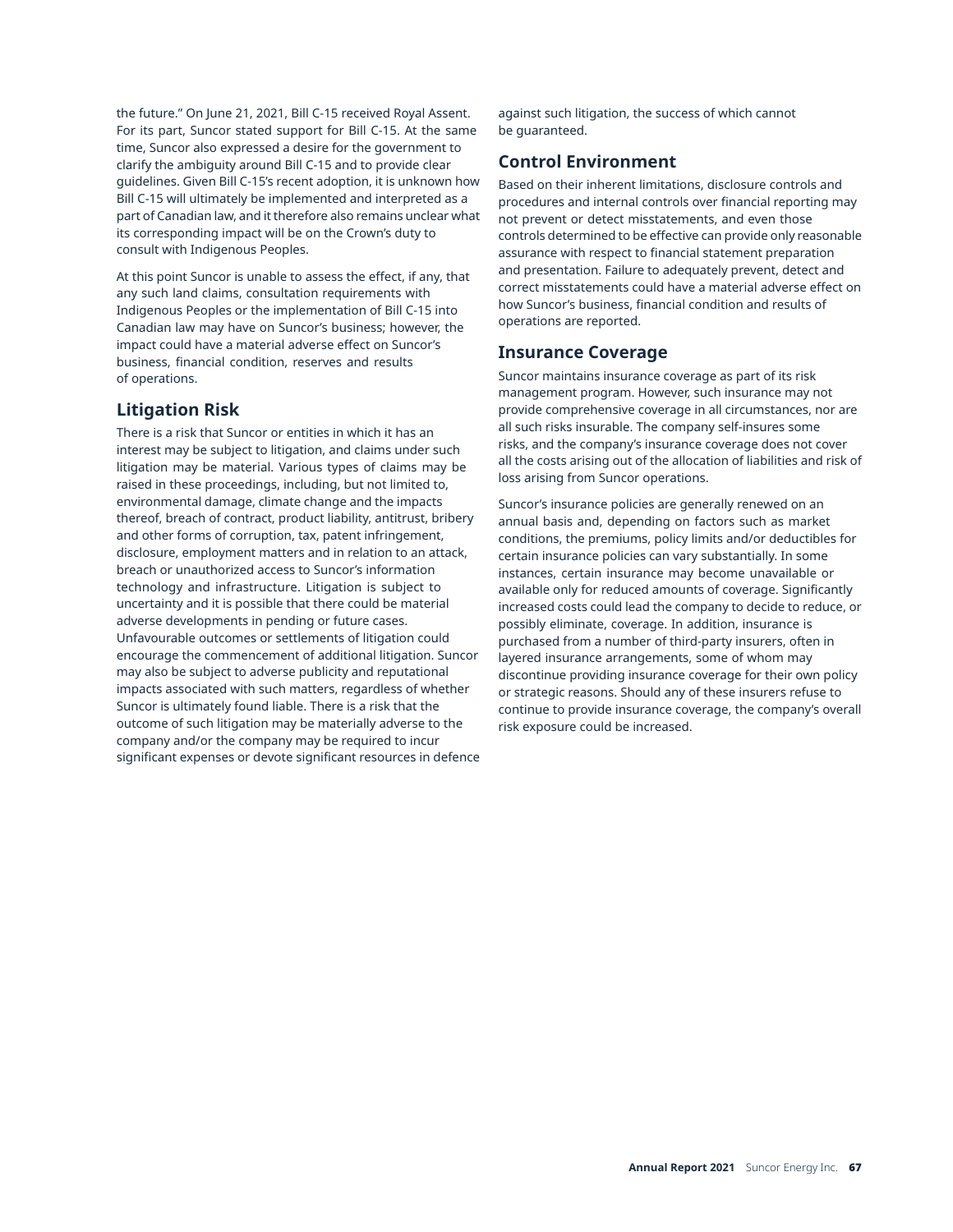# **11. Other Items**

# **Control Environment**

Based on their evaluation as of December 31, 2021, Suncor's Chief Executive Officer and Chief Financial Officer concluded that the company's disclosure controls and procedures (as defined in Rules 13a-15(e) and 15d-15(e) under the United States *Securities Exchange Act of 1934*, as amended (the Exchange Act)), are effective to ensure that information required to be disclosed by the company in reports that are filed or submitted to Canadian and U.S. securities authorities is recorded, processed, summarized and reported within the time periods specified in Canadian and U.S. securities laws. In addition, as of December 31, 2021, there were no changes in the internal control over financial reporting (as defined in Exchange Act Rules 13a-15(f) and 15d-15(f)) that occurred during the year ended December 31, 2021, that have materially affected, or are reasonably likely to materially affect, the company's internal control over financial reporting. Management will continue to periodically evaluate the company's disclosure controls and procedures and internal control over financial reporting and will make any modifications from time to time as deemed necessary.

The effectiveness of our internal control over financial reporting as at December 31, 2021, was audited by KPMG LLP, an independent registered public accounting firm, as stated in their report, which is included in our audited Consolidated Financial Statements for the year ended December 31, 2021.

Based on their inherent limitations, disclosure controls and procedures and internal control over financial reporting may not prevent or detect misstatements, and even those controls determined to be effective can provide only reasonable assurance with respect to financial statement preparation and presentation.

# **Corporate Guidance**

There have been no changes to the corporate guidance ranges previously issued on February 2, 2022. For further details and advisories regarding Suncor's 2022 corporate guidance, see [www.suncor.com/guidance.](www.suncor.com/guidance)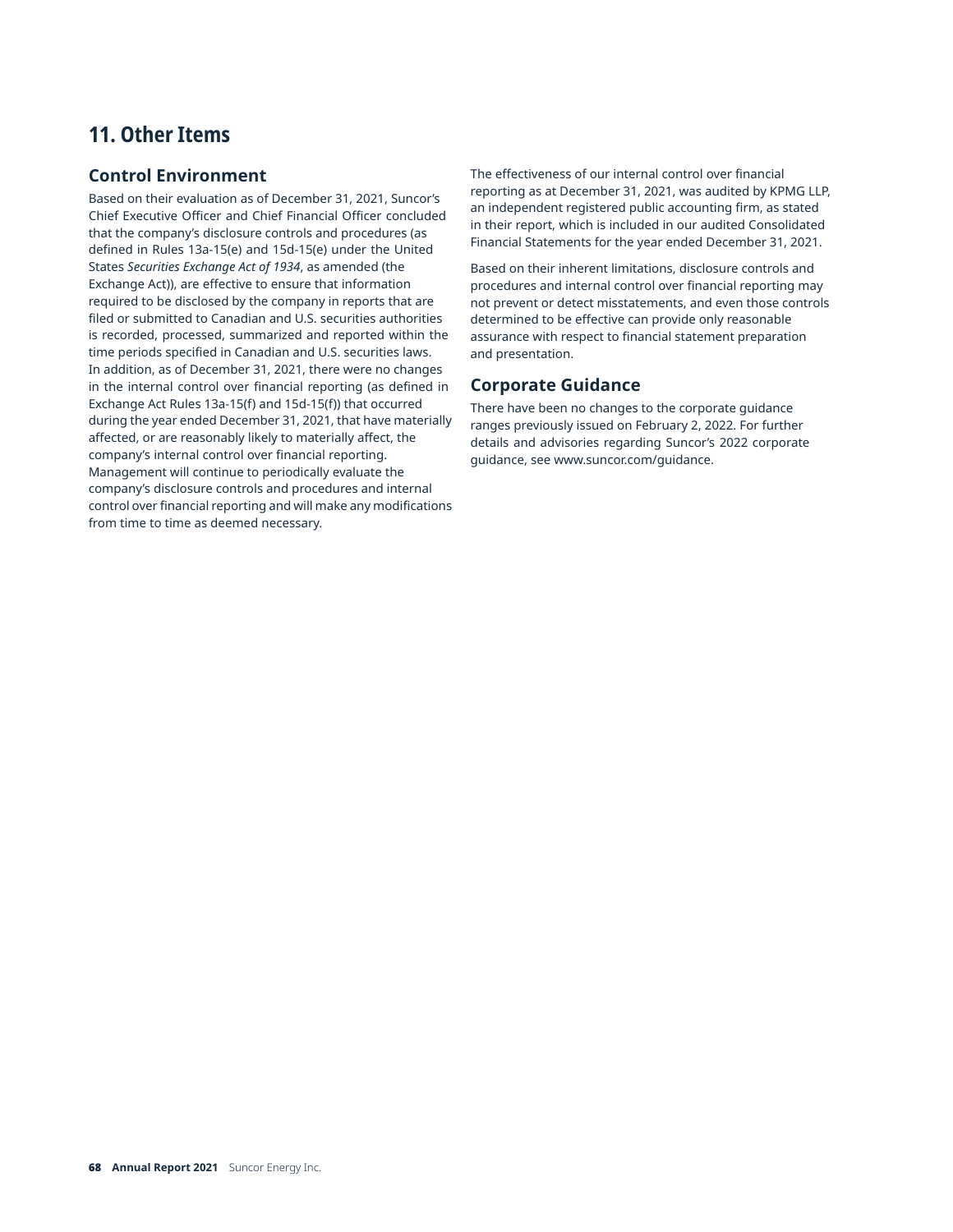# **12. Advisories**

## **Non-GAAP Financial Measures**

Certain financial measures in this MD&A – namely adjusted operating earnings (loss), adjusted funds from (used in) operations, measures contained in ROCE and ROCE excluding impairments, price realizations, free funds flow, discretionary free funds flow (deficit), Oil Sands operations cash operating costs, Fort Hills cash operating costs, Syncrude cash operating costs, refining and marketing margin, refining operating expense, net debt, total debt, LIFO inventory valuation methodology and related per share or per barrel amounts or metrics that contain such measures – are not prescribed by GAAP. These non-GAAP financial measures are included because management uses the information to analyze business performance, leverage and liquidity, and it may be useful to investors on the same basis. These non-GAAP financial measures do not have any standardized meaning and, therefore, are unlikely to be comparable to similar measures presented by other companies. Therefore, these non-GAAP financial measures should not be considered in isolation or as a substitute for measures of performance prepared in accordance with GAAP. Except as otherwise indicated, these non-GAAP financial measures are calculated and disclosed on a consistent basis from period to period. Specific adjusting items may only be relevant in certain periods.

Beginning in the fourth quarter of 2021, the company changed the label of operating earnings (loss) and funds from (used in) operations to adjusted operating earnings (loss) and adjusted funds from (used in) operations, respectively, to better distinguish the non-GAAP financial measures from the comparable GAAP measures and better reflect the purpose of the measures. The composition of the measures remains unchanged and therefore no prior periods were restated.

## **(a) Adjusted Operating Earnings (Loss)**

Adjusted operating earnings (loss) is a non-GAAP financial measure that adjusts net earnings (loss) for significant items that are not indicative of operating performance. Management uses adjusted operating earnings (loss) to evaluate operating performance because management believes it provides better comparability between periods. For the years ended December 31, 2021, December 31, 2020, and December 31, 2019, consolidated adjusted operating earnings (loss) are reconciled to net earnings (loss) in the Financial Information section of this MD&A and adjusted operating earnings (loss) for each segment are reconciled to net earnings (loss) in the Segment Results and Analysis section of this MD&A. Adjusted operating earnings (loss) for the three months ended December 31, 2021, and December 31, 2020, are reconciled to net earnings (loss) below.

## **(b) Bridge Analyses of Adjusted Operating Earnings (Loss)**

Throughout this MD&A, the company presents charts that illustrate the change in adjusted operating earnings (loss) from the comparative period through key variance factors. These factors are analyzed in the Adjusted Operating Earnings (Loss) narratives following the bridge analyses in particular sections of this MD&A. These bridge analyses are presented because management uses this presentation to evaluate performance.

- The factor for Sales Volumes and Mix is calculated based on sales volumes and mix for the Oil Sands and E&P segments and throughput volumes for the R&M segment.
- The factor for Price, Margin and Other Revenue includes upstream price realizations before royalties, with the exception of Libya, which is net of royalties, and upstream marketing and logistics. Also included are refining and marketing margins, other operating revenue, and the net impacts of sales and purchases of third-party crude, including product purchased for use as diluent in the company's Oil Sands operations and subsequently sold as part of diluted bitumen.
- The factor for Royalties excludes the impact of Libya, as royalties in Libya are taken into account in Price, Margin and Other Revenue as described above.
- The factor for Inventory Valuation includes the after-tax impact of the FIFO method of inventory valuation in the company's R&M segment, as well as the impact of the deferral or realization of profit or loss on crude oil sales from the Oil Sands segment to Suncor's refineries, as both represent inventory valuation adjustments, and downstream short-term commodity risk management activities.
- The factor for Operating and Transportation Expense includes project startup costs, operating, selling and general expense, and transportation expense.
- The factor for Financing Expense and Other includes financing expenses, other income, operational foreign exchange gains and losses, changes in gains and losses on disposal of assets that are not adjusted operating earnings (loss) adjustments, changes in statutory income tax rates, and other income tax adjustments.
- The factor for DD&A and Exploration Expense includes depreciation, depletion and amortization expense, and exploration expense**.**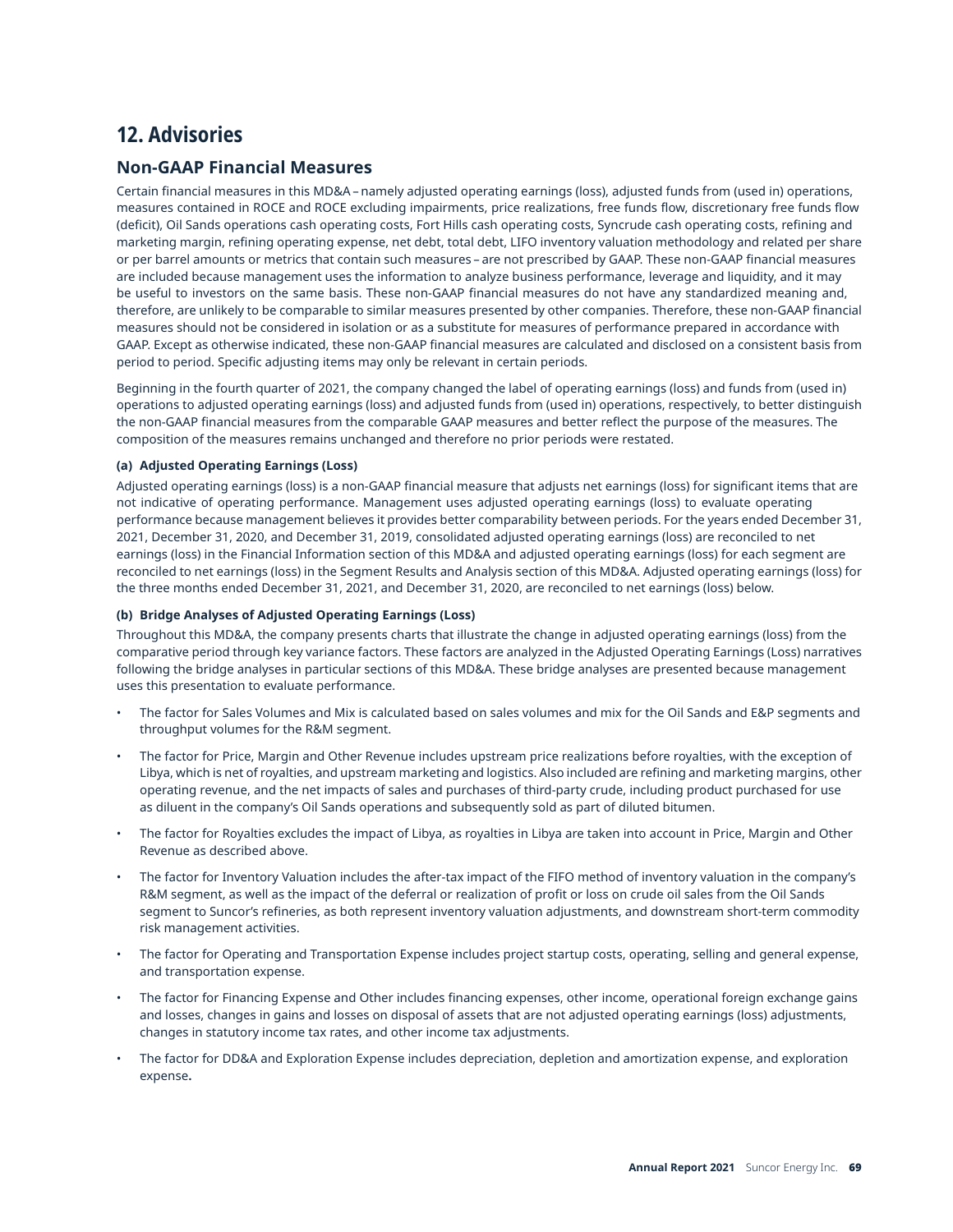## **(c) Return on Capital Employed (ROCE) and ROCE Excluding Impairments**

ROCE is a non-GAAP financial measure that management uses to analyze operating performance and the efficiency of Suncor's capital allocation process. ROCE is calculated using the non-GAAP financial measures adjusted net earnings and average capital employed. Adjusted net earnings is calculated by taking net earnings (loss) and adjusting after-tax amounts for unrealized foreign exchange on U.S. dollar denominated debt and net interest expense. Average capital employed is calculated as a twelvemonth average of the capital employed balance at the beginning of the twelve-month period and the month-end capital employed balances throughout the remainder of the twelve-month period. Figures for capital employed at the beginning and end of the twelve-month period are presented to show the changes in the components of the calculation over the twelve-month period.

| Year ended December 31<br>(\$ millions, except as noted)         |     | 2021    | 2020   | 2019    |
|------------------------------------------------------------------|-----|---------|--------|---------|
| Adjustments to net earnings (loss)                               |     |         |        |         |
| Net earnings (loss)                                              |     | 4 1 1 9 | (4319) | 2899    |
| (Deduct) add after-tax amounts for:                              |     |         |        |         |
| Unrealized foreign exchange gain on U.S. dollar denominated debt |     | (101)   | (286)  | (590)   |
| Net interest expense                                             |     | 645     | 698    | 638     |
| Adjusted net earnings (loss) <sup>(1)</sup>                      | A   | 4 6 63  | (3907) | 2 9 4 7 |
| Capital employed - beginning of twelve-month period              |     |         |        |         |
| Net debt <sup><math>(2)</math></sup>                             |     | 19814   | 16 010 | 15 129  |
| Shareholders' equity                                             |     | 35 757  | 42 042 | 44 005  |
|                                                                  |     | 55 571  | 58 052 | 59 134  |
| Capital employed – end of twelve-month period                    |     |         |        |         |
| Net debt $(2)$                                                   |     | 16 149  | 19814  | 16 010  |
| Shareholders' equity                                             |     | 36 614  | 35 757 | 42 042  |
|                                                                  |     | 52 763  | 55 571 | 58 052  |
| Average capital employed                                         | B   | 54 069  | 56 239 | 60 402  |
| ROCE $(\%)^{(3)}$                                                | A/B | 8.6     | (6.9)  | 4.9     |

(1) Total before-tax impact of adjustments is \$738 million for the twelve months ended December 31, 2021, \$618 million for the twelve months ended December 31, 2020, and \$250 million for the twelve months ended December 31, 2019.

(2) Net debt is a non-GAAP financial measure.

(3) ROCE would have been 8.2% for the twelve months ended December 31, 2021, excluding the impact of the impairment reversal of \$221 million (\$168 million after-tax) in the third quarter of 2021. ROCE would have been (2.9%) for the twelve months ended December 31, 2020, excluding the impact of impairments of \$559 million (\$423 million after-tax) in the fourth quarter of 2020 and \$1.821 billion (\$1.376 billion after-tax) and \$560 million (\$422 million after-tax) in the first quarter of 2020. ROCE would have been 10.0% for the twelve months ended December 31, 2019, excluding the impact of impairments of \$3.716 billion (\$2.803 billion after-tax) and \$521 million (\$393 million after-tax) in the fourth quarter of 2019.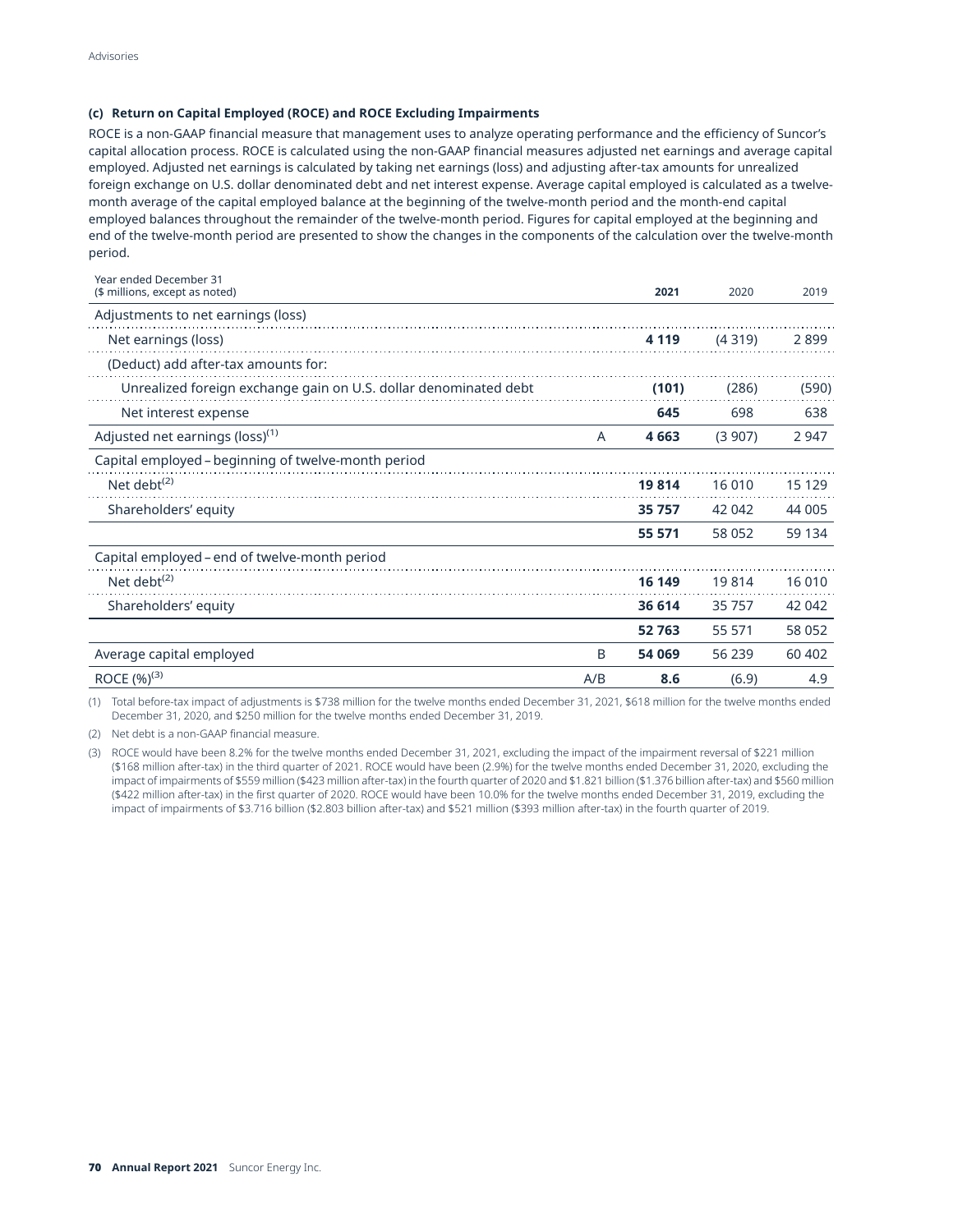## **(d) Adjusted Funds from (Used in) Operations**

Adjusted funds from (used in) operations is a non-GAAP financial measure that adjusts a GAAP measure – cash flow provided by operating activities – for changes in non-cash working capital, which management uses to analyze operating performance and liquidity. Changes to non-cash working capital can be impacted by, among other factors, the timing of offshore feedstock purchases and payments for commodity and income taxes, the timing of cash flows related to accounts receivable and accounts payable, and changes in inventory that management believes reduces comparability between periods.

|                                                                        | Oil Sands |        |                  | Exploration and<br>Production |         |         | Refining and Marketing |      |         |
|------------------------------------------------------------------------|-----------|--------|------------------|-------------------------------|---------|---------|------------------------|------|---------|
| Year ended December 31 (\$ millions)                                   | 2021      | 2020   | 2019             | 2021                          | 2020    | 2019    | 2021                   | 2020 | 2019    |
| Net earnings (loss)                                                    | 2 147     | (3796) |                  | $(427)$ 1 285                 | (832)   | 1 0 0 5 | 2 1 7 8                | 866  | 3 0 0 0 |
| Adjustments for:                                                       |           |        |                  |                               |         |         |                        |      |         |
| Depreciation, depletion, amortization and<br>impairment                | 4585      | 6430   | 8 1 7 0          | 324                           | 2 1 4 7 | 1 5 0 5 | 853                    | 867  | 823     |
| Deferred income taxes                                                  | (51)      |        | $(797)$ $(1565)$ | 33                            | (321)   | (215)   | 113                    | (24) | (49)    |
| Accretion                                                              | 240       | 224    | 221              | 58                            | 48      | 43      | 6                      | 6    | 6       |
| Unrealized foreign exchange gain on<br>U.S. dollar denominated debt    |           |        |                  |                               |         |         |                        |      |         |
| Change in fair value of financial<br>instruments and trading inventory | (66)      | 81     | 21               | 3                             | (17)    | 16      | 50                     | 44   | 70      |
| (Gain) loss on disposal of assets                                      | (4)       | (1)    | (14)             | (227)                         |         | (228)   | (19)                   | (24) | (11)    |
| Loss on extinguishment of long-term debt                               |           |        |                  |                               |         |         |                        |      |         |
| Share-based compensation                                               | 61        | (59)   | 16               | 5                             | (9)     |         | 34                     | (36) | 3       |
| <b>Exploration expenses</b>                                            |           |        |                  |                               | 80      | 66      |                        |      |         |
| Settlement of decommissioning and<br>restoration liabilities           | (245)     | (212)  | (413)            | (1)                           | (7)     | (32)    | (17)                   | (12) | (19)    |
| Other                                                                  | 179       | 116    | 52               | (2)                           | (35)    | (17)    | 57                     | 21   | 40      |
| <b>Adjusted funds from (used in) operations</b>                        | 6846      | 1986   | 6 0 6 1          | 1478                          | 1054    | 2 1 4 3 | 3 2 5 5                | 1708 | 3863    |
| Change in non-cash working capital                                     |           |        |                  |                               |         |         |                        |      |         |
| Cash flow provided by operating activities                             |           |        |                  |                               |         |         |                        |      |         |

|                                                                        |         | Corporate<br>and Eliminations |        | Total   |        |         |
|------------------------------------------------------------------------|---------|-------------------------------|--------|---------|--------|---------|
| Year ended December 31 (\$ millions)                                   | 2021    | 2020                          | 2019   | 2021    | 2020   | 2019    |
| Net earnings (loss)                                                    | (1491)  | (557)                         | (679)  | 4 1 1 9 | (4319) | 2899    |
| Adjustments for:                                                       |         |                               |        |         |        |         |
| Depreciation, depletion, amortization and<br>impairment                | 88      | 82                            | 74     | 5850    | 9526   | 10572   |
| Deferred income taxes                                                  | (39)    | 23                            | (89)   | 56      | (1119) | (1918)  |
| Accretion                                                              |         |                               |        | 304     | 278    | 270     |
| Unrealized foreign exchange gain on U.S.<br>dollar denominated debt    | (113)   | (312)                         | (624)  | (113)   | (312)  | (624)   |
| Change in fair value of financial<br>instruments and trading inventory |         |                               |        | (13)    | 108    | 107     |
| (Gain) loss on disposal of assets                                      | (7)     | 9                             |        | (257)   | (16)   | (253)   |
| Loss on extinguishment of long-term debt                               | 80      |                               |        | 80      |        |         |
| Share-based compensation                                               | 105     | (134)                         | 25     | 205     | (238)  | 44      |
| <b>Exploration expenses</b>                                            |         |                               |        |         | 80     | 66      |
| Settlement of decommissioning and<br>restoration liabilities           |         |                               |        | (263)   | (231)  | (464)   |
| Other                                                                  | 55      | 17                            | 44     | 289     | 119    | 119     |
| <b>Adjusted funds from (used in) operations</b>                        | (1 322) | (872)                         | (1249) | 10 257  | 3876   | 10818   |
| Change in in non-cash working capital                                  |         |                               |        | 1507    | (1201) | (397)   |
| Cash flow provided by operating activities                             |         |                               |        | 11 764  | 2675   | 10 4 21 |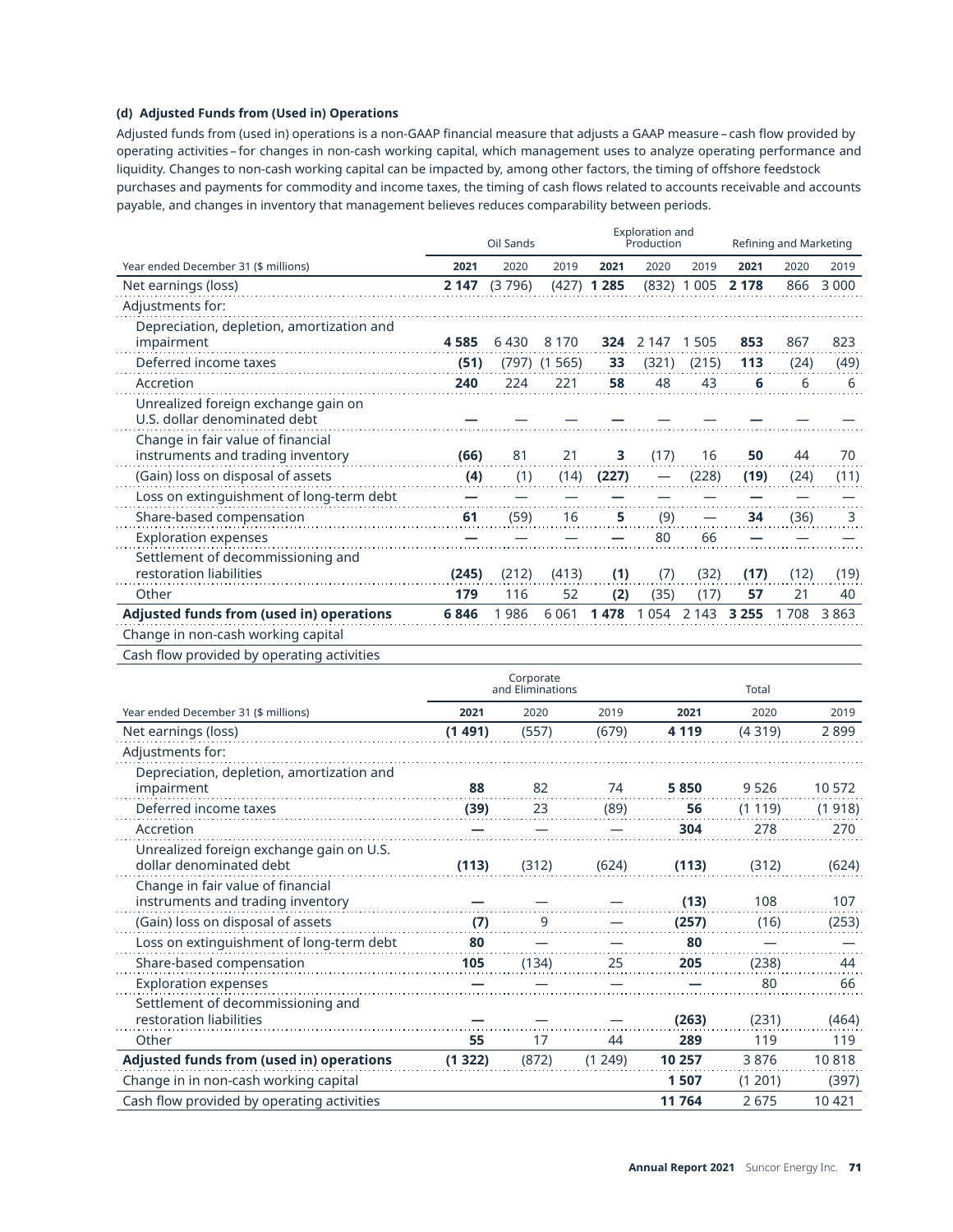### **(e) Free Funds Flow and Discretionary Free Funds Flow (Deficit)**

Free funds flow is a non-GAAP financial measure that is calculated by taking adjusted funds from operations and subtracting capital expenditures, including capitalized interest. Discretionary free funds flow (deficit) is a non-GAAP financial measure that is calculated by taking adjusted funds from operations and subtracting asset sustainment and maintenance capital, inclusive of associated capitalized interest, and dividends. Both free funds flow and discretionary free funds flow (deficit) reflect cash available for increasing distributions to shareholders and to fund growth investments. Management uses free funds flow and discretionary free funds flow (deficit) to measure the capacity of the company to increase returns to shareholders and to grow Suncor's business. The following is a reconciliation of discretionary free funds flow for Suncor's last three years of operations.

| (\$ millions)                                                         | 2021    | 2020     | 2019    |
|-----------------------------------------------------------------------|---------|----------|---------|
| Cash flow provided by operating activities                            | 11 764  | 2.675    | 10 421  |
| Deduct (add) change in non-cash working capital                       | 1507    | (1, 201) | (397)   |
| Adjusted funds from operations                                        | 10 257  | 3876     | 10818   |
| Asset sustaining and maintenance capital and dividends <sup>(1)</sup> | (4667)  | (4104)   | (5 904) |
| Discretionary free funds flow (deficit)                               | 5 5 9 0 | (228)    | 4 914   |

(1) Includes capitalized interest on sustaining capital of \$60 million in 2021, \$46 million in 2020 and \$63 million in 2019.

### **(f) Oil Sands Operations, Fort Hills and Syncrude Cash Operating Costs**

Cash operating costs are calculated by adjusting Oil Sands segment OS&G expense for i) non-production costs that management believes do not relate to production performance, including, but not limited to, share-based compensation adjustments, CEWS, COVID-19 related costs and safe-mode costs, research costs and the expense recorded as part of a non-monetary arrangement involving a third-party processor; ii) revenues associated with excess capacity, including excess power generated and sold that is recorded in operating revenue; iii) project startup costs; and iv) the impacts of changes in inventory levels and valuation, such that the company is able to present cost information based on production volumes. Oil Sands operations and Syncrude production volumes include production of diesel that is internally consumed and feedstock transfers between assets through the interconnecting pipelines. Beginning in 2020, the company revised the methodology for calculating Syncrude cash operating costs to better align with the Oil Sands operations and Fort Hills cash operating costs methodology. Prior period Syncrude cash operating costs had previously included future development costs and have been restated to exclude these costs. Oil Sands operations, Fort Hills and Syncrude cash operating costs are reconciled in the Segment Results and Analysis – Oil Sands section of this document. Management uses cash operating costs to measure operating performance.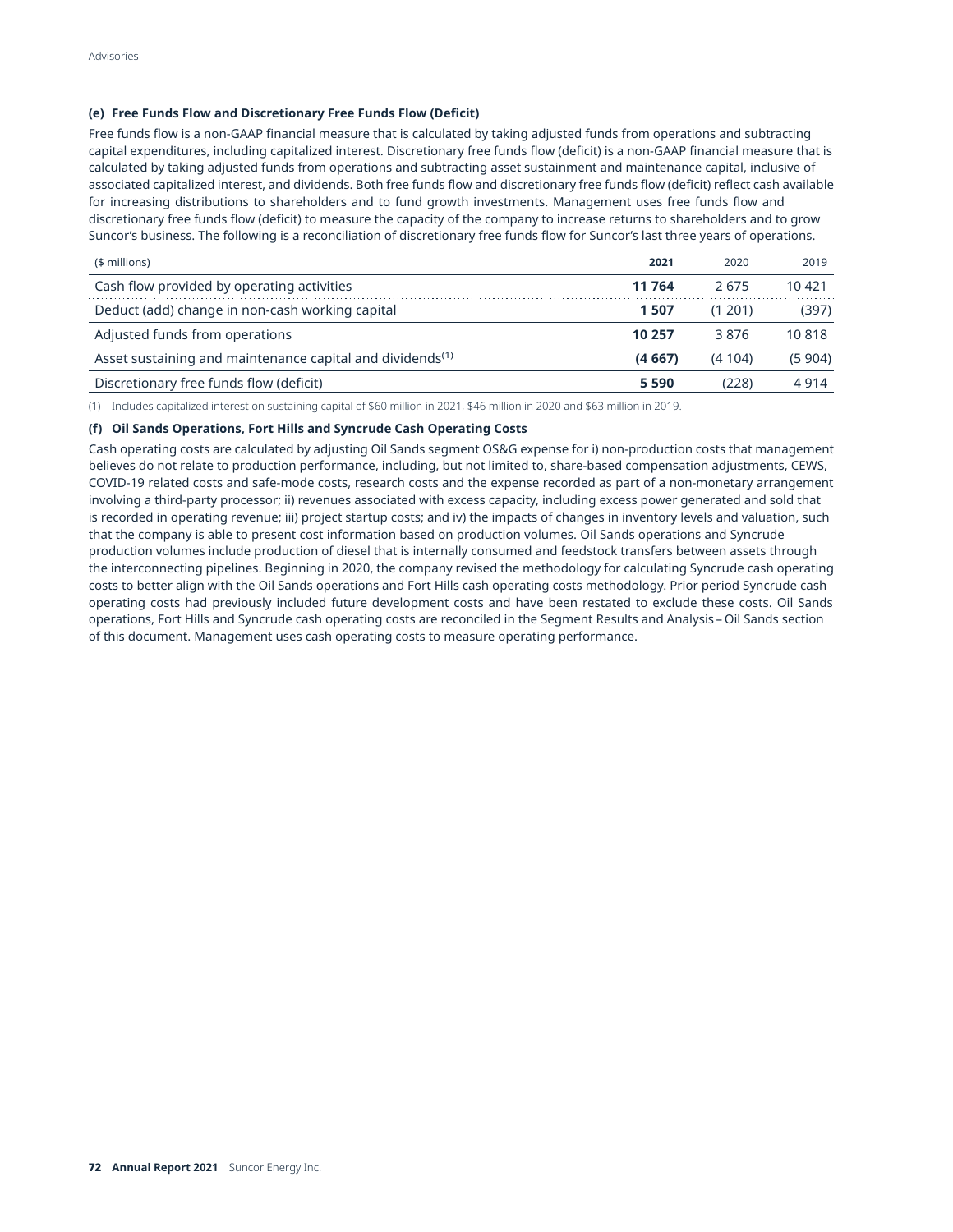## **(g) Refining and Marketing Gross Margin and Refining Operating Expense**

Refining and marketing gross margins and refining operating expense are non-GAAP financial measures. Refining and marketing gross margin, on a FIFO basis, is calculated by adjusting R&M segment operating revenue, other income and purchases of crude oil and products (all of which are GAAP measures) for intersegment marketing fees recorded in intersegment revenues and the impact of inventory write-downs recorded in purchases of crude oil and products. Refining and marketing gross margin, on a LIFO basis, is further adjusted for the impacts of FIFO inventory valuation recorded in purchases of crude oil and products and short-term risk management activities recorded in other income (loss). Refinery operating expense is calculated by adjusting R&M segment OS&G for i) non-refining costs pertaining to the company's supply, marketing and ethanol businesses; and ii) nonrefining costs that management believes do not relate to the production of refined products, including, but not limited to, CEWS, share-based compensation and enterprise shared service allocations. Management uses refining and marketing gross margin and refining operating expense to measure operating performance on a production barrel basis.

| Year ended December 31<br>(\$ millions, except as noted)           | 2021     | 2020    | 2019    |
|--------------------------------------------------------------------|----------|---------|---------|
| Refining and marketing gross margin reconciliation                 |          |         |         |
| Operating revenues                                                 | 22 915   | 15 272  | 22 304  |
| Purchases of crude oil and products                                | (16 807) | (11243) | (15296) |
|                                                                    | 6 108    | 4 0 2 9 | 7008    |
| Other (loss) income                                                | (50)     | 48      | 75      |
| Non-refining and marketing margin                                  | (54)     | (57)    | (60)    |
| Refining and marketing gross margin - FIFO                         | 6 0 0 4  | 4 0 2 0 | 7023    |
| Refinery production <sup>(1)</sup> (mbbls)                         | 162 862  | 158 991 | 173 705 |
| Refining and marketing gross margin – FIFO <sup>(2)</sup> (\$/bbl) | 36.85    | 25.30   | 40.45   |
| FIFO and short-term risk management activities adjustment          | (972)    | 532     | (628)   |
| Refining and marketing gross margin – LIFO                         | 5 0 3 2  | 4 5 5 2 | 6 3 9 5 |
| Refining and marketing gross margin – LIFO <sup>(2)</sup> (\$/bbl) | 30.90    | 28.65   | 36.80   |
| Refining operating expense reconciliation                          |          |         |         |
| Operating, selling and general expense <sup>(3)</sup>              | 2019     | 1759    | 2 0 3 5 |
| Non-refining costs $(3)$                                           | (1051)   | (885)   | (1108)  |
| Refining operating expense                                         | 968      | 874     | 927     |
| Refinery production <sup>(1)</sup>                                 | 162 862  | 158 991 | 173 705 |
| Refining operating expense (\$/bbl)                                | 5.95     | 5.50    | 5.35    |

(1) Refinery production is the output of the refining process, and differs from crude oil processed as a result of volumetric adjustments for non-crude feedstock, volumetric gain associated with the refining process, and changes in unfinished product inventories.

(2) Beginning in 2020, refining and marketing gross margins have been revised to better reflect the refining, product supply and rack forward businesses. Prior periods have been restated to reflect this change.

(3) Prior period amounts of OS&G have been reclassified to align with the current year presentation of transportation and distribution expense. This reclassification had no effect on the refining operating expense.

### **(h) Impact of First-in, First-out (FIFO) Inventory Valuation on Refining and Marketing Net Earnings**

GAAP requires the use of a FIFO inventory valuation methodology. For Suncor, this results in a disconnect between the sales prices for refined products, which reflect current market conditions, and the amount recorded as the cost of sale for the related refinery feedstock, which reflects market conditions at the time when the feedstock was purchased. This lag between purchase and sale can be anywhere from several weeks to several months, and is influenced by the time to receive crude after purchase (which can be several weeks for foreign offshore crude purchases), regional crude inventory levels, the completion of refining processes, transportation time to distribution channels and regional refined product inventory levels.

Suncor prepares and presents an estimate of the impact of using a FIFO inventory valuation methodology compared to a LIFO methodology, because management uses the information to analyze operating performance and compare itself against refining peers that are permitted to use LIFO inventory valuation under United States GAAP (U.S. GAAP).

The company's estimate is not derived from a standardized calculation and, therefore, may not be directly comparable to similar measures presented by other companies, and should not be considered in isolation or as a substitute for measures of performance prepared in accordance with GAAP or U.S. GAAP.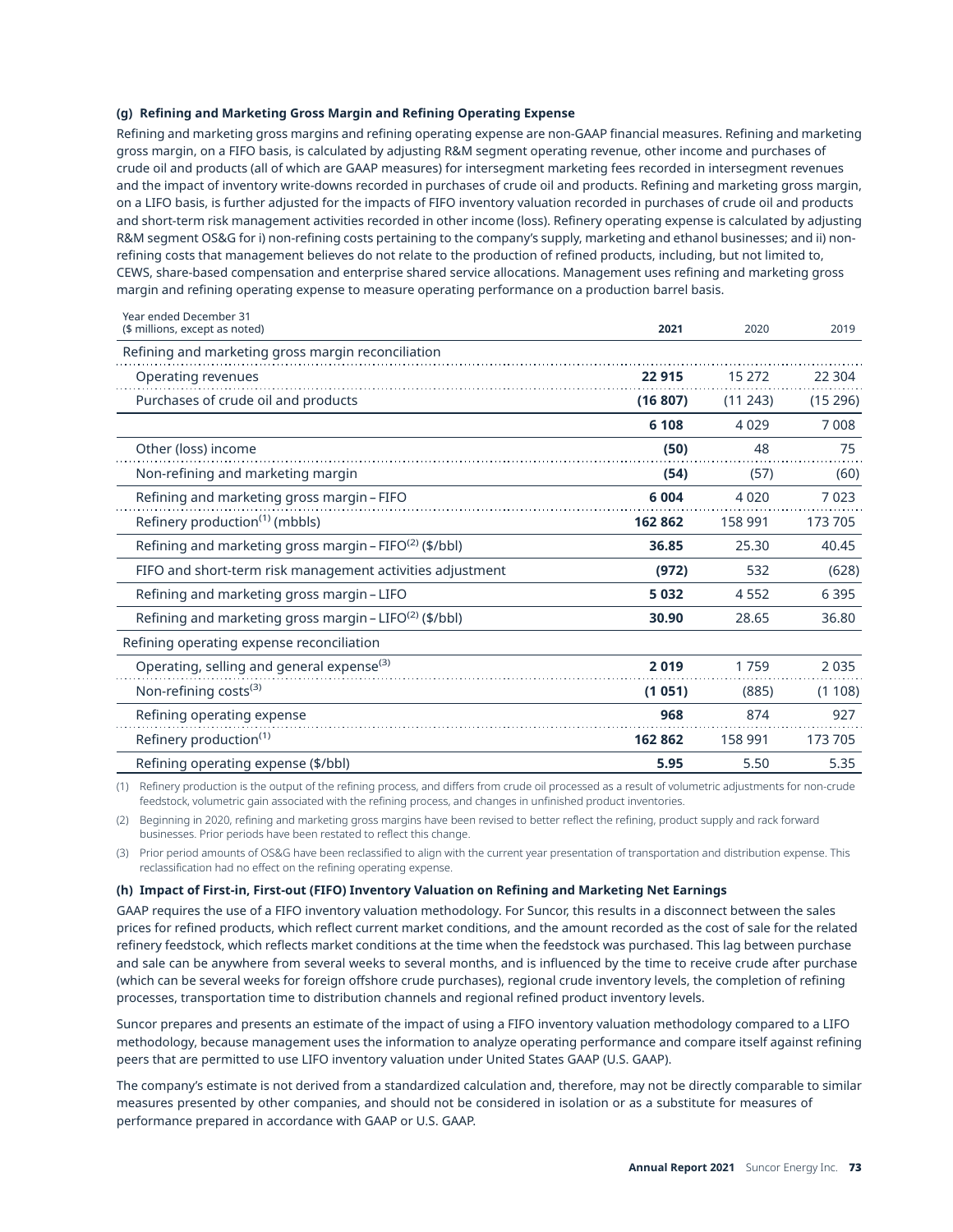## **(i) Net Debt and Total Debt**

Net debt and total debt are non-GAAP financial measures that management uses to analyze the financial condition of the company. Total debt includes short-term debt, current portion of long-term debt, current portion of long-term lease liabilities, long-term debt and long-term lease liabilities (all of which are GAAP measures). Net debt is equal to total debt less cash and cash equivalents (a GAAP measure).

| At December 31<br>(\$ millions, except as noted)                      | 2021    | 2020   | 2019    |
|-----------------------------------------------------------------------|---------|--------|---------|
| Short-term debt                                                       | 1 2 8 4 | 3566   | 2 1 5 5 |
| Current portion of long-term debt                                     | 231     | 1413   |         |
| Current portion of long-term lease liabilities                        | 310     | 272    | 310     |
| Long-term debt                                                        | 13 989  | 13812  | 12 8 84 |
| Long-term lease liabilities                                           | 2 5 4 0 | 2636   | 2621    |
| <b>Total debt</b>                                                     | 18 3 54 | 21 699 | 17970   |
| Less: Cash and cash equivalents                                       | 2 2 0 5 | 1885   | 1960    |
| Net debt                                                              | 16 149  | 19814  | 16 010  |
| Shareholders' equity                                                  | 36 614  | 35 757 | 42 042  |
| Total debt plus shareholders' equity                                  | 54 968  | 57456  | 60 012  |
| Total debt to total debt plus shareholders' equity (%)                | 33.4    | 37.8   | 29.9    |
| Net debt to net debt plus shareholders' equity (%)                    | 30.6    | 35.7   | 27.6    |
| Net debt to net debt plus shareholders' equity – excluding leases (%) | 26.6    | 32.1   | 23.7    |

## **(j) Price Realizations**

Price realizations are a non-GAAP measure used by management to measure profitability. Oil Sands price realizations are presented on a crude product basis and are derived from the Oil Sands segmented statement of net earnings (loss), after adjusting for items not directly attributable to the revenues associated with production. E&P price realizations are presented on an asset location basis and are derived from the E&P segmented statement of net earnings (loss), after adjusting for other E&P assets, such as Libya, for which price realizations are not provided.

## **Oil Sands Price Realizations**

|                                                              | <b>December 31, 2021</b> |                          |                              |                             |                |                          | December 31, 2020     |                      |
|--------------------------------------------------------------|--------------------------|--------------------------|------------------------------|-----------------------------|----------------|--------------------------|-----------------------|----------------------|
| For the year ended<br>(\$ millions, except as noted)         | <b>Bitumen</b>           | SCO and<br><b>Diesel</b> | <b>Crude sales</b><br>basket | <b>Oil Sands</b><br>Segment | <b>Bitumen</b> | SCO and<br><b>Diesel</b> | Crude sales<br>basket | Oil Sands<br>Segment |
| Operating revenues, net of<br>royalties                      | 5092                     | 13 305                   | 18 397                       | 18 397                      | 2 0 2 4        | 8498                     | 10 522                | 10 522               |
| Add: Royalties                                               | 376                      | 1 1 4 7                  | 1 5 2 3                      | 1 5 2 3                     | 19             | 76                       | 95                    | 95                   |
| Operating revenues                                           | 5468                     | 14 4 52                  | 19 9 20                      | 19 9 20                     | 2 0 4 3        | 8 5 7 4                  | 10 617                | 10 617               |
| Other (loss) income                                          | (56)                     | 62                       | 6                            | 6                           | 21             | 277                      | 298                   | 298                  |
| Purchases of crude oil and products                          | (1 231)                  | (213)                    | (1444)                       | (1444)                      | (702)          | (142)                    | (844)                 | (844)                |
| Gross realization adjustment <sup>(1)</sup>                  | (210)                    | (325)                    | (535)                        |                             | (54)           | (458)                    | (512)                 |                      |
| <b>Gross realizations</b>                                    | 3971                     | 13 976                   | 17 947                       |                             | 1 308          | 8 2 5 1                  | 9559                  |                      |
| Transportation and distribution                              | (359)                    | (767)                    | (1126)                       | (1126)                      | (476)          | (747)                    | (1 223)               | (1 223)              |
| Transportation and distribution<br>adjustment <sup>(2)</sup> |                          |                          |                              |                             | 197            |                          | 197                   |                      |
| Net transportation and distribution                          | (359)                    | (767)                    | (1126)                       |                             | (279)          | (747)                    | (1026)                |                      |
| Price realization                                            | 3 612                    | 13 209                   | 16 821                       |                             | 1 0 2 9        | 7 5 0 4                  | 8 5 3 3               |                      |
| Sales volumes (mbbls)                                        | 67 094                   | 169 983                  | 237 077                      |                             | 45 980         | 171 211                  | 217 191               |                      |
| Price realization per barrel                                 | 53.80                    | 77.73                    | 70.96                        |                             | 22.37          | 43.83                    | 39.29                 |                      |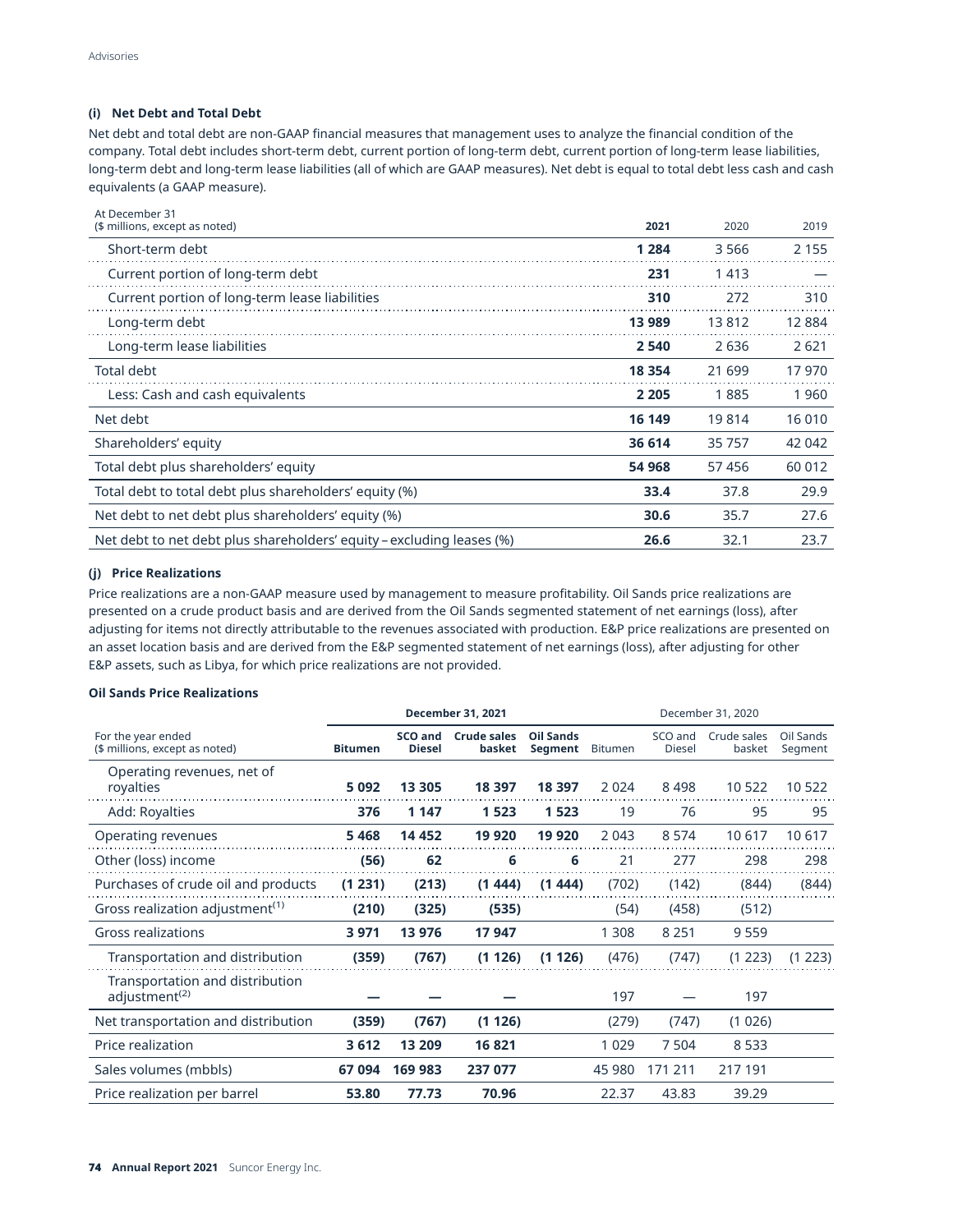|                                                           | December 31, 2019 |                          |                       |                      |  |  |  |  |  |
|-----------------------------------------------------------|-------------------|--------------------------|-----------------------|----------------------|--|--|--|--|--|
| For the year ended<br>(\$ millions, except as noted)      | <b>Bitumen</b>    | SCO and<br><b>Diesel</b> | Crude sales<br>basket | Oil Sands<br>Segment |  |  |  |  |  |
| Operating revenues, net of royalties                      | 4656              | 12774                    | 17430                 | 17430                |  |  |  |  |  |
| Add: Royalties                                            | 124               | 793                      | 917                   | 917                  |  |  |  |  |  |
| Operating revenues                                        | 4780              | 13 5 67                  | 18 347                | 18 347               |  |  |  |  |  |
| Other (loss) income                                       | (38)              | 210                      | 172                   | 172                  |  |  |  |  |  |
| Purchases of crude oil and products                       | (1164)            | (243)                    | (1407)                | (1407)               |  |  |  |  |  |
| Gross realization adjustment <sup>(1)</sup>               | (14)              | (219)                    | (233)                 |                      |  |  |  |  |  |
| Gross realizations                                        | 3 5 6 4           | 13 3 15                  | 16879                 |                      |  |  |  |  |  |
| Transportation and distribution                           | (449)             | (844)                    | (1 293)               | (1 293)              |  |  |  |  |  |
| Transportation and distribution adjustment <sup>(2)</sup> | 15                | 7                        | 22                    |                      |  |  |  |  |  |
| Net transportation and distribution                       | (434)             | (837)                    | (1271)                |                      |  |  |  |  |  |
| Price realization                                         | 3 1 3 0           | 12 478                   | 15 608                |                      |  |  |  |  |  |
| Sales volumes (mbbls)                                     | 68 430            | 176 494                  | 244 924               |                      |  |  |  |  |  |
| Price realization per barrel                              | 45.71             | 70.68                    | 63.70                 |                      |  |  |  |  |  |

(1) Reflects the items not directly attributed to revenues received from the sale of proprietary crude and net non-proprietary activity at its deemed point of sale.

(2) Reflects adjustments for expenses or credits not directly related to the transportation of the crude product to its deemed point of sale.

## **E&P Price Realizations**

|                                                      | <b>December 31, 2021</b>    |              |                                  |       | December 31, 2020            |               |                      |                |  |
|------------------------------------------------------|-----------------------------|--------------|----------------------------------|-------|------------------------------|---------------|----------------------|----------------|--|
| For the year ended<br>(\$ millions, except as noted) | E&P<br><b>International</b> | E&P          | Canada Other $^{\left(1\right)}$ | E&P   | E&P<br>Segment International | E&P<br>Canada | Other <sup>(1)</sup> | E&P<br>Segment |  |
| Operating revenues, net of royalties                 | 815                         | 1447         | 238                              | 2500  | 809                          | 1058          | (111)                | 1756           |  |
| Add: Royalties                                       |                             | 237          | 241                              | 478   |                              | 94            | 49                   | 143            |  |
| Operating revenues                                   | 815                         | 1684         | 479                              | 2978  | 809                          | 1 1 5 2       | (62)                 | 1899           |  |
| Transportation and distribution                      | (25)                        | (44)         | (43)                             | (112) | (34)                         | (65)          | (1)                  | (100)          |  |
| Price realization                                    | 790                         | 1640         | 436                              |       | 775                          | 1 0 8 7       | (63)                 |                |  |
| Sales volumes (mbbls)                                |                             | 9 616 19 386 |                                  |       | 15 406 21 879                |               |                      |                |  |
| Price realization per barrel                         | 82.16                       | 84.70        |                                  |       | 50.28                        | 49.69         |                      |                |  |

|                                                      | December 31, 2019    |               |             |                |  |  |  |  |
|------------------------------------------------------|----------------------|---------------|-------------|----------------|--|--|--|--|
| For the year ended<br>(\$ millions, except as noted) | E&P<br>International | E&P<br>Canada | Other $(1)$ | E&P<br>Segment |  |  |  |  |
| Operating revenues, net of royalties                 | 1 3 0 9              | 1621          | 140         | 3070           |  |  |  |  |
| Add: Royalties                                       |                      | 302           | 303         | 605            |  |  |  |  |
| Operating revenues                                   | 1 3 0 9              | 1923          | 443         | 3675           |  |  |  |  |
| Transportation and distribution                      | (35)                 | (39)          | (6)         | (80)           |  |  |  |  |
| Price realization                                    | 1 2 7 4              | 1884          | 437         |                |  |  |  |  |
| Sales volumes (mbbls)                                | 15 650               | 22 190        |             |                |  |  |  |  |
| Price realization per barrel                         | 81.22                | 84.86         |             |                |  |  |  |  |

(1) Reflects other E&P assets, such as Libya, for which price realizations are not provided.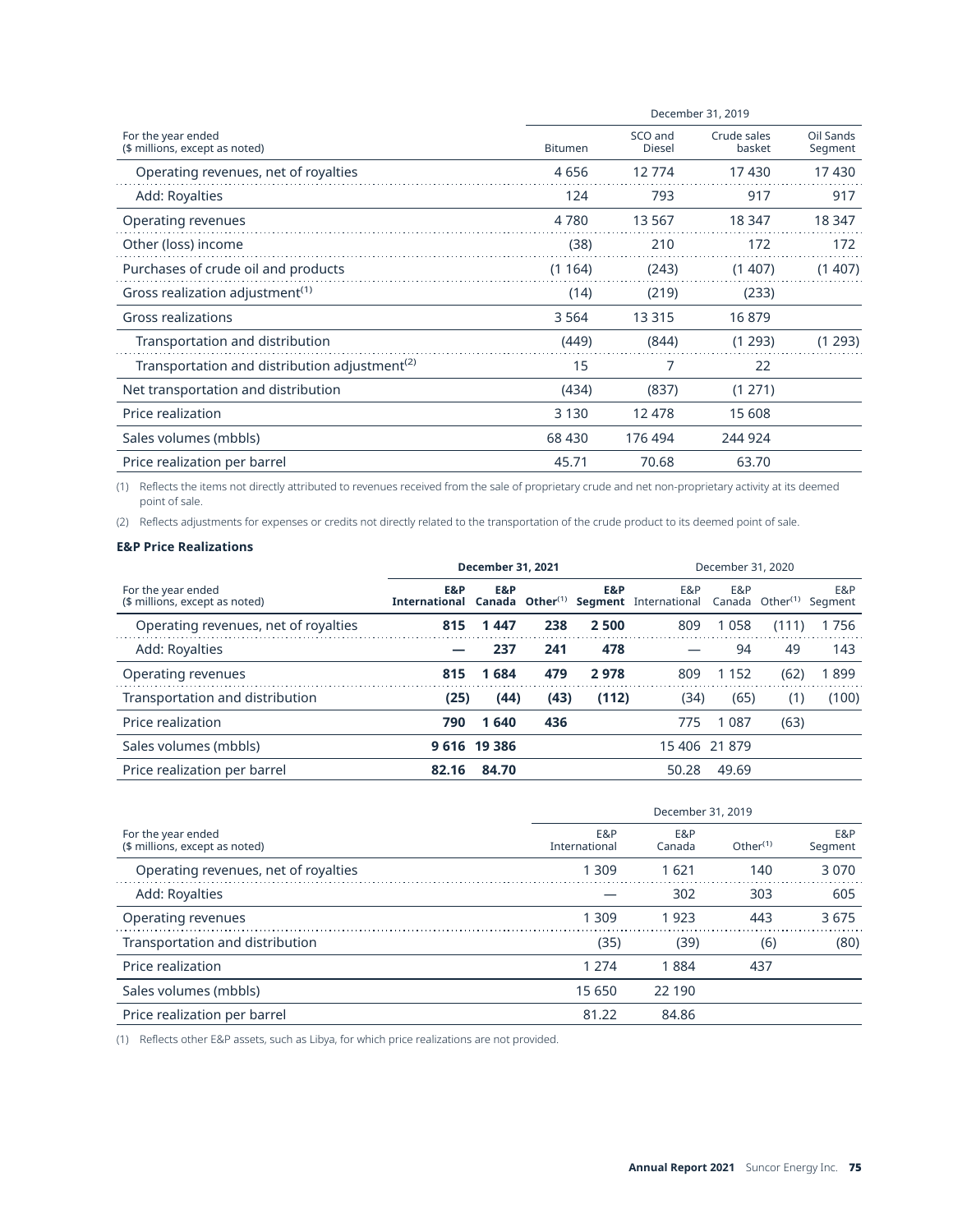## **(k) Adjusted Operating Earnings (Loss)**(1) **Reconciliations–Fourth Quarter 2021 and 2020**

| For the quarter ended December 31<br>(\$ millions)                     | 2021 | Oil Sands<br>2020 | Exploration and<br>Production<br>2021 | 2020  | Refining and<br>Marketing<br>2021 | 2020 | Corporate<br>and Eliminations<br>2021 | 2020  | Total<br>2021     | 2020           |
|------------------------------------------------------------------------|------|-------------------|---------------------------------------|-------|-----------------------------------|------|---------------------------------------|-------|-------------------|----------------|
| Net earnings (loss)                                                    | 896  | (293)             | 465                                   | (379) | 450                               | 268  | (258)                                 |       | 236 1553          | (168)          |
| Unrealized foreign exchange gain on U.S. dollar<br>denominated debt    |      |                   |                                       |       |                                   |      | (21)                                  | (539) |                   | $(21)$ $(539)$ |
| Unrealized loss (gain) on risk management<br>activities <sup>(1)</sup> | 2    | 21                |                                       |       | (13)                              | -12  |                                       |       |                   | 33             |
| Gain on significant disposal <sup>(2)</sup>                            |      |                   | (227)                                 |       |                                   |      |                                       |       | (227)             |                |
| Asset Impairments <sup>(3)</sup>                                       |      |                   |                                       | 423   |                                   |      |                                       |       |                   | 423            |
| Provision for pipeline project <sup>(4)</sup>                          |      | 142               |                                       |       |                                   |      |                                       |       |                   | 142            |
| Adjusted operating earnings (loss)                                     | 898  | (130)             | 238                                   | 44    | 437                               | 280  | (279)                                 |       | (303) <b>1294</b> | (109)          |

(1) Beginning in 2021, the company revised its calculation of adjusted operating earnings (loss), a non-GAAP financial measure, to exclude unrealized (gains) losses on derivative financial instruments that are recorded at fair value in other income (loss) to better align the earnings impact of the activity with the underlying items being risk-managed. Prior period comparatives have been restated to reflect this change.

(2) In the fourth quarter of 2021, the company completed the sale of its 26.69% working interest in the Golden Eagle Area Development, in the E&P segment, for proceeds of \$227 million (\$227 million after-tax) net of closing adjustments and other closing costs, in addition to future contingent consideration of up to US\$50 million.

(3) In the fourth quarter of 2020, the company recorded non-cash impairment charges of \$559 million (\$423 million after-tax) against its share of the White Rose assets as a result of the high degree of uncertainty surrounding the future of the West White Rose Project.

(4) In the fourth quarter of 2020, the company recorded a provision to transportation expense for \$186 million (\$142 million after-tax) related to the Keystone XL pipeline project.

### **(l) Adjusted Funds from Operations Reconciliations–Fourth Quarter 2021 and 2020**

| For the quarter ended December 31                                      | Oil Sands |       | <b>Exploration and</b><br>Production |       | Refining and<br>Marketing |      | Corporate<br>and Eliminations |       | Total         |           |
|------------------------------------------------------------------------|-----------|-------|--------------------------------------|-------|---------------------------|------|-------------------------------|-------|---------------|-----------|
| (\$ millions)                                                          | 2021      | 2020  | 2021                                 | 2020  | 2021                      | 2020 | 2021                          | 2020  | 2021          | 2020      |
| Net earnings (loss)                                                    | 896       | (293) | 465                                  | (379) | 450                       | 268  | (258)                         | 236   | 1553          | (168)     |
| Adjustments for:                                                       |           |       |                                      |       |                           |      |                               |       |               |           |
| Depreciation, depletion, amortization and<br>impairment                | 1 2 3 7   | 1058  | 129                                  | 835   | 243                       | 207  | 21                            | 20    | 1 630         | 2 1 2 0   |
| Deferred income taxes                                                  | (11)      | (154) | (2)                                  | (160) | 45                        | (53) | (28)                          | 43    | 4             | (324)     |
| Accretion                                                              | 61        | 55    | 15                                   | 13    | 1                         |      |                               |       | 77            | 69        |
| Unrealized foreign exchange gain on U.S.<br>dollar denominated debt    |           |       |                                      |       |                           |      | (25)                          | (602) | (25)          | (602)     |
| Change in fair value of financial<br>instruments and trading inventory | 8         | 49    | 42                                   | 5     |                           | (9)  |                               |       | 50            | 45        |
| (Gain) loss on disposal of assets                                      | (4)       | 1     | (227)                                |       | (1)                       | (18) |                               | 9     | (232)         | (8)       |
| Share-based compensation                                               | 36        | 25    | 4                                    | 3     | 21                        | 15   | 64                            | 52    | 125           | 95        |
| Settlement of decommissioning and<br>restoration liabilities           | (71)      | (41)  | 1                                    |       | (6)                       | (7)  |                               |       | (76)          | (48)      |
| Other                                                                  | 23        | 29    | (2)                                  | (5)   | 12                        | 11   | 5                             | 7     | 38            | 42        |
| Adjusted funds from (used in) operations                               | 2 1 7 5   | 729   | 425                                  | 312   | 765                       | 415  | (221)                         |       | $(235)$ 3 144 | 221<br>1. |
| Change in non-cash working capital                                     |           |       |                                      |       |                           |      |                               |       | (529)         | (407)     |
| Cash flow provided by operating activities                             |           |       |                                      |       |                           |      |                               |       | 2615          | 814       |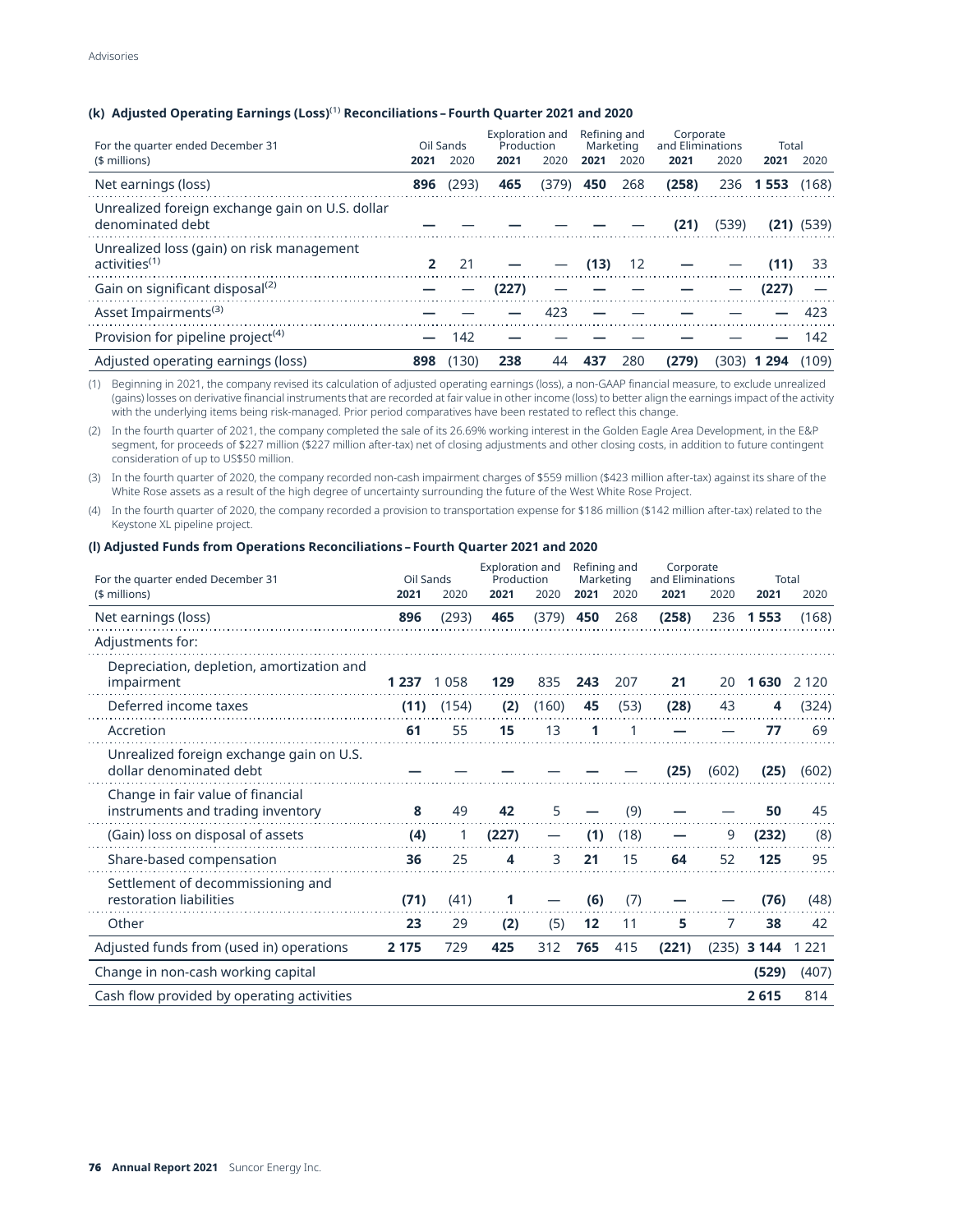# **Measurement Conversions**

Certain crude oil and natural gas liquids volumes have been converted to mcfe or mmcfe on the basis of one bbl to six mcf. Also, certain natural gas volumes have been converted to boe or mboe on the same basis. Any figure presented in mcfe, mmcfe, boe or mboe may be misleading, particularly if used in isolation. A conversion ratio of one bbl of crude oil or natural gas liquids to six mcf of natural gas is based on an energy equivalency conversion method primarily applicable at the burner tip and does not necessarily represent value equivalency at the wellhead. Given that the value ratio based on the current price of crude oil as compared to natural gas is significantly different from the energy equivalency of 6:1, conversion on a 6:1 basis may be misleading as an indication of value.

## **Common Abbreviations**

The following is a list of abbreviations that may be used in this MD&A:

| Measurement                                          |                                                                                                                                                                                                                           | <b>Places and Currencies</b>                                                |                                                                                                                                                                        |  |  |  |
|------------------------------------------------------|---------------------------------------------------------------------------------------------------------------------------------------------------------------------------------------------------------------------------|-----------------------------------------------------------------------------|------------------------------------------------------------------------------------------------------------------------------------------------------------------------|--|--|--|
| bbl                                                  | barrel                                                                                                                                                                                                                    | U.S.                                                                        | <b>United States</b>                                                                                                                                                   |  |  |  |
| bbls/d                                               | barrels per day                                                                                                                                                                                                           | U.K.                                                                        | United Kingdom                                                                                                                                                         |  |  |  |
| mbbls/d                                              | thousands of barrels per day                                                                                                                                                                                              | B.C.                                                                        | <b>British Columbia</b>                                                                                                                                                |  |  |  |
| boe<br>boe/d                                         | barrels of oil equivalent<br>barrels of oil equivalent per day                                                                                                                                                            | \$ or Cdn\$<br>US\$                                                         | Canadian dollars<br>United States dollars                                                                                                                              |  |  |  |
| mboe                                                 | thousands of barrels of oil equivalent                                                                                                                                                                                    | £                                                                           | Pounds sterling                                                                                                                                                        |  |  |  |
| mboe/d                                               | thousands of barrels of oil equivalent per day                                                                                                                                                                            | €                                                                           | Euros                                                                                                                                                                  |  |  |  |
| mcf<br>mcfe                                          | thousands of cubic feet of natural gas<br>thousands of cubic feet of natural gas<br>equivalent                                                                                                                            | DD&A                                                                        | Financial and Business Environment<br>Depreciation, depletion and amortization                                                                                         |  |  |  |
| mmcf<br>mmcf/d<br>mmcfe<br>mmcfe/d<br>m <sup>3</sup> | millions of cubic feet of natural gas<br>millions of cubic feet of natural gas per day<br>millions of cubic feet of natural gas equivalent<br>millions of cubic feet of natural gas equivalent<br>per day<br>cubic metres | <b>WTI</b><br><b>WCS</b><br>SCO<br><b>SYN</b><br><b>MSW</b><br><b>NYMEX</b> | West Texas Intermediate<br>Western Canadian Select<br>Synthetic crude oil<br>Synthetic crude oil benchmark<br><b>Mixed Sweet Blend</b><br>New York Mercantile Exchange |  |  |  |
| <b>MW</b><br><b>MWh</b>                              | megawatts<br>megawatt hour                                                                                                                                                                                                |                                                                             |                                                                                                                                                                        |  |  |  |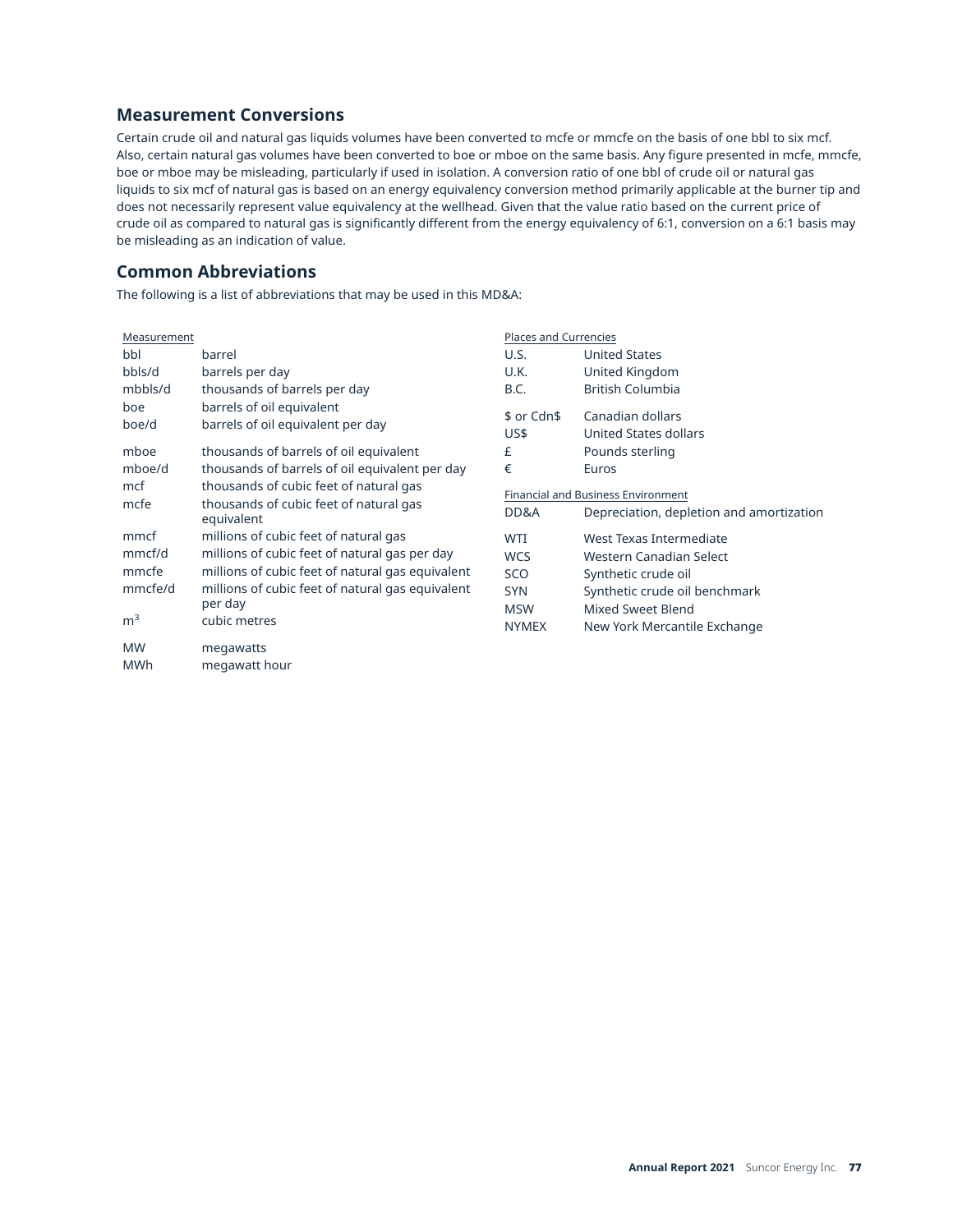# **Forward-Looking Information**

*This MD&A contains certain forward-looking statements and forward-looking information (collectively, forward-looking statements) within the meaning of applicable Canadian and U.S. securities laws and other information based on Suncor's current expectations, estimates, projections and assumptions that were made by the company in light of information available at the time the statement was made and consider Suncor's experience and its perception of historical trends, including expectations and assumptions concerning: the accuracy of reserves estimates; the current and potential adverse impacts of the COVID-19 pandemic, including the status of the pandemic and future waves; commodity prices and interest and foreign exchange rates; the performance of assets and equipment; capital efficiencies and cost savings; applicable laws and government policies; future production rates; the sufficiency of budgeted capital expenditures in carrying out planned activities; the availability and cost of labour, services and infrastructure; the satisfaction by third parties of their obligations to Suncor; the development and execution of projects; and the receipt, in a timely manner, of regulatory and third-party approvals. All statements and information that address expectations or projections about the future, and statements and information about Suncor's strategy for growth, expected and future expenditures or investment decisions, commodity prices, costs, schedules, production volumes, operating and financial results, future financing and capital activities, and the expected impact of future commitments are forward-looking statements. Some of the forward-looking statements may be identified by words like "expects", "anticipates", "will", "estimates", "plans", "scheduled", "intends", "believes", "projects", "indicates", "could", "focus", "vision", "goal", "outlook", "proposed", "target", "objective", "continue", "should", "may", "potential", "future", "opportunity", "would", "priority" and similar expressions.* 

*Forward-looking statements in this MD&A include references to:* 

- *Suncor's strategy, including its priority to deliver competitive and sustainable returns to shareholders and its aim to maximize shareholder returns, its plans on how to achieve this strategy, its belief that its commitment to capital discipline, its balance sheet strength and financial health provides the foundation for its capital allocation framework by supporting long-term value creation and returns to shareholders, and Suncor's belief that it is well positioned to execute on these priorities due to the company's competitive advantages: financial strength, an industry-leading long-life, low-decline oil sands reserves base, an offshore business that provides geographically diversified cash flow, a highly efficient, tightly integrated downstream business supported by competitive sales channels and its investment in sustainability, technology and innovation;*
- *Suncor's belief that its growth and development plans will be focused on highly economical projects and initiatives that are synergistic with its core capabilities and will create long-term value for the company through free funds flow growth and Suncor's belief that it will be able to execute improvement strategies at existing assets and realize structural cost savings;*
- *the belief that Suncor's broad asset base and operational flexibility will allow Suncor to optimize the production of higher-value SCO in the upstream, while its extensive logistics assets and sales channels, enhanced by its trading and marketing expertise, drives additional value as equity barrels move down the value chain and that, through this midstream and marketing network and its geographical diversity, the company is able to maximize crude production and refinery utilization by securing sales outlets while receiving global-based pricing for the majority of its production;*
- *Suncor's aim to get the most out of its assets through a focus on operational excellence and its belief that focusing on investments that generate structural reductions to its capital requirements with a continued focus on improved productivity and reliability will drive down overall cost structures and sustainment capital requirements and are expected to help it achieve maximum value for its operations;*
- *the expectation that Suncor's assumption of operatorship of the Syncrude asset will be a critical step towards greater integration, efficiencies and competitiveness across all Suncoroperated assets in the region, further strengthening the company's regional oil sands advantage, the expectation that Suncor assuming operatorship will capture increased value for the owners through improved operational performance, efficiency and competitiveness and expectations regarding the realization of \$100 million of annual gross synergies for the joint venture owners in 2022, with an additional \$200 million expected to be realized through 2023-2024;*
- *statements about Suncor's strategic objective to be a net-zero GHG emissions company by 2050 and its near-term GHG emissions reduction goal, including Suncor's aim to substantially contribute to society's net-zero goals by reducing emissions across its base business, growing its lowemissions energy business and working with others to reduce emissions;*
- *Suncor's belief that its investments in the energy expansion will complement its existing core capabilities: increasing its low-carbon power generation, expanding into clean hydrogen production and growing its existing renewable liquid fuels business, and that unleashing the full potential of its people and technology will be critical in achieving its environmental, operational and financial goals;*
- *Suncor's expectation that it will operate the Fort Hills asset at average utilization rates of 90% throughout 2022;*
- *expectations regarding the acquisition, through Astisiy, of an equity interest in the Northern Courier Pipeline, including that it will provide the eight Indigenous communities with reliable income for decades;*
- *Suncor's expectations with respect to the Terra Nova project, including with respect to the Asset Life Extension Project that is expected to extend production life by approximately a decade, the expectation that there will be a safe and reliable*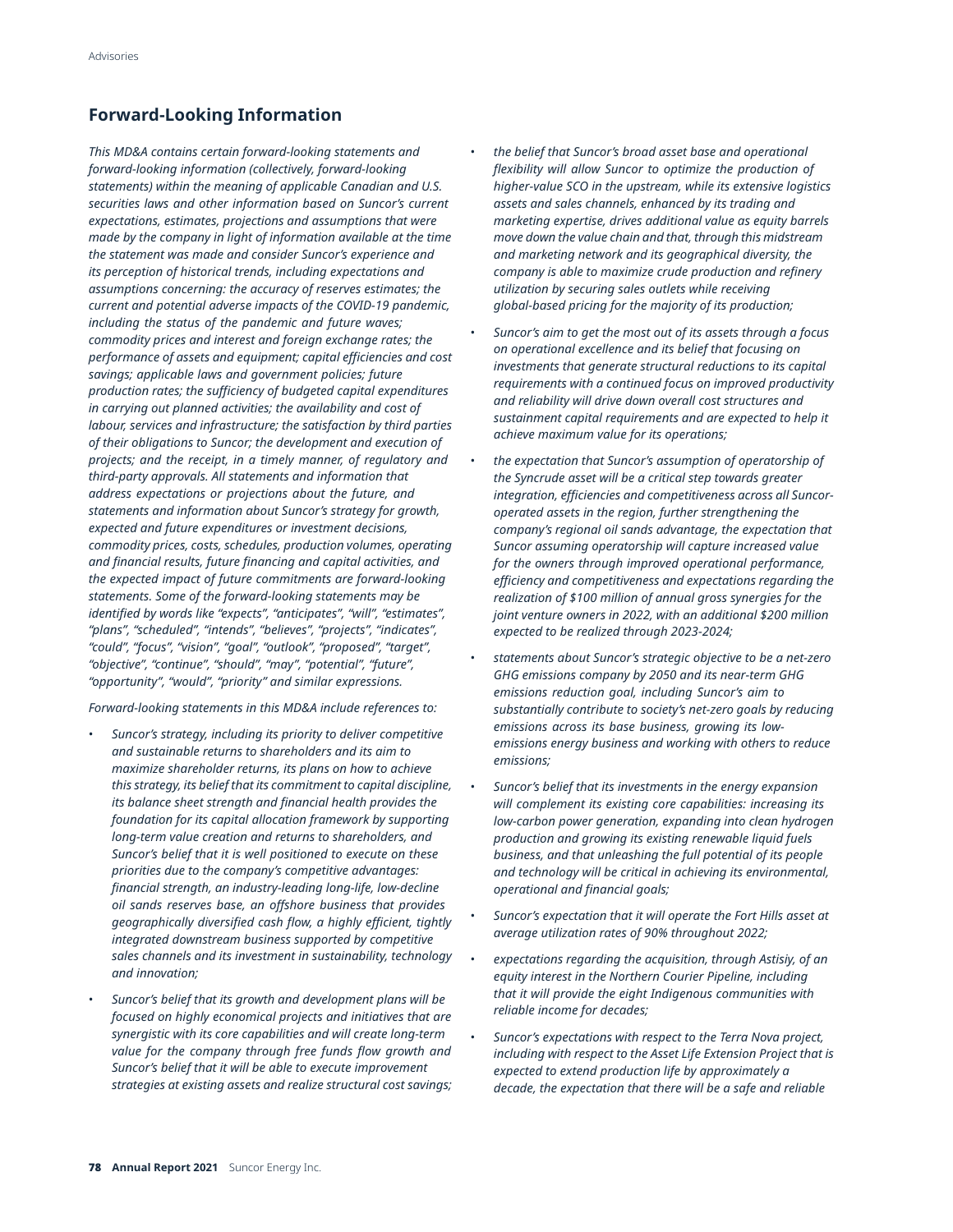*return to operations before the end of 2022 and the timing of maintenance work on the Floating, Production, Storage and Offloading facility;* 

- *statements about Buzzard Phase 2, including the expectation that it will extend the production life of the existing field and reach its peak production of 12,000 boe/d gross (approximately 3,500 boe/d net to Suncor) in 2022;*
- *statements regarding the Oil Sands Pathways to Net Zero alliance, including its aims, expectations regarding timing and the expected pathways the alliance will take to address GHG emissions;*
- *the aim, objectives and potential benefits of Suncor's clean energy investments, including Enerkem Inc., LanzaJet, Inc., Svante Inc. and the Varennes Carbon Recycling facility, and Suncor's belief that these investments complement Suncor's existing product mix and demonstrate Suncor's involvement in the evolving global energy expansion and are key to Suncor's emissions reduction goal;*
- *that Suncor will remain disciplined in its plans to reduce debt towards its 2025 targeted net debt range of \$12 – \$15 billion and 2030 targets and the company's plans to allocate its annual free funds flow, after its dividend, evenly between share buybacks and debt reductions;*
- *statements about Suncor's incremental free funds flow target by 2025, including the projects that are expected to help Suncor meet this target;*
- *the expectation that capital discipline will continue to focus on asset sustainment and maintenance projects designed to maintain safe and reliable operations, as well as advancing high-value economic investment projects, and will continue to invest in projects that are economically robust, sustainably focused and technologically progressive;*
- *Suncor's expectation that it will continue to advance its digital transformation which are expected to contribute to Suncor's incremental free funds flow target and facilitate the transition to the workplace of the future, bolster operational excellence and drive additional value;*
- *Suncor's expectations for the coke-fired boiler replacement project, including the expectation that the cogeneration units will provide reliable steam generation required for Suncor's extraction and upgrading operations to generate electricity that will be transmitted to Alberta's power grid and provide a lower-carbon power alternative while delivering value to Suncor and the expectation that it will be in-service between 2024* and *2025;*
- *statements about the sanctioned Forty Mile Wind Power Project, including the expectation that the project will generate significant value through sustainable power generation and retention of the generated carbon credits for utilization in Suncor's upstream business and the belief that the project will be completed and operational in late 2022, contributing to the company's incremental free funds flow and emissions reduction goals while meeting growing customer demand for lower-carbon energy;*
- *expectations for Suncor's partnership with ATCO Ltd. on a potential world-scale clean hydrogen project, including the expected benefits and timing estimates;*
- *expectations for the Oil Sands segment, including the expectation that Suncor will continue to advance incremental debottlenecks to maximize the value of the Firebag asset, which will depend on economic conditions supported by integrated well pad development and Solvent SAGD technologies, the deployment of digital mine optimization and AHS and the expected benefits therefrom, and the potential development opportunities that may support future in situ production, including Meadow Creek, Lewis, OSLO, Gregoire, Chard and Kirby;*
- *the expectation that Suncor will remain focused on operational excellence and increasing reliability and utilization across its assets, will continue to operate in a safe, reliable manner, while optimizing production and remain committed to maximizing utilization of our upgraders to produce the highest-value barrels, which will be further enabled by optimizing transfers on the interconnecting pipelines between Suncor's Oil Sands Base and Syncrude;*
- *the expectation that the Mildred Lake Extension project will sustain Syncrude's current production levels by extending the life of the North Mine using existing extraction and upgrading facilities while minimizing the environmental impacts of building infrastructure and that the project will come online in late 2025;*
- *expectations for the E&P segment, including the segment's focus primarily on low-cost projects that deliver significant returns, cash flow and long-term value, and ongoing development activities offshore the east coast of Canada and in the U.K. North Sea intended to leverage existing facilities and infrastructure to provide incremental production, which are planned to continue in 2022;*
- *expectations for the R&M segment, including that the company will continue to pursue midstream opportunities and the anticipated benefits therefrom, the expectation that refinery throughput will return to 2019 levels, which will position the company to capture improving margins and demand, and that the R&M capital program in 2022 will be heavily weighted towards asset sustainment and maintenance activities focused on ongoing sustainment and enhancement to refinery operations and the company's plans to make economic investments in expansions of the company's retail and wholesale network; and*
- *the expectation that well pads under construction will maintain existing production levels at Firebag and MacKay River in future years as production from existing well pads declines.*

*The anticipated duration and impact of planned maintenance events, including:* 

• *planned turnaround at Firebag, annual coker maintenance at Oil Sands Base Upgrader 2, maintenance and turnaround at Syncrude and maintenance at Fort Hills; and*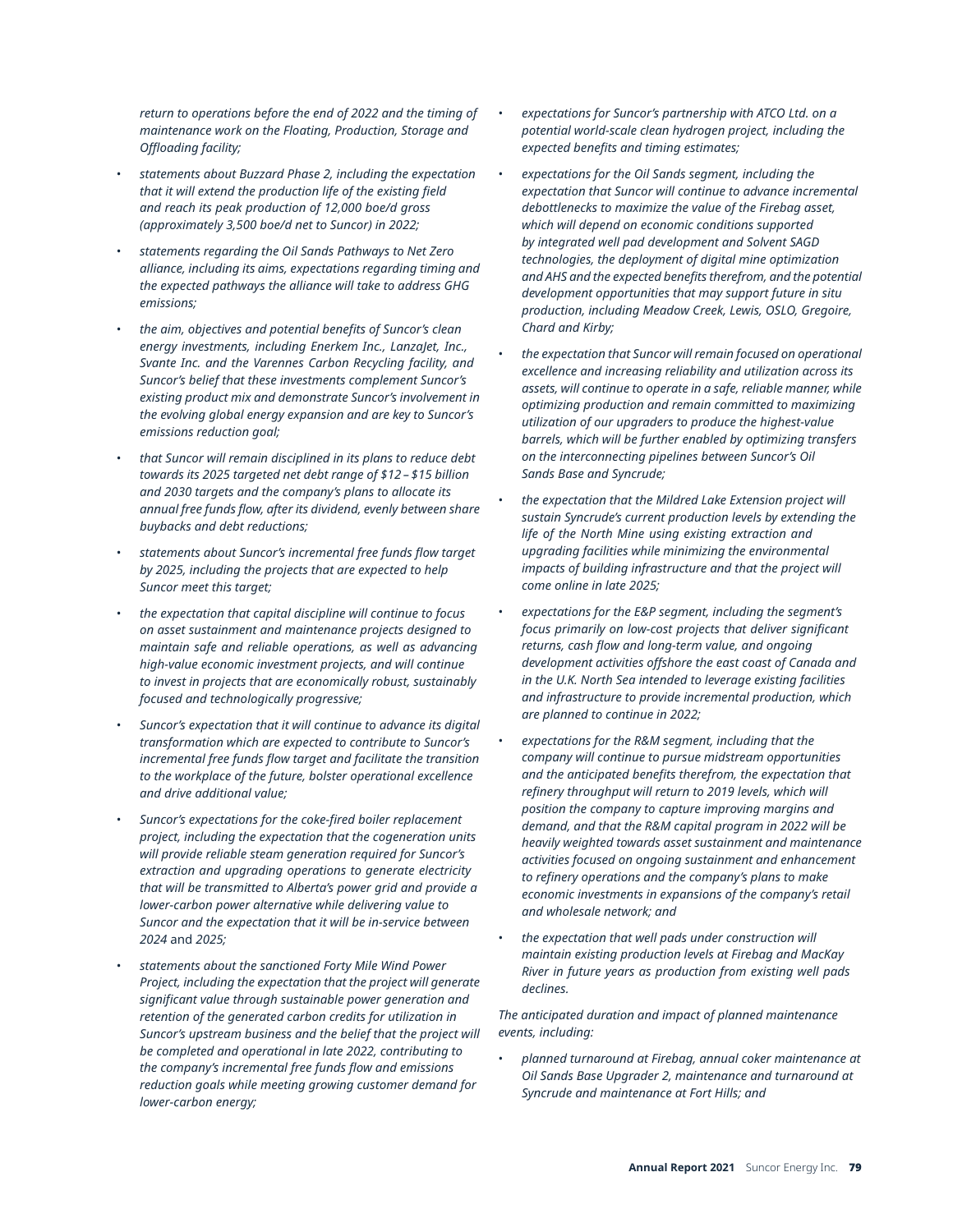• *planned maintenance at the Sarnia, Edmonton and Montreal refineries.* 

### *Also:*

- *economic sensitivities;*
- *Suncor's belief that its indicative 5-2-2-1 index will continue to be an appropriate measure against Suncor's actual results;*
- *the company's priority regarding returning value to shareholders and strengthening the balance sheet, and the company's ongoing ability to generate cash flow and commitment to return cash to shareholders;*
- *statements about Suncor's share repurchase program, including its belief that, depending on the trading price of its common shares and other relevant factors, purchasing its own shares represents an attractive investment opportunity and is in the best interests of the company and its shareholders, and Suncor's expectation that the decision to allocate cash to repurchase shares will not affect its long-term strategy;*
- *the company's belief that it does not have any guarantees or off-balance sheet arrangements that have, or are reasonably likely to have, a current or future material effect on the company's financial condition or financial performance, including liquidity and capital resources;*
- *Suncor's planned 2021 capital spending program of \$4.7 billion and the belief that the company will have the capital resources to fund its planned 2021 capital spending program and to meet current and future working capital requirements through cash and cash equivalents balances, cash flow provided by operating activities, available committed credit facilities, issuing commercial paper and, if needed, accessing capital markets;*
- *Suncor's expectations as to how its 2022 capital expenditures will be directed and the expected benefits therefrom;*
- *the objectives of the company's short-term investment portfolio and the expectation that the maximum weighted average term to maturity of the company's short-term investment portfolio will not exceed six months, and all investments will be with counterparties with investment grade debt ratings;*
- *management of debt levels continuing to be a priority for Suncor given the company's long-term growth plans and future expected volatility in the commodity pricing environment, and Suncor's belief that a phased and flexible approach to existing and future projects should assist Suncor in maintaining its ability to manage project costs and debt levels;*
- *Suncor's intention to adopt certain accounting standards, amendments and interpretations when they become effective; and*
- *expectations with respect to changes to law and government policy.*

*performance and involve a number of risks and uncertainties, affecting construction or planned maintenance schedules,* 

*some that are similar to other oil and gas companies and some that are unique to Suncor. Suncor's actual results may differ materially from those expressed or implied by its forward-looking statements, so readers are cautioned not to place undue reliance on them.* 

*The financial and operating performance of the company's reportable operating segments, specifically Oil Sands, E&P and R&M, may be affected by a number of factors.* 

*Factors that affect Suncor's Oil Sands segment include, but are not limited to, volatility in the prices for crude oil and other production, and the related impacts of fluctuating light/heavy and sweet/sour crude oil differentials; changes in the demand for refinery feedstock and diesel fuel, including the possibility that refiners that process the company's proprietary production will be closed, experience equipment failure or other accidents; Suncor's ability to operate its Oil Sands facilities reliably in order to meet production targets; the output of newly commissioned facilities, the performance of which may be difficult to predict during initial operations; Suncor's dependence on pipeline capacity and other logistical constraints, which may affect the company's ability to distribute products to market; Suncor's ability to finance Oil Sands growth and sustaining capital expenditures; the availability of bitumen feedstock for upgrading operations, which can be negatively affected by poor ore grade quality, unplanned mine equipment and extraction plant maintenance, tailings storage, and in situ reservoir and equipment performance, or the unavailability of third-party bitumen; changes in operating costs, including the cost of labour, natural gas and other energy sources used in oil sands processes; and the company's ability to complete projects, including planned maintenance events, both on time and on budget, which could be impacted by competition from other projects (including other oil sands projects) for goods and services and demands on infrastructure in Alberta's Wood Buffalo region and the surrounding area (including housing, roads and schools).* 

*Factors that affect Suncor's E&P segment include, but are not limited to, volatility in crude oil and natural gas prices; operational risks and uncertainties associated with oil and gas activities, including unexpected formations or pressures, premature declines of reservoirs, fires, blow-outs, equipment failures and other accidents, uncontrollable flows of crude oil, natural gas or well fluids, and pollution and other environmental risks; adverse weather conditions, which could disrupt output from producing assets or impact drilling programs, resulting in increased costs and/or delays in bringing on new production; political, economic and socio-economic risks associated with Suncor's foreign operations, including the unpredictability of operating in Libya due to ongoing political unrest; and market demand for mineral rights and producing properties, potentially leading to losses on disposition or increased property acquisition costs.* 

*Factors that affect Suncor's R&M segment include, but are not limited to, fluctuations in demand and supply for refined products that impact the company's margins; market competition, including potential new market entrants; the company's ability to reliably operate refining and marketing facilities in order to Forward-looking statements are not guarantees of future meet production or sales targets; and risks and uncertainties*